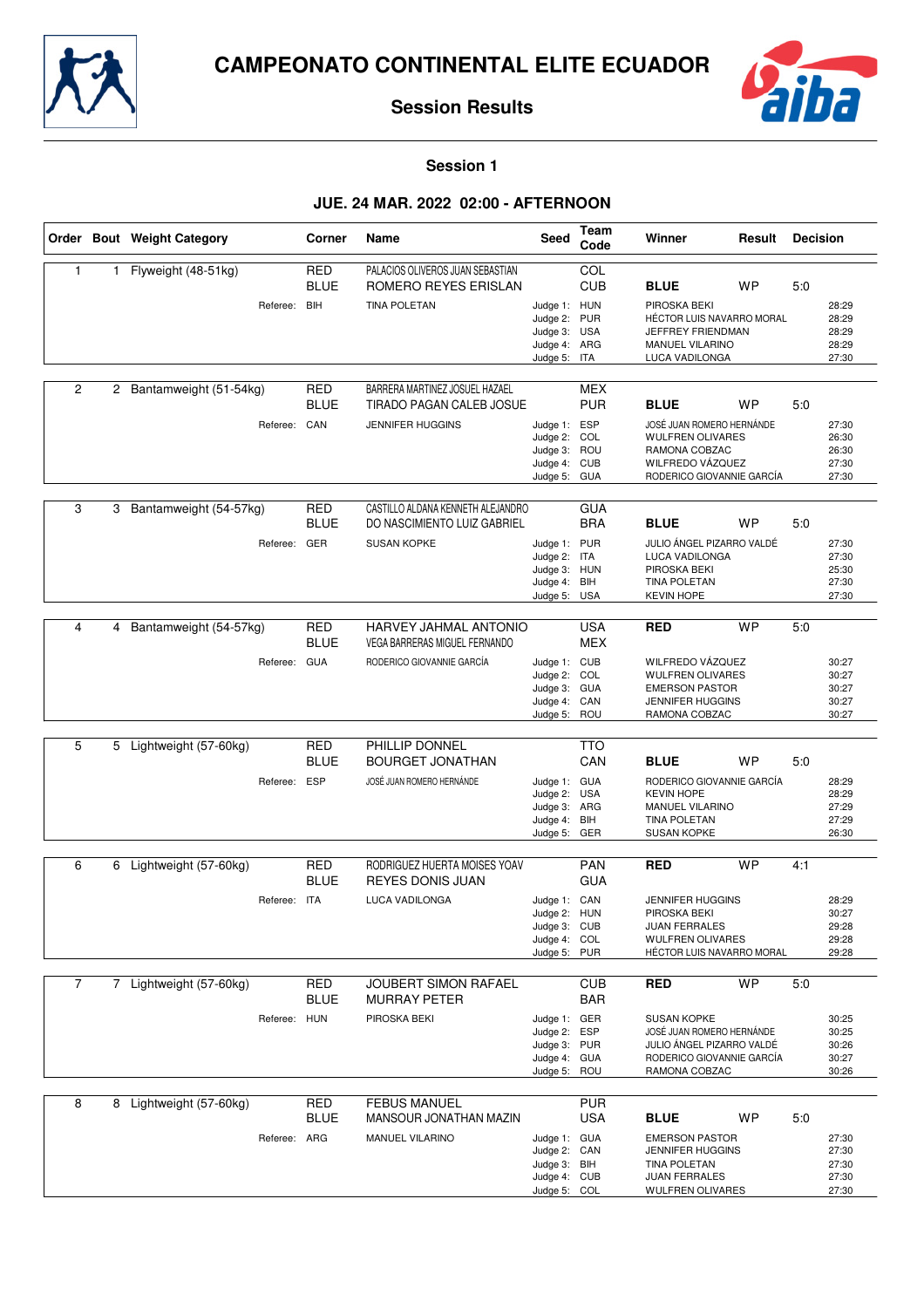



**Session 1**

# **JUE. 24 MAR. 2022 02:00 - AFTERNOON**

|    |                 | Order Bout Weight Category | Corner                    | Name                                                        | <b>Seed</b>                                                                  | <b>Team</b><br>Code | Winner                                                                                                                   | Result     | <b>Decision</b>                           |
|----|-----------------|----------------------------|---------------------------|-------------------------------------------------------------|------------------------------------------------------------------------------|---------------------|--------------------------------------------------------------------------------------------------------------------------|------------|-------------------------------------------|
| 9  | 9               | Lightweight (57-60kg)      | <b>RED</b><br><b>BLUE</b> | de la CRUZ BAEZ ALEXY MIGUEL<br>CARDENAS CARPIO JOSE ANDRES |                                                                              | <b>DOM</b><br>ECU   | <b>RED</b>                                                                                                               | <b>WP</b>  | 5:0                                       |
|    |                 | Referee:                   | CUB                       | <b>JUAN FERRALES</b>                                        | Judge 1: PUR<br>Judge 2: USA<br>Judge 3: GER<br>Judge 4: ROU<br>Judge 5: GUA |                     | JULIO ÁNGEL PIZARRO VALDÉ<br><b>KEVIN HOPE</b><br><b>SUSAN KOPKE</b><br>RAMONA COBZAC<br>RODERICO GIOVANNIE GARCÍA       |            | 30:26<br>30:27<br>30:27<br>30:27<br>30:27 |
| 10 | 10              | Lightweight (57-60kg)      | <b>RED</b><br><b>BLUE</b> | VERDUGO ARROLLO LUIS ORLANDO<br>OROBIO SINISTERRA JHON ELIN |                                                                              | <b>MEX</b><br>COL   | <b>BLUE</b>                                                                                                              | <b>RSC</b> | R1 1:11                                   |
|    |                 | Referee:                   | <b>GUA</b>                | <b>EMERSON PASTOR</b>                                       | Judge 1: CUB<br>Judge 2: ITA<br>Judge 3: USA<br>Judge 4: PUR<br>Judge 5: ESP |                     | WILFREDO VÁZQUEZ<br><b>LUCA VADILONGA</b><br>JEFFREY FRIENDMAN<br>HÉCTOR LUIS NAVARRO MORAL<br>JOSÉ JUAN ROMERO HERNÁNDE |            |                                           |
| 11 | 11              | Lightweight (W57-60kg)     | <b>RED</b><br><b>BLUE</b> | <b>BUSTAMANTE VALENTINA</b><br>CAMILO BRAVO CAMILA GABRIELA |                                                                              | <b>CHI</b><br>COL   | <b>BLUE</b>                                                                                                              | <b>WP</b>  | 3:1                                       |
|    |                 | Referee:                   | <b>GUA</b>                | RODERICO GIOVANNIE GARCÍA                                   | Judge 1: CUB<br>Judge 2: PUR<br>Judge 3: USA<br>Judge 4: GER<br>Judge 5: ARG |                     | <b>JUAN FERRALES</b><br>JULIO ÁNGEL PIZARRO VALDÉ<br>JEFFREY FRIENDMAN<br><b>SUSAN KOPKE</b><br>MANUEL VILARINO          |            | 28:29<br>28:29<br>30:26<br>28:29<br>28:28 |
| 12 | 12 <sup>2</sup> | Lightweight (W57-60kg)     | <b>RED</b><br><b>BLUE</b> | <b>FIOLEK IRENE</b><br>FERREIRA BEATRIZ LASMIN              |                                                                              | CAN<br><b>BRA</b>   | <b>BLUE</b>                                                                                                              | <b>WP</b>  | 5:0                                       |
|    |                 | Referee:                   | <b>CUB</b>                | WILFREDO VÁZQUEZ                                            | Judge 1: GUA<br>Judge 2: USA<br>Judge 3: ITA<br>Judge 4: BIH<br>Judge 5: PUR |                     | <b>EMERSON PASTOR</b><br><b>KEVIN HOPE</b><br><b>LUCA VADILONGA</b><br><b>TINA POLETAN</b><br>HÉCTOR LUIS NAVARRO MORAL  |            | 27:30<br>27:30<br>27:30<br>26:30<br>25:30 |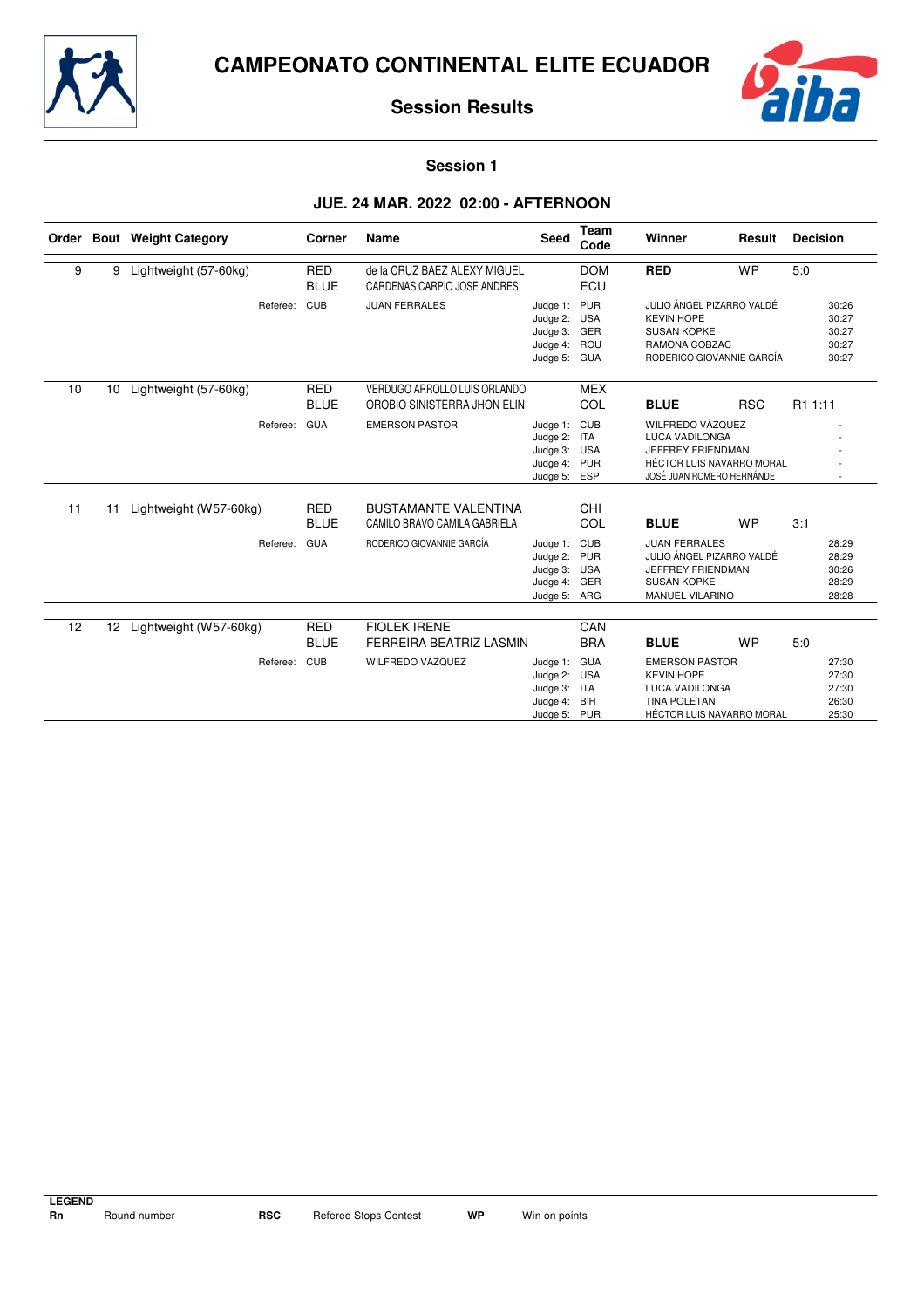



#### **Session 2**

## **JUE. 24 MAR. 2022 06:00 - AFTERNOON**

|                |    | Order Bout Weight Category        | Corner                    | Name                                                        | Seed                                                                         | Team<br>Code             | Winner                                                                                                                        | Result    | <b>Decision</b> |                                           |
|----------------|----|-----------------------------------|---------------------------|-------------------------------------------------------------|------------------------------------------------------------------------------|--------------------------|-------------------------------------------------------------------------------------------------------------------------------|-----------|-----------------|-------------------------------------------|
| 1              |    | 13 Light Welterweight (60-63.5kg) | <b>RED</b><br><b>BLUE</b> | DIAZ GONZALES ALEJANDRO<br><b>CUELLO MIRCO JEHIEL</b>       |                                                                              | PAN<br><b>ARG</b>        | <b>BLUE</b>                                                                                                                   | <b>WP</b> | 5:0             |                                           |
|                |    | Referee: CUB                      |                           | <b>JUAN FERRALES</b>                                        | Judge 1: COL<br>Judge 2: GER<br>Judge 3: USA<br>Judge 4: CAN<br>Judge 5:     | ESP                      | <b>WULFREN OLIVARES</b><br><b>SUSAN KOPKE</b><br>JEFFREY FRIENDMAN<br><b>JENNIFER HUGGINS</b><br>JOSÉ JUAN ROMERO HERNÁNDE    |           |                 | 27:30<br>27:30<br>27:30<br>27:30<br>27:30 |
| $\overline{2}$ | 14 | Light Welterweight (60-63.5kg)    | <b>RED</b><br><b>BLUE</b> | MOIRÁN VINENT JORGE<br>CENTENO JARQUIN YADER URIEL          |                                                                              | <b>CUB</b><br>CRC        | <b>RED</b>                                                                                                                    | <b>WP</b> | 4:1             |                                           |
|                |    | Referee: PUR                      |                           | JULIO ÁNGEL PIZARRO VALDÉ                                   | Judge 1: ROU<br>Judge 2:<br>Judge 3: USA<br>Judge 4: GER<br>Judge 5: HUN     | <b>GUA</b>               | RAMONA COBZAC<br><b>EMERSON PASTOR</b><br><b>KEVIN HOPE</b><br><b>SUSAN KOPKE</b><br>PIROSKA BEKI                             |           |                 | 29:28<br>29:28<br>28:29<br>30:27<br>29:28 |
| 3              | 15 | Light Welterweight (60-63.5kg)    | <b>RED</b><br><b>BLUE</b> | <b>GARCIA EMILIO</b><br><b>VIAFARA FORI JOSE MANUEL</b>     |                                                                              | <b>USA</b><br><b>COL</b> | <b>BLUE</b>                                                                                                                   | <b>WP</b> | 3:2             |                                           |
|                |    | Referee: GER                      |                           | <b>SUSAN KOPKE</b>                                          | Judge 1: PUR<br>Judge 2: ESP<br>Judge 3: BIH<br>Judge 4:<br>Judge 5:         | ARG<br><b>GUA</b>        | HÉCTOR LUIS NAVARRO MORAL<br>JOSÉ JUAN ROMERO HERNÁNDE<br><b>TINA POLETAN</b><br>MANUEL VILARINO<br>RODERICO GIOVANNIE GARCÍA |           |                 | 27:30<br>27:30<br>29:28<br>27:30<br>30:27 |
| 4              | 16 | Super Heavyweight (+92kg)         | <b>RED</b><br><b>BLUE</b> | TEIXEIRA da SILVA ABNER<br><b>PAUL NIGEL</b>                |                                                                              | <b>BRA</b><br><b>TTO</b> | <b>RED</b>                                                                                                                    | <b>WP</b> | 5:0             |                                           |
|                |    | Referee: USA                      |                           | JEFFREY FRIENDMAN                                           | Judge 1: GUA<br>Judge 2:<br>Judge 3:<br>Judge 4:<br>Judge 5: PUR             | ROU<br>BIH<br><b>CUB</b> | <b>EMERSON PASTOR</b><br>RAMONA COBZAC<br><b>TINA POLETAN</b><br><b>JUAN FERRALES</b><br>JULIO ÁNGEL PIZARRO VALDÉ            |           |                 | 29:28<br>30:27<br>30:27<br>30:27<br>30:27 |
| 5              | 17 | Flyweight (W50-52kg)              | <b>RED</b>                | VALENCIA VICTORIA INGRIT LORENA                             |                                                                              | COL                      | <b>RED</b>                                                                                                                    | <b>WP</b> | 5:0             |                                           |
|                |    |                                   | <b>BLUE</b>               | ROBLES SOFIA MICAELA                                        |                                                                              | ARG                      |                                                                                                                               |           |                 |                                           |
|                |    | Referee:                          | <b>USA</b>                | <b>KEVIN HOPE</b>                                           | Judge 1: PUR<br>Judge 2: GUA<br>Judge 3: CUB<br>Judge 4: ITA<br>Judge 5:     | GER                      | HÉCTOR LUIS NAVARRO MORAL<br>RODERICO GIOVANNIE GARCÍA<br>WILFREDO VÁZQUEZ<br>LUCA VADILONGA<br><b>SUSAN KOPKE</b>            |           |                 | 30:27<br>30:27<br>29:28<br>29:28<br>30:27 |
| 6              | 18 | Light Welterweight (W60-63kg)     | <b>RED</b>                | VALENCIA LARA SAMANTA VALENTINA                             |                                                                              | ECU                      | <b>RED</b>                                                                                                                    | <b>WP</b> | 5:0             |                                           |
|                |    |                                   | <b>BLUE</b>               | ORTIZ RIVERA TATIANA NICOLE                                 |                                                                              | <b>PUR</b>               |                                                                                                                               |           |                 |                                           |
|                |    | Referee: GUA                      |                           | <b>EMERSON PASTOR</b>                                       | Judge 1: BIH<br>Judge 2:<br>Judge 3: ARG<br>Judge 4: GER<br>Judge 5: CAN     | <b>CUB</b>               | <b>TINA POLETAN</b><br>JUAN FERRALES<br>MANUEL VILARINO<br><b>SUSAN KOPKE</b><br>JENNIFER HUGGINS                             |           |                 | 30:27<br>30:27<br>29:28<br>29:28<br>29:28 |
| $\overline{7}$ | 19 | Light Welterweight (W60-63kg)     | <b>RED</b>                | SOLIS ACOSTA GUADALUPE ALTAGRACIA                           |                                                                              | <b>MEX</b>               |                                                                                                                               |           |                 |                                           |
|                |    |                                   | <b>BLUE</b>               | ANGIE PAOLA VALDES PANA                                     |                                                                              | COL                      | <b>BLUE</b>                                                                                                                   | <b>WP</b> | 5:0             |                                           |
|                |    | Referee: GUA                      |                           | RODERICO GIOVANNIE GARCÍA                                   | Judge 1: ROU<br>Judge 2:<br>Judge 3: CAN<br>Judge 4: CUB<br>Judge 5: USA     | PUR                      | RAMONA COBZAC<br>JULIO ÁNGEL PIZARRO VALDÉ<br><b>JENNIFER HUGGINS</b><br>WILFREDO VÁZQUEZ<br><b>KEVIN HOPE</b>                |           |                 | 28:29<br>28:29<br>28:29<br>28:29<br>28:29 |
| 8              | 20 | Light Welterweight (W60-63kg)     | <b>RED</b><br><b>BLUE</b> | PALAVECINO VIVIANA BEATRIZ<br><b>GONZALES JAJAIRA SOFIA</b> |                                                                              | ARG<br><b>USA</b>        | <b>BLUE</b>                                                                                                                   | <b>WP</b> | 4:1             |                                           |
|                |    | Referee: PUR                      |                           | HÉCTOR LUIS NAVARRO MORAL                                   | Judge 1: ITA<br>Judge 2: GUA<br>Judge 3: CUB<br>Judge 4: GER<br>Judge 5: CAN |                          | LUCA VADILONGA<br><b>EMERSON PASTOR</b><br>WILFREDO VÁZQUEZ<br><b>SUSAN KOPKE</b><br>JENNIFER HUGGINS                         |           |                 | 28:29<br>28:29<br>27:30<br>27:30<br>29:28 |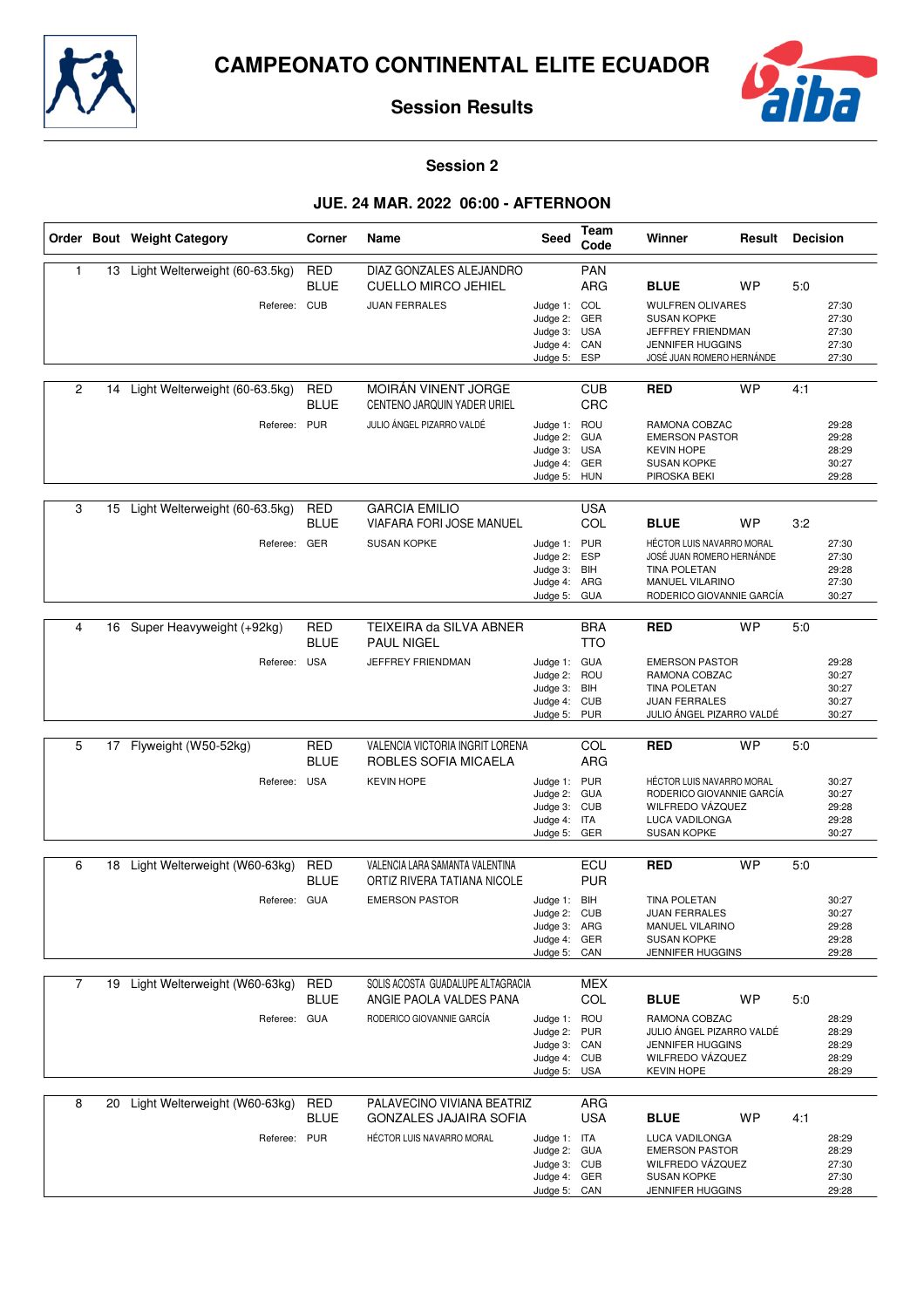



**Session 2**

## **JUE. 24 MAR. 2022 06:00 - AFTERNOON**

|    |    | Order Bout Weight Category    | Corner                    | Name                                                     | <b>Seed</b>                                                                  | Team<br>Code             | Winner                                                                                                                    | Result    | <b>Decision</b> |                                           |
|----|----|-------------------------------|---------------------------|----------------------------------------------------------|------------------------------------------------------------------------------|--------------------------|---------------------------------------------------------------------------------------------------------------------------|-----------|-----------------|-------------------------------------------|
| 9  | 21 | Welterweight (W63-66kg)       | <b>RED</b><br><b>BLUE</b> | CHIROY HERNANDEZ MARIA VICTORIA<br><b>SOARES BEATRIZ</b> |                                                                              | <b>GUA</b><br><b>BRA</b> | <b>BLUE</b>                                                                                                               | <b>WP</b> | 5.0             |                                           |
|    |    | Referee: BIH                  |                           | <b>TINA POLETAN</b>                                      | Judge 1: USA<br>Judge 2: GER<br>Judge 3: PUR<br>Judge 4: CUB<br>Judge 5: CAN |                          | JEFFREY FRIENDMAN<br><b>SUSAN KOPKE</b><br>JULIO ÁNGEL PIZARRO VALDÉ<br><b>JUAN FERRALES</b><br><b>JENNIFER HUGGINS</b>   |           |                 | 27:30<br>27:30<br>27:30<br>27:30<br>27:30 |
| 10 | 22 | Welterweight (W63-66kg)       | <b>RED</b><br><b>BLUE</b> | RAMIREZ HERNANDEZ SUZETH<br><b>CAVANAGH CHARLIE</b>      |                                                                              | <b>MEX</b><br>CAN        | <b>BLUE</b>                                                                                                               | <b>WP</b> | 5:0             |                                           |
|    |    | Referee: CUB                  |                           | WILFREDO VÁZQUEZ                                         | Judge 1: ESP<br>Judge 2: HUN<br>Judge 3: PUR<br>Judge 4: USA<br>Judge 5: GUA |                          | JOSÉ JUAN ROMERO HERNÁNDE<br>PIROSKA BEKI<br>HÉCTOR LUIS NAVARRO MORAL<br><b>KEVIN HOPE</b><br><b>EMERSON PASTOR</b>      |           |                 | 25:30<br>25:30<br>24:30<br>25:30<br>25:30 |
| 11 | 23 | Welterweight (W63-66kg)       | <b>RED</b><br><b>BLUE</b> | PEREZ LUCIA NOELIA<br><b>VELEZ VELKA</b>                 |                                                                              | <b>ARG</b><br>ECU        | <b>RED</b>                                                                                                                | <b>WP</b> | 4:1             |                                           |
|    |    | Referee: CAN                  |                           | <b>JENNIFER HUGGINS</b>                                  | Judge 1: PUR<br>Judge 2: GER<br>Judge 3: GUA<br>Judge 4: CUB<br>Judge 5: USA |                          | JULIO ÁNGEL PIZARRO VALDÉ<br><b>SUSAN KOPKE</b><br>RODERICO GIOVANNIE GARCÍA<br><b>JUAN FERRALES</b><br>JEFFREY FRIENDMAN |           |                 | 29:28<br>29:28<br>28:29<br>30:27<br>29:28 |
| 12 |    | 24 Welterweight (W63-66kg)    | <b>RED</b><br><b>BLUE</b> | <b>SKOOG ARIKA MELEK</b><br>PIÑEIRO AQUINO STEPHANIE     |                                                                              | <b>USA</b><br><b>PUR</b> | <b>BLUE</b>                                                                                                               | <b>WP</b> | 5:0             |                                           |
|    |    | Referee: GUA                  |                           | <b>EMERSON PASTOR</b>                                    | Judge 1: GER<br>Judge 2: CUB<br>Judge 3: ROU<br>Judge 4: CAN<br>Judge 5: ESP |                          | <b>SUSAN KOPKE</b><br>WILFREDO VÁZQUEZ<br>RAMONA COBZAC<br><b>JENNIFER HUGGINS</b><br>JOSÉ JUAN ROMERO HERNÁNDE           |           |                 | 27:30<br>27:30<br>28:29<br>28:29<br>28:29 |
| 13 | 25 | Light Middleweight (W66-70kg) | <b>RED</b><br><b>BLUE</b> | McCANE MORELLE<br>MORONTA HERNANDEZ MARIA                |                                                                              | <b>USA</b><br><b>DOM</b> | <b>BLUE</b>                                                                                                               | <b>WP</b> | 4:1             |                                           |
|    |    | Referee: HUN                  |                           | PIROSKA BEKI                                             | Judge 1: ESP<br>Judge 2: BIH<br>Judge 3: GUA<br>Judge 4: ITA<br>Judge 5: CUB |                          | JOSÉ JUAN ROMERO HERNÁNDE<br><b>TINA POLETAN</b><br>RODERICO GIOVANNIE GARCÍA<br>LUCA VADILONGA<br><b>JUAN FERRALES</b>   |           |                 | 28:29<br>29:28<br>28:29<br>28:29<br>28:29 |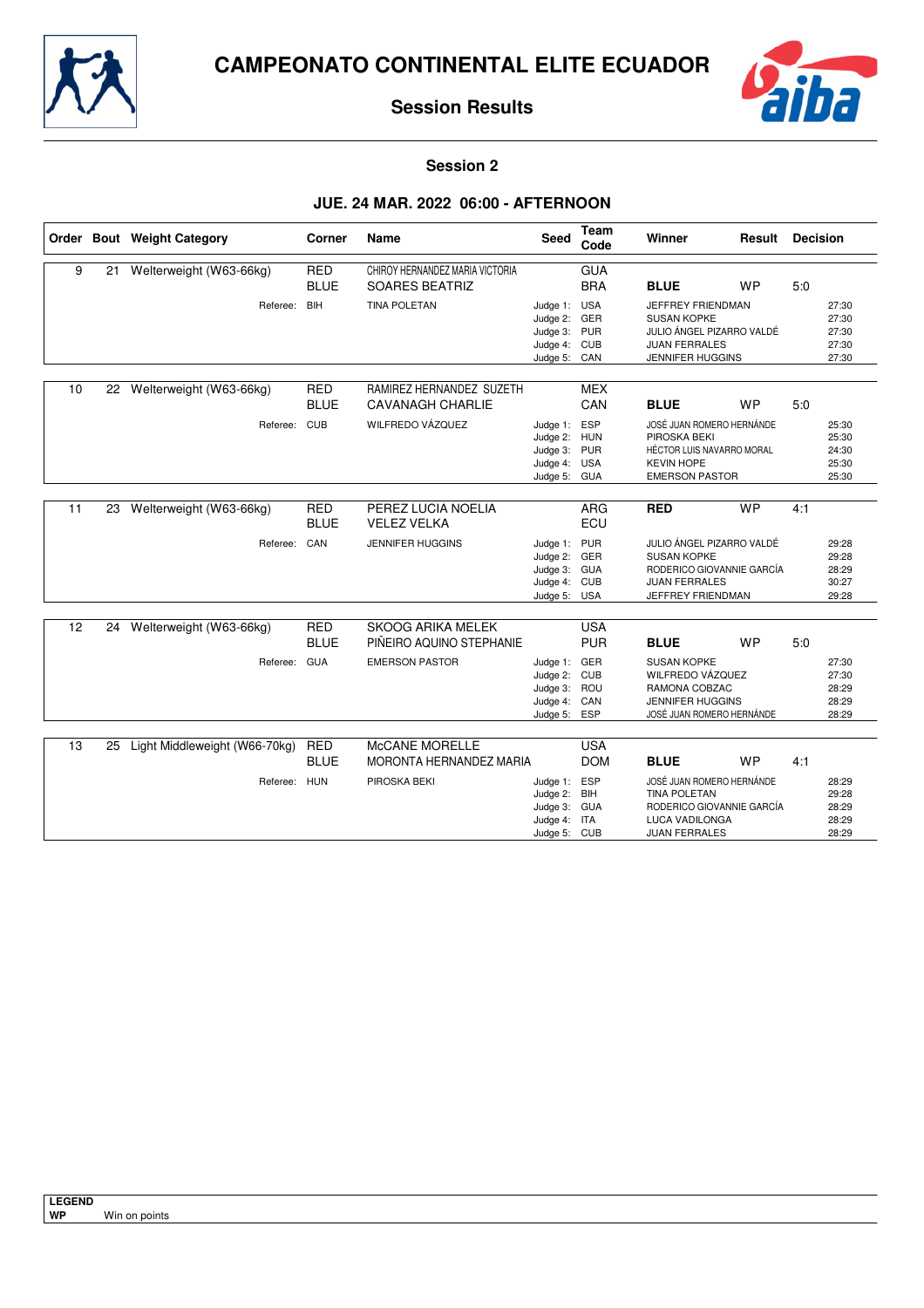



**Session 3**

# **VIE. 25 MAR. 2022 02:00 PM - AFTERNOON**

|                |    | Order Bout Weight Category      | Corner                    | Name                                                           | Seed                                                                         | Team<br>Code             | Winner                                                                                                                          | Result    | <b>Decision</b> |                                           |
|----------------|----|---------------------------------|---------------------------|----------------------------------------------------------------|------------------------------------------------------------------------------|--------------------------|---------------------------------------------------------------------------------------------------------------------------------|-----------|-----------------|-------------------------------------------|
| 1              | 26 | Light Welterweight (60-63.5kg)  | RED<br><b>BLUE</b>        | <b>CABAN PEREZ DENNYS</b><br><b>LEWIS COLIN</b>                |                                                                              | <b>PUR</b><br><b>GUY</b> | <b>RED</b>                                                                                                                      | <b>WP</b> | 4:1             |                                           |
|                |    | Referee: CUB                    |                           | WILFREDO VÁZQUEZ                                               | Judge 1: ROU<br>Judge 2: HUN<br>Judge 3:<br>Judge 4: GUA<br>Judge 5:         | BIH<br>GER               | RAMONA COBZAC<br>PIROSKA BEKI<br><b>TINA POLETAN</b><br>RODERICO GIOVANNIE GARCÍA<br><b>SUSAN KOPKE</b>                         |           |                 | 29:28<br>29:28<br>29:28<br>28:29<br>29:28 |
| 2              | 27 | Light Welterweight (60-63.5kg)  | <b>RED</b><br><b>BLUE</b> | <b>JOEL BISHOP</b><br>DEL CASTILLO LINAREZ ELVIS JOHNAURY      |                                                                              | <b>BAR</b><br><b>DOM</b> | <b>BLUE</b>                                                                                                                     | <b>WP</b> | 5:0             |                                           |
|                |    | Referee: PUR                    |                           | JULIO ÁNGEL PIZARRO VALDÉ                                      | Judge 1: GUA<br>Judge 2: USA<br>Judge 3: CUB<br>Judge 4: ESP<br>Judge 5: ARG |                          | <b>EMERSON PASTOR</b><br><b>KEVIN HOPE</b><br><b>JUAN FERRALES</b><br>JOSÉ JUAN ROMERO HERNÁNDE<br>MANUEL VILARINO              |           |                 | 26:30<br>27:30<br>25:30<br>26:30<br>25:30 |
| 3              | 28 | Light Welterweight (60-63.5kg)  | <b>RED</b><br><b>BLUE</b> | MORALES IRETA CESAR DONOVAN<br>FORCADO GONZÁLES FACUNDO JAVIER |                                                                              | <b>MEX</b><br>PAR        | <b>RED</b>                                                                                                                      | <b>WP</b> | 5:0             |                                           |
|                |    | Referee:                        | <b>PUR</b>                | HÉCTOR LUIS NAVARRO MORAL                                      | Judge 1: CAN<br>Judge 2:<br>Judge 3: ROU<br>Judge 4: USA<br>Judge 5: GER     | <b>CUB</b>               | <b>JENNIFER HUGGINS</b><br>WILFREDO VÁZQUEZ<br>RAMONA COBZAC<br>JEFFREY FRIENDMAN<br><b>SUSAN KOPKE</b>                         |           |                 | 30:26<br>30:27<br>30:25<br>30:27<br>30:25 |
| 4              | 29 | Light Middleweight (67-71kg)    | <b>RED</b><br><b>BLUE</b> | <b>MORTLEY KYGHAN</b><br>RANGEL MADARIAGA ALEXANDER            |                                                                              | <b>LCA</b><br>COL        | <b>BLUE</b>                                                                                                                     | <b>WP</b> | 5:0             |                                           |
|                |    | Referee: ARG                    |                           | MANUEL VILARINO                                                | Judge 1: USA<br>Judge 2: GUA<br>Judge 3: CUB<br>Judge 4: HUN<br>Judge 5: PUR |                          | <b>KEVIN HOPE</b><br><b>EMERSON PASTOR</b><br><b>JUAN FERRALES</b><br>PIROSKA BEKI<br>JULIO ÁNGEL PIZARRO VALDÉ                 |           |                 | 27:30<br>27:30<br>27:30<br>27:30<br>27:30 |
| 5              | 30 | Light Middleweight (67-71kg)    | <b>RED</b>                | PACHECO NOEL                                                   |                                                                              | <b>DOM</b>               |                                                                                                                                 |           |                 |                                           |
|                |    | Referee: GER                    | <b>BLUE</b>               | VERDE ALVAREZ MARCO ALONSO<br><b>SUSAN KOPKE</b>               | Judge 1: PUR<br>Judge 2: ITA<br>Judge 3: GUA<br>Judge 4: CUB<br>Judge 5: CAN | MEX                      | <b>BLUE</b><br>HÉCTOR LUIS NAVARRO MORAL<br>LUCA VADILONGA<br>RODERICO GIOVANNIE GARCÍA<br>WILFREDO VÁZQUEZ<br>JENNIFER HUGGINS | <b>WP</b> | 4:1             | 26:30<br>28:29<br>27:30<br>28:29<br>29:28 |
| 6              | 31 | Light Middleweight (67-71kg)    | RED                       | ROACHE ADRIAN                                                  |                                                                              | BER                      |                                                                                                                                 |           |                 |                                           |
|                |    | Referee: USA                    | <b>BLUE</b>               | de OLIVEIRA SOARES JONATHAN CONCEIC<br><b>KEVIN HOPE</b>       | Judge 1: ROU<br>Judge 2: ITA<br>Judge 3: GUA<br>Judge 4: ARG<br>Judge 5:     | <b>BRA</b><br><b>CUB</b> | <b>BLUE</b><br>RAMONA COBZAC<br>LUCA VADILONGA<br><b>EMERSON PASTOR</b><br>MANUEL VILARINO<br><b>JUAN FERRALES</b>              | <b>WP</b> | 5:0             | 27:30<br>25:30<br>25:30<br>27:30<br>26:30 |
| $\overline{7}$ |    | 32 Light Middleweight (67-71kg) | RED                       | DUARTE VASQUEZ WALTER ARIEL                                    |                                                                              | <b>GUA</b>               |                                                                                                                                 |           |                 |                                           |
|                |    | Referee: USA                    | <b>BLUE</b>               | RODRIGUEZ JOSE<br>JEFFREY FRIENDMAN                            | Judge 1: GER<br>Judge 2: PUR<br>Judge 3: CUB<br>Judge 4: CAN<br>Judge 5: HUN | ECU                      | <b>BLUE</b><br><b>SUSAN KOPKE</b><br>HÉCTOR LUIS NAVARRO MORAL<br>WILFREDO VÁZQUEZ<br>JENNIFER HUGGINS<br>PIROSKA BEKI          | <b>WP</b> | 5:0             | 26:30<br>26:30<br>27:30<br>27:30<br>25:30 |
| 8              | 33 | Minimumweight (W45-48kg)        | <b>RED</b><br><b>BLUE</b> | JAMEZ GONZALEZ AYLIN DAYANA<br>RAMNATH ORNELLA FAITH           |                                                                              | <b>GUA</b><br><b>TTO</b> | <b>RED</b>                                                                                                                      | <b>WP</b> | 5:0             |                                           |
|                |    | Referee: CUB                    |                           | <b>JUAN FERRALES</b>                                           | Judge 1: BIH<br>Judge 2: USA<br>Judge 3: ARG<br>Judge 4: ITA<br>Judge 5: PUR |                          | TINA POLETAN<br><b>KEVIN HOPE</b><br>MANUEL VILARINO<br>LUCA VADILONGA<br>JULIO ÁNGEL PIZARRO VALDÉ                             |           |                 | 30:27<br>30:27<br>30:25<br>30:24<br>30:27 |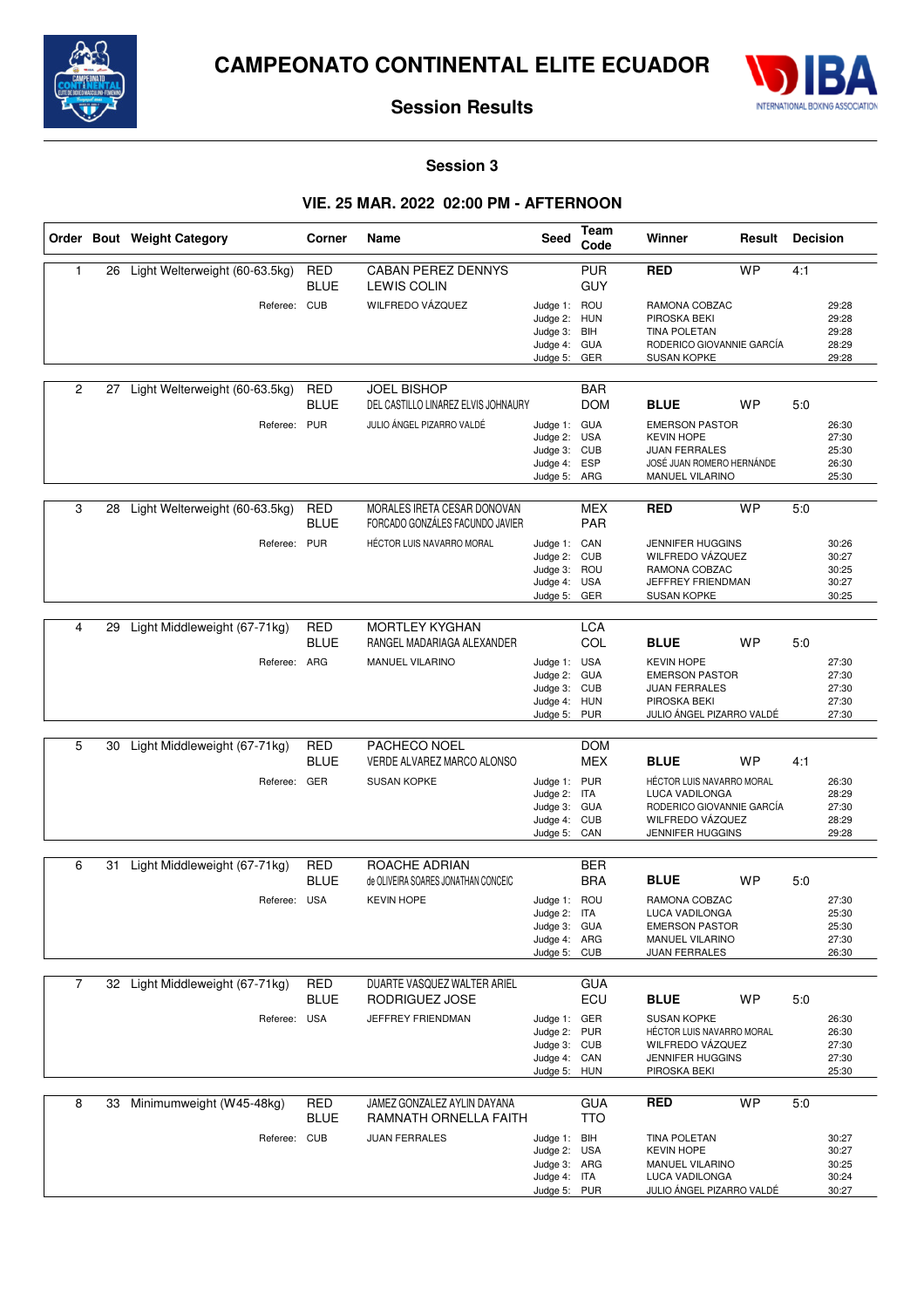



### **Session 3**

### **VIE. 25 MAR. 2022 02:00 PM - AFTERNOON**

|    |    | Order Bout Weight Category | Corner                    | Name                                                      | Seed                                                                         | <b>Team</b><br>Code | Winner                                                                                                                 | Result    | <b>Decision</b> |                                           |
|----|----|----------------------------|---------------------------|-----------------------------------------------------------|------------------------------------------------------------------------------|---------------------|------------------------------------------------------------------------------------------------------------------------|-----------|-----------------|-------------------------------------------|
| 9  | 34 | Minimumweight (W45-48kg)   | <b>RED</b><br><b>BLUE</b> | <b>DHILLON PRIYANKA</b><br>LOPEZ de JESUS BELISA          |                                                                              | CAN<br><b>PUR</b>   | <b>RED</b>                                                                                                             | <b>WP</b> | 5:0             |                                           |
|    |    | Referee:                   | <b>CUB</b>                | WILFREDO VÁZQUEZ                                          | Judge 1: ESP<br>Judge 2: HUN<br>Judge 3: GER<br>Judge 4:<br>Judge 5:         | ROU<br>GUA          | JOSÉ JUAN ROMERO HERNÁNDE<br>PIROSKA BEKI<br><b>SUSAN KOPKE</b><br>RAMONA COBZAC<br>RODERICO GIOVANNIE GARCÍA          |           |                 | 30:27<br>30:27<br>30:26<br>29:28<br>30:27 |
| 10 | 35 | Minimumweight (W45-48kg)   | <b>RED</b><br><b>BLUE</b> | LOPEZ ALDANA FLORENCIA<br>TENORIO ALVARADO DANIELA NICOLE |                                                                              | <b>ARG</b><br>ECU   | <b>RED</b>                                                                                                             | <b>WP</b> | 5:0             |                                           |
|    |    | Referee:                   | CAN                       | <b>JENNIFER HUGGINS</b>                                   | Judge 1: USA<br>Judge 2: GUA<br>Judge 3: ITA<br>Judge 4: HUN<br>Judge 5: PUR |                     | <b>KEVIN HOPE</b><br><b>EMERSON PASTOR</b><br>LUCA VADILONGA<br>PIROSKA BEKI<br>HÉCTOR LUIS NAVARRO MORAL              |           |                 | 30:27<br>30:27<br>30:27<br>30:27<br>30:27 |
| 11 | 36 | Light Flyweight (W48-50kg) | <b>RED</b><br><b>BLUE</b> | <b>LOZANO JENNIFER</b><br><b>MURILLO DEICY LILIANA</b>    |                                                                              | <b>USA</b><br>COL   | <b>RED</b>                                                                                                             | <b>WP</b> | 5:0             |                                           |
|    |    | Referee:                   | GER                       | <b>SUSAN KOPKE</b>                                        | Judge 1: CUB<br>Judge 2: ESP<br>Judge 3: ROU<br>Judge 4: GUA<br>Judge 5: BIH |                     | <b>JUAN FERRALES</b><br>JOSÉ JUAN ROMERO HERNÁNDE<br>RAMONA COBZAC<br>RODERICO GIOVANNIE GARCÍA<br><b>TINA POLETAN</b> |           |                 | 30:27<br>30:27<br>30:27<br>30:27<br>30:27 |
| 12 | 37 | Middleweight (W70-75kg)    | <b>RED</b><br><b>BLUE</b> | <b>GRAHAM NAOMI MELISSA</b><br>THIBEAULT TAMMARA          |                                                                              | <b>USA</b><br>CAN   | <b>BLUE</b>                                                                                                            | <b>WP</b> | 4:1             |                                           |
|    |    | Referee:                   | <b>ARG</b>                | <b>MANUEL VILARINO</b>                                    | Judge 1: COL<br>Judge 2: ESP<br>Judge 3: BIH<br>Judge 4: ITA<br>Judge 5: GUA |                     | <b>WULFREN OLIVARES</b><br>JOSÉ JUAN ROMERO HERNÁNDE<br><b>TINA POLETAN</b><br>LUCA VADILONGA<br><b>EMERSON PASTOR</b> |           |                 | 28:29<br>28:29<br>28:29<br>27:30<br>29:28 |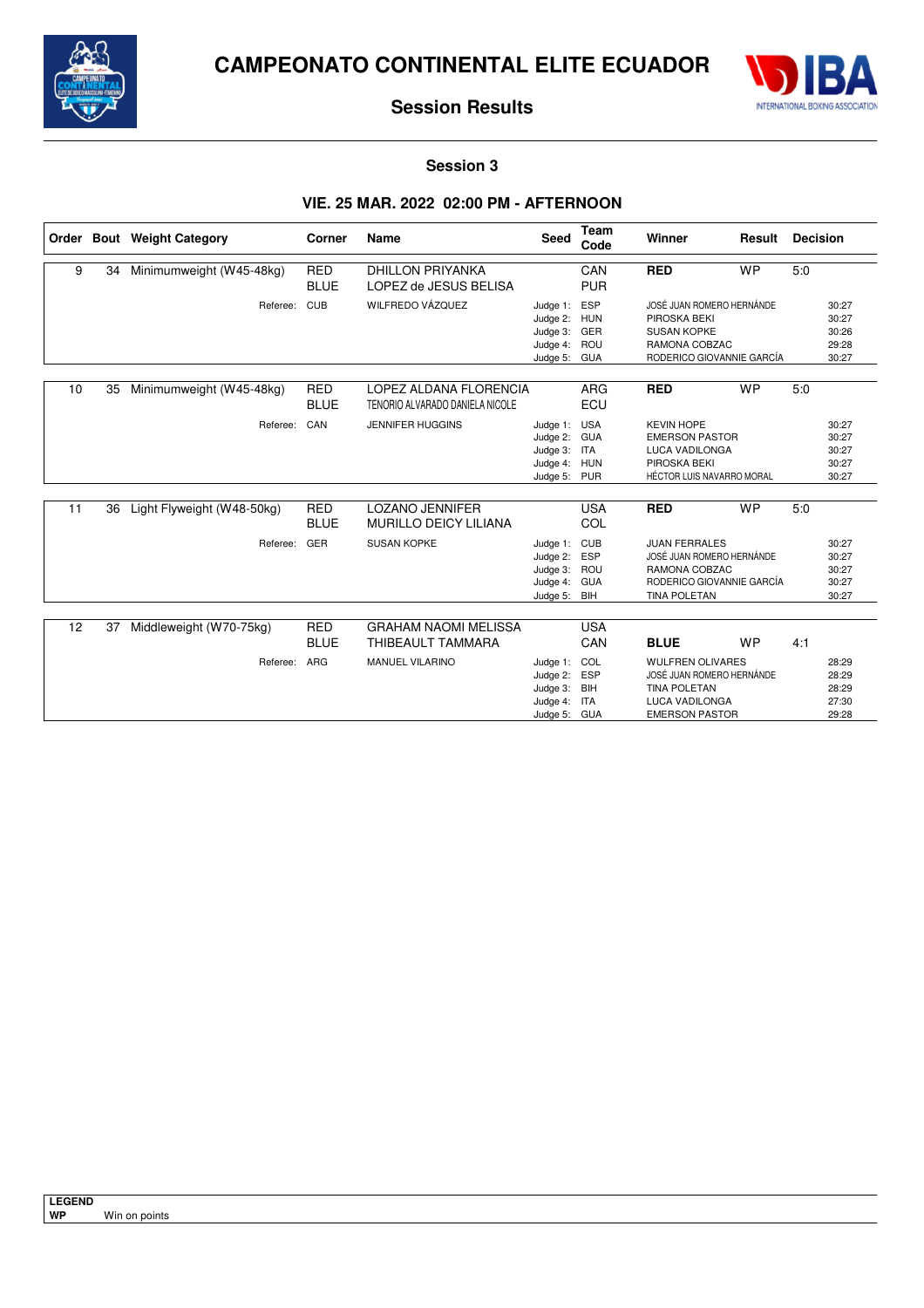



**Session 4**

## **VIE. 25 MAR. 2022 06:00 PM - AFTERNOON**

|                |    | Order Bout Weight Category                 | Corner                                  | Name                                                                                    | Seed                                                                         | Team<br>Code                  | Winner                                                                                                                                      | Result     | <b>Decision</b>                                                  |
|----------------|----|--------------------------------------------|-----------------------------------------|-----------------------------------------------------------------------------------------|------------------------------------------------------------------------------|-------------------------------|---------------------------------------------------------------------------------------------------------------------------------------------|------------|------------------------------------------------------------------|
| $\mathbf{1}$   | 38 | Middleweight (71-75kg)<br>Referee: BIH     | RED<br><b>BLUE</b>                      | MARTIN DYLAN JOSEPH<br>SOLOGNIER ARVIN<br>TINA POLETAN                                  | Judge 1: USA<br>Judge 2: ROU<br>Judge 3: ITA<br>Judge 4: PUR<br>Judge 5:     | CAN<br>ARU<br>ESP             | <b>RED</b><br>JEFFREY FRIENDMAN<br>RAMONA COBZAC<br><b>LUCA VADILONGA</b><br>JULIO ÁNGEL PIZARRO VALDÉ<br>JOSÉ JUAN ROMERO HERNÁNDE         | <b>RSC</b> | R1 2:20                                                          |
| $\overline{2}$ | 39 | Middleweight (71-75kg)<br>Referee: PUR     | <b>RED</b><br><b>BLUE</b>               | ORTIZ JUAN DIEGO<br>AGUIRRE MARTINEZ HECTOR OCTAVIO<br><b>HÉCTOR LUIS NAVARRO MORAL</b> | Judge 1: USA<br>Judge 2: GER<br>Judge 3: HUN<br>Judge 4: CUB<br>Judge 5: GUA | COL<br><b>MEX</b>             | <b>BLUE</b><br><b>KEVIN HOPE</b><br><b>SUSAN KOPKE</b><br>PIROSKA BEKI<br><b>JUAN FERRALES</b><br><b>EMERSON PASTOR</b>                     | <b>RSC</b> | R <sub>3</sub> 2:28<br>18:20<br>18:20<br>19:19<br>19:19<br>19:19 |
| 3              | 40 | Middleweight (71-75kg)<br>Referee:         | <b>RED</b><br><b>BLUE</b><br><b>ITA</b> | ALVARADO GALLO VICTOR STEVES<br>SELLA RODRIGUEZ ELDRIC SAMUEL<br>LUCA VADILONGA         | Judge 1: GUA<br>Judge 2:<br>Judge 3: HUN<br>Judge 4: BIH<br>Judge 5: USA     | CRC<br>FC <sub>1</sub><br>ROU | <b>BLUE</b><br>RODERICO GIOVANNIE GARCÍA<br>RAMONA COBZAC<br>PIROSKA BEKI<br><b>TINA POLETAN</b><br>JEFFREY FRIENDMAN                       | <b>WP</b>  | 4:1<br>29:28<br>27:30<br>28:29<br>26:30<br>26:30                 |
| 4              | 41 | Light Flyweight (W48-50kg)<br>Referee: CUB | <b>RED</b><br><b>BLUE</b>               | <b>FLORES MILAGROS TATIANA</b><br><b>MARIN ROJAS FIORELLA</b><br><b>JUAN FERRALES</b>   | Judge 1: CAN<br>Judge 2: USA<br>Judge 3: GER<br>Judge 4: PUR<br>Judge 5: ESP | ARG<br>CRC                    | <b>RED</b><br><b>JENNIFER HUGGINS</b><br><b>KEVIN HOPE</b><br><b>SUSAN KOPKE</b><br>JULIO ÁNGEL PIZARRO VALDÉ<br>JOSÉ JUAN ROMERO HERNÁNDE  | WP         | 5:0<br>30:27<br>30:27<br>29:28<br>30:27<br>30:27                 |
| 5              | 42 | Flyweight (W50-52kg)<br>Referee:           | <b>RED</b><br><b>BLUE</b><br><b>CUB</b> | HERNANDEZ GARCÍA MIGUELINA<br>VALENCIA VICTORIA INGRIT LORENA<br>WILFREDO VÁZQUEZ       | Judge 1: GUA<br>Judge 2: ARG<br>Judge 3: USA<br>Judge 4: HUN<br>Judge 5: ITA | <b>DOM</b><br>COL             | <b>BLUE</b><br><b>EMERSON PASTOR</b><br><b>MANUEL VILARINO</b><br>JEFFREY FRIENDMAN<br>PIROSKA BEKI<br>LUCA VADILONGA                       | <b>WP</b>  | 5:0<br>28:29<br>27:30<br>27:30<br>27:30<br>27:30                 |
| 6              | 43 | Flyweight (W50-52kg)<br>Referee: ESP       | <b>RED</b><br><b>BLUE</b>               | GÓMEZ KAYLA<br>CARDENAS ABARCA VALERIA<br>JOSÉ JUAN ROMERO HERNÁNDE                     | Judge 1: COL<br>Judge 2:<br>Judge 3: ROU<br>Judge 4: GER<br>Judge 5: GUA     | <b>USA</b><br>CRC<br>CAN      | <b>RED</b><br><b>WULFREN OLIVARES</b><br><b>JENNIFER HUGGINS</b><br>RAMONA COBZAC<br><b>SUSAN KOPKE</b><br>RODERICO GIOVANNIE GARCÍA        | <b>WP</b>  | 5:0<br>30:26<br>30:27<br>29:28<br>30:27<br>30:27                 |
| $\overline{7}$ | 44 | Flyweight (W50-52kg)<br>Referee:           | <b>RED</b><br><b>BLUE</b><br>COL        | <b>VARGAS MELODY</b><br>de ALMEIDA CAROLINE<br><b>WULFREN OLIVARES</b>                  | Judge 1: BIH<br>Judge 2: CUB<br>Judge 3: ITA<br>Judge 4: GUA<br>Judge 5: ARG | <b>PUR</b><br><b>BRA</b>      | <b>RED</b><br><b>TINA POLETAN</b><br>WILFREDO VÁZQUEZ<br><b>LUCA VADILONGA</b><br><b>EMERSON PASTOR</b><br>MANUEL VILARINO                  | <b>WP</b>  | 4:1<br>29:28<br>30:27<br>30:27<br>30:27<br>27:30                 |
| 8              | 45 | Flyweight (W50-52kg)<br>Referee: HUN       | <b>RED</b><br><b>BLUE</b>               | STERLING KATHREEN MARIE<br>HERRERA ALVAREZ FATIMA PATRICIA<br>PIROSKA BEKI              | Judge 1: PUR<br>Judge 2: ESP<br>Judge 3: CAN<br>Judge 4: USA<br>Judge 5: GUA | HAI<br><b>MEX</b>             | <b>BLUE</b><br>JULIO ÁNGEL PIZARRO VALDÉ<br>JOSÉ JUAN ROMERO HERNÁNDE<br>JENNIFER HUGGINS<br>JEFFREY FRIENDMAN<br>RODERICO GIOVANNIE GARCÍA | <b>WP</b>  | 5:0<br>27:30<br>27:30<br>27:30<br>27:30<br>27:30                 |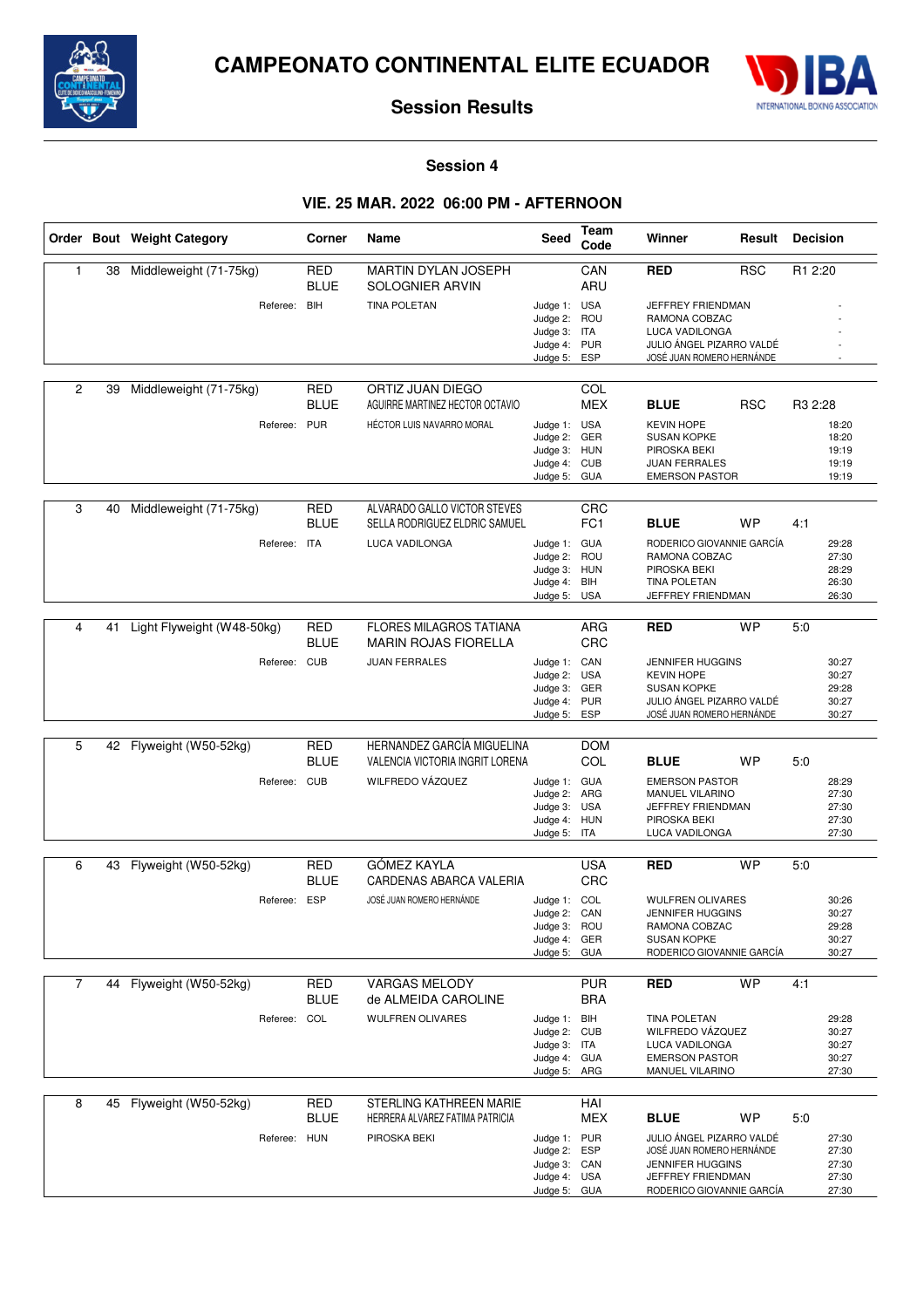



**Session 4**

## **VIE. 25 MAR. 2022 06:00 PM - AFTERNOON**

|    |    | Order Bout Weight Category  | Corner                    | Name                                                               | <b>Seed</b>                                                                  | Team<br>Code             | Winner                                                                                                                | Result    | <b>Decision</b> |                                           |
|----|----|-----------------------------|---------------------------|--------------------------------------------------------------------|------------------------------------------------------------------------------|--------------------------|-----------------------------------------------------------------------------------------------------------------------|-----------|-----------------|-------------------------------------------|
| 9  | 46 | Bantamweight (W52-54kg)     | <b>RED</b><br><b>BLUE</b> | HERRERA MILAGROS ROSARIO<br>LOPEZ MENDEZ ANGELYRIS                 |                                                                              | ARG<br><b>PUR</b>        | <b>RED</b>                                                                                                            | <b>WP</b> | 3:2             |                                           |
|    |    | Referee: ITA                |                           | LUCA VADILONGA                                                     | Judge 1: CUB<br>Judge 2: BIH<br>Judge 3: ROU<br>Judge 4: GUA<br>Judge 5:     | COL                      | WILFREDO VÁZQUEZ<br><b>TINA POLETAN</b><br>RAMONA COBZAC<br><b>EMERSON PASTOR</b><br><b>WULFREN OLIVARES</b>          |           |                 | 30:27<br>30:27<br>28:29<br>28:29<br>29:28 |
| 10 | 47 | Bantamweight (W52-54kg)     | <b>RED</b><br><b>BLUE</b> | GIRALDO MONSALVE SARA ISABEL<br>FERNANDEZ QUIÑONEZ GLORIA CAROLINA |                                                                              | COL<br><b>MEX</b>        | <b>BLUE</b>                                                                                                           | <b>WP</b> | 5:0             |                                           |
|    |    | Referee: GUA                |                           | RODERICO GIOVANNIE GARCÍA                                          | Judge 1: PUR<br>Judge 2:<br>Judge 3:<br>Judge 4: HUN<br>Judge 5: CAN         | GER<br><b>USA</b>        | JULIO ÁNGEL PIZARRO VALDÉ<br><b>SUSAN KOPKE</b><br>JEFFREY FRIENDMAN<br>PIROSKA BEKI<br>JENNIFER HUGGINS              |           |                 | 27:30<br>26:30<br>26:30<br>27:30<br>28:29 |
| 11 | 48 | Bantamweight (W52-54kg)     | RED<br><b>BLUE</b>        | <b>SANCHEZ HELEN</b><br><b>CHAGAS TATIANA</b>                      |                                                                              | ECU<br><b>BRA</b>        | <b>RED</b>                                                                                                            | <b>WP</b> | 5:0             |                                           |
|    |    | Referee:                    | ROU                       | RAMONA COBZAC                                                      | Judge 1: CUB<br>Judge 2: ARG<br>Judge 3: GUA<br>Judge 4: ITA<br>Judge 5:     | <b>PUR</b>               | WILFREDO VÁZQUEZ<br><b>MANUEL VILARINO</b><br><b>EMERSON PASTOR</b><br>LUCA VADILONGA<br>HÉCTOR LUIS NAVARRO MORAL    |           |                 | 30:27<br>30:27<br>30:27<br>30:27<br>30:27 |
| 12 | 49 | Bantamweight (W52-54kg)     | <b>RED</b><br><b>BLUE</b> | <b>DELGADO SCARLETT</b><br>ALMANZAR de LEON ESTEFANI               |                                                                              | CAN<br><b>DOM</b>        | <b>RED</b>                                                                                                            | <b>WP</b> | 4:1             |                                           |
|    |    | Referee: CUB                |                           | <b>JUAN FERRALES</b>                                               | Judge 1: PUR<br>Judge 2:<br>Judge 3:<br>Judge 4: HUN<br>Judge 5: GER         | BIH<br>USA               | JULIO ÁNGEL PIZARRO VALDÉ<br><b>TINA POLETAN</b><br><b>KEVIN HOPE</b><br>PIROSKA BEKI<br><b>SUSAN KOPKE</b>           |           |                 | 29:28<br>29:28<br>27:30<br>29:28<br>29:28 |
| 13 | 50 | Featherweight (W54-57kg)    | <b>RED</b><br><b>BLUE</b> | MONTIEL MERELES MINERVA MAGALI<br>SALAS CARCELEN JAMILEX LEONELA   |                                                                              | PAR<br>ECU               | <b>RED</b>                                                                                                            | <b>WP</b> | 4:1             |                                           |
|    |    | Referee: GUA                |                           | RODERICO GIOVANNIE GARCÍA                                          | Judge 1: CUB<br>Judge 2: ESP<br>Judge 3: PUR<br>Judge 4: ARG<br>Judge 5:     | ROU                      | WILFREDO VÁZQUEZ<br>JOSÉ JUAN ROMERO HERNÁNDE<br>HÉCTOR LUIS NAVARRO MORAL<br><b>MANUEL VILARINO</b><br>RAMONA COBZAC |           |                 | 29:28<br>29:28<br>27:30<br>29:28<br>30:27 |
| 14 | 51 | Featherweight (W54-57kg)    | RED                       | ANTUNEZ CENTENO MARIA FERNANDA                                     |                                                                              | <b>HON</b>               |                                                                                                                       |           |                 |                                           |
|    |    | Referee: CAN                | <b>BLUE</b>               | <b>MOORE AMELIA</b><br><b>JENNIFER HUGGINS</b>                     | Judge 1: ITA<br>Judge 2:<br>Judge 3: BIH<br>Judge 4: HUN<br>Judge 5: GUA     | <b>USA</b><br>COL        | <b>BLUE</b><br>LUCA VADILONGA<br>WULFREN OLIVARES<br><b>TINA POLETAN</b><br>PIROSKA BEKI<br><b>EMERSON PASTOR</b>     | <b>WP</b> | 5:0             | 27:30<br>27:30<br>27:30<br>25:30<br>27:30 |
| 15 |    | 52 Featherweight (W54-57kg) | RED<br><b>BLUE</b>        | ROMEU JUCIELEN<br>LOZADA MOTTA ASHLEYANN                           |                                                                              | <b>BRA</b><br><b>PUR</b> | <b>BLUE</b>                                                                                                           | <b>WP</b> | 4:1             |                                           |
|    |    | Referee:                    | <b>ESP</b>                | JOSÉ JUAN ROMERO HERNÁNDE                                          | Judge 1: GER<br>Judge 2: ARG<br>Judge 3: COL<br>Judge 4: CUB<br>Judge 5: ROU |                          | <b>SUSAN KOPKE</b><br>MANUEL VILARINO<br>WULFREN OLIVARES<br>WILFREDO VÁZQUEZ<br>RAMONA COBZAC                        |           |                 | 29:28<br>28:29<br>27:30<br>28:29<br>28:29 |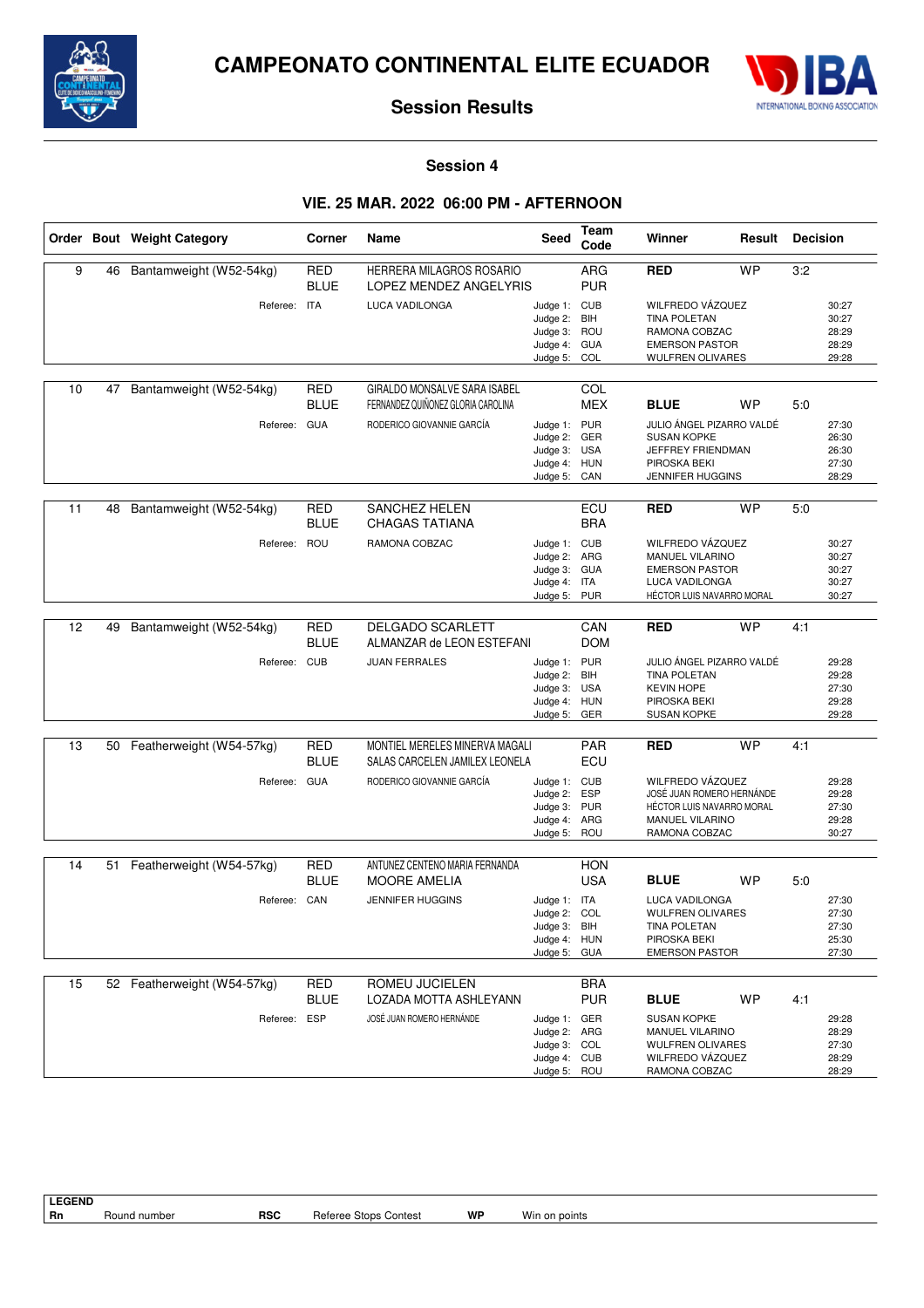



### **Session 5**

# **SÁB. 26 MAR. 2022 02:00 PM - AFTERNOON**

|                |    | Order Bout Weight Category             | Corner                           | Name                                                                      | <b>Seed</b>                                                                              | Team<br>Code                    | Winner                                                                                                                                           | Result     | <b>Decision</b>                                           |
|----------------|----|----------------------------------------|----------------------------------|---------------------------------------------------------------------------|------------------------------------------------------------------------------------------|---------------------------------|--------------------------------------------------------------------------------------------------------------------------------------------------|------------|-----------------------------------------------------------|
| $\mathbf{1}$   | 53 | Flyweight (48-51kg)<br>Referee: GER    | <b>RED</b><br><b>BLUE</b>        | FELIPE MIJANGOS JOSE DANIEL<br>ROMERO REYES ERISLAN<br><b>SUSAN KOPKE</b> | Judge 1: ITA<br>Judge 2: BIH<br>Judge 3: ESP<br>Judge 4: PUR<br>Judge 5:                 | <b>GUA</b><br><b>CUB</b><br>CAN | <b>BLUE</b><br>LUCA VADILONGA<br><b>TINA POLETAN</b><br>JOSÉ JUAN ROMERO HERNÁNDE<br>HÉCTOR LUIS NAVARRO MORAL<br>JENNIFER HUGGINS               | WP         | 5:0<br>26:30<br>27:30<br>27:30<br>26:30<br>26:30          |
| $\overline{2}$ | 54 | Flyweight (48-51kg)<br>Referee:        | <b>RED</b><br><b>BLUE</b><br>ROU | LAVEGAR CEPEDA MARIO<br>de JESUS RUAN PABLO<br>RAMONA COBZAC              | Judge 1: GUA<br>Judge 2: HUN<br>Judge 3: CUB<br>Judge 4: USA                             | <b>DOM</b><br><b>BRA</b>        | <b>RED</b><br>RODERICO GIOVANNIE GARCÍA<br>PIROSKA BEKI<br>WILFREDO VÁZQUEZ<br>JEFFREY FRIENDMAN                                                 | <b>WP</b>  | 3:2<br>29:28<br>28:29<br>29:28<br>26:30                   |
| 3              | 55 | Flyweight (48-51kg)<br>Referee:        | RED<br><b>BLUE</b><br><b>GUA</b> | PEREZ CASTILLO MARTIN RENE<br>HILL ROSCOE AARON<br><b>EMERSON PASTOR</b>  | Judge 5: ARG<br>Judge 1: GER<br>Judge 2: CUB<br>Judge 3: CAN<br>Judge 4:<br>Judge 5: ITA | <b>PAN</b><br><b>USA</b><br>BIH | MANUEL VILARINO<br><b>BLUE</b><br><b>SUSAN KOPKE</b><br><b>JUAN FERRALES</b><br><b>JENNIFER HUGGINS</b><br><b>TINA POLETAN</b><br>LUCA VADILONGA | WP         | 30:27<br>5:0<br>27:30<br>27:30<br>27:30<br>27:30<br>27:30 |
| 4              | 56 | Flyweight (48-51kg)<br>Referee: ROU    | <b>RED</b><br><b>BLUE</b>        | SOSA GUERRA DANIEL<br>QUIROGA RAMON NICANOR<br>RAMONA COBZAC              | Judge 1: HUN<br>Judge 2:<br>Judge 3: ESP<br>Judge 4: PUR<br>Judge 5: GUA                 | <b>MEX</b><br>ARG<br><b>USA</b> | <b>BLUE</b><br>PIROSKA BEKI<br>JEFFREY FRIENDMAN<br>JOSÉ JUAN ROMERO HERNÁNDE<br>JULIO ÁNGEL PIZARRO VALDÉ<br>RODERICO GIOVANNIE GARCÍA          | WP         | 5:0<br>26:30<br>26:30<br>26:30<br>27:29<br>27:29          |
| 5              | 57 | Bantamweight (51-54kg)<br>Referee: ARG | <b>RED</b><br><b>BLUE</b>        | ARCE DUARTE DAMIAN<br>TIRADO PAGAN CALEB JOSUE<br>MANUEL VILARINO         | Judge 1: BIH<br>Judge 2: CAN<br>Judge 3: ITA<br>Judge 4: GUA<br>Judge 5: GER             | <b>CUB</b><br><b>PUR</b>        | <b>RED</b><br><b>TINA POLETAN</b><br><b>JENNIFER HUGGINS</b><br>LUCA VADILONGA<br><b>EMERSON PASTOR</b><br><b>SUSAN KOPKE</b>                    | <b>WP</b>  | 3:2<br>* 28:28<br>27:29<br>27:29<br>* 28:28<br>28:27      |
| 6              | 58 | Bantamweight (51-54kg)<br>Referee: USA | <b>RED</b><br><b>BLUE</b>        | <b>CUESTA ROBERTO</b><br>TELLO TELLO MICHAEL JONATAN<br>JEFFREY FRIENDMAN | Judge 1: CUB<br>Judge 2:<br>Judge 3: COL<br>Judge 4: ESP<br>Judge 5: ROU                 | ECU<br><b>GUA</b><br><b>PUR</b> | <b>RED</b><br><b>JUAN FERRALES</b><br>HÉCTOR LUIS NAVARRO MORAL<br><b>WULFREN OLIVARES</b><br>JOSÉ JUAN ROMERO HERNÁNDE<br>RAMONA COBZAC         | <b>WP</b>  | 4:1<br>30:27<br>29:28<br>30:27<br>30:27<br>28:29          |
| $\overline{7}$ | 59 | Bantamweight (54-57kg)<br>Referee: CAN | RED<br><b>BLUE</b>               | JOSEPH ANTHONY SHAWN<br>DO NASCIMIENTO LUIZ GABRIEL<br>JENNIFER HUGGINS   | Judge 1: PUR<br>Judge 2: GER<br>Judge 3: CUB<br>Judge 4: GUA<br>Judge 5: USA             | <b>TTO</b><br><b>BRA</b>        | <b>BLUE</b><br>JULIO ÁNGEL PIZARRO VALDÉ<br><b>SUSAN KOPKE</b><br><b>JUAN FERRALES</b><br>RODERICO GIOVANNIE GARCÍA<br><b>KEVIN HOPE</b>         | <b>RSC</b> | R3 2:46<br>18:20<br>18:20<br>17:20<br>17:20<br>19:19      |
| 8              | 60 | Bantamweight (54-57kg)<br>Referee: COL | RED<br><b>BLUE</b>               | PADILLA SEGUNDO<br><b>COLON KEITH</b><br><b>WULFREN OLIVARES</b>          | Judge 1: ESP<br>Judge 2: ROU<br>Judge 3: ITA<br>Judge 4: BIH<br>Judge 5: HUN             | ECU<br><b>PUR</b>               | <b>RED</b><br>JOSÉ JUAN ROMERO HERNÁNDE<br>RAMONA COBZAC<br>LUCA VADILONGA<br>TINA POLETAN<br>PIROSKA BEKI                                       | <b>WP</b>  | 3:2<br>28:29<br>29:28<br>28:29<br>29:28<br>29:28          |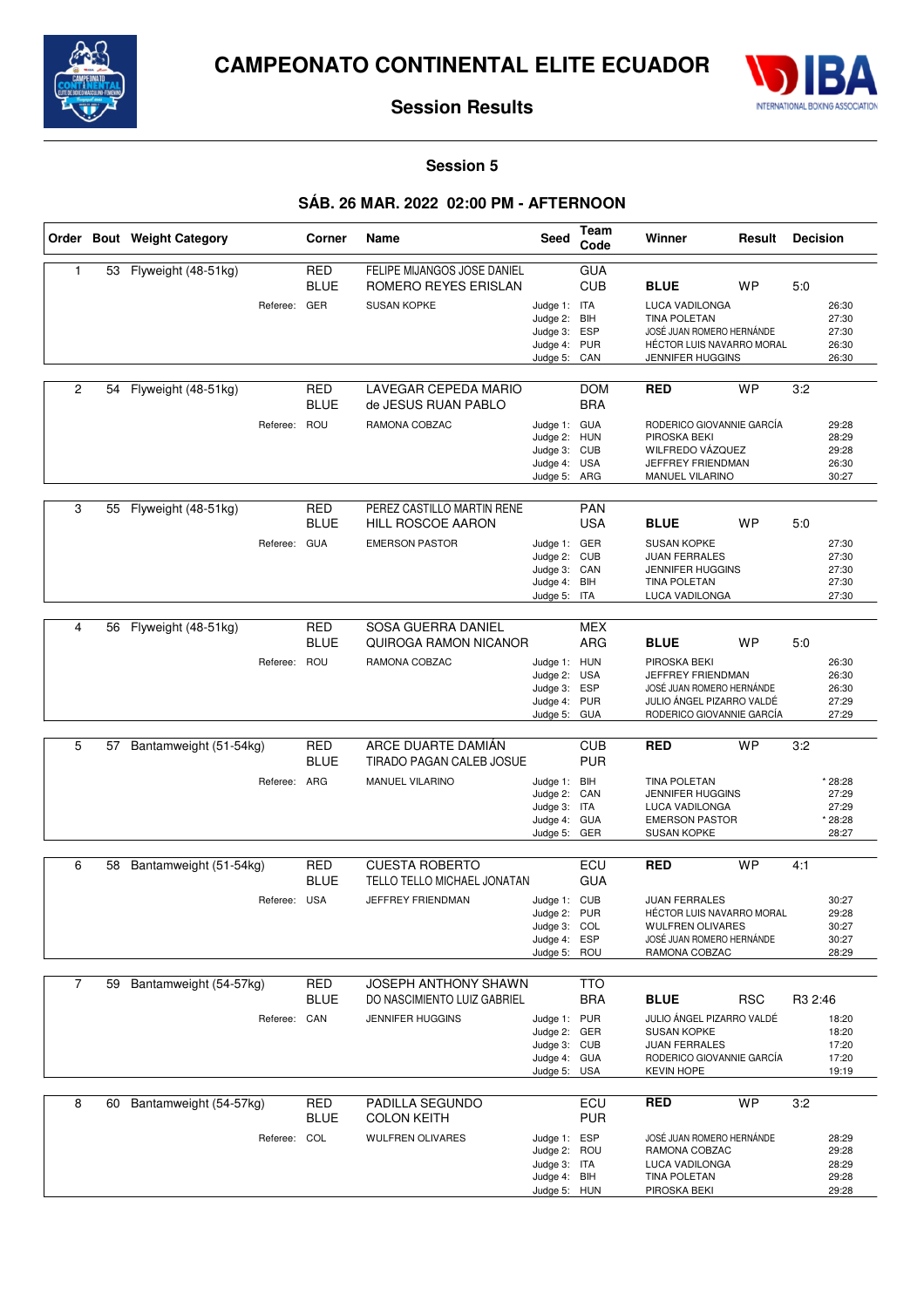



### **Session 5**

# **SÁB. 26 MAR. 2022 02:00 PM - AFTERNOON**

| Order |    | <b>Bout</b> Weight Category    | Corner                    | <b>Name</b>                                                 | <b>Seed</b>                                                                  | Team<br>Code             | Winner                                                                                                                         | Result    | <b>Decision</b> |                                           |
|-------|----|--------------------------------|---------------------------|-------------------------------------------------------------|------------------------------------------------------------------------------|--------------------------|--------------------------------------------------------------------------------------------------------------------------------|-----------|-----------------|-------------------------------------------|
| 9     | 61 | Lightweight (57-60kg)          | <b>RED</b><br><b>BLUE</b> | <b>VERGARA NICOLAS AGUSTIN</b><br><b>BOURGET JONATHAN</b>   |                                                                              | <b>ARG</b><br>CAN        | <b>RED</b>                                                                                                                     | <b>WP</b> | 5:0             |                                           |
|       |    | Referee:                       | PUR                       | JULIO ÁNGEL PIZARRO VALDÉ                                   | Judge 1: CUB<br>Judge 2:<br>Judge 3: GUA<br>Judge 4: USA<br>Judge 5: ITA     | GER                      | <b>JUAN FERRALES</b><br><b>SUSAN KOPKE</b><br><b>EMERSON PASTOR</b><br><b>KEVIN HOPE</b><br><b>LUCA VADILONGA</b>              |           |                 | 29:28<br>29:28<br>29:28<br>29:28<br>30:27 |
| 10    | 62 | Lightweight (57-60kg)          | <b>RED</b><br><b>BLUE</b> | RODRIGUEZ HUERTA MOISES YOAV<br><b>JOUBERT SIMON RAFAEL</b> |                                                                              | <b>PAN</b><br><b>CUB</b> | <b>BLUE</b>                                                                                                                    | <b>WP</b> | 5:0             |                                           |
|       |    | Referee:                       | <b>BIH</b>                | <b>TINA POLETAN</b>                                         | Judge 1: PUR<br>Judge 2:<br>Judge 3: GUA<br>Judge 4: HUN<br>Judge 5: COL     | <b>ESP</b>               | HÉCTOR LUIS NAVARRO MORAL<br>JOSÉ JUAN ROMERO HERNÁNDE<br>RODERICO GIOVANNIE GARCÍA<br>PIROSKA BEKI<br><b>WULFREN OLIVARES</b> |           |                 | 27:30<br>27:30<br>27:30<br>27:30<br>27:30 |
| 11    | 63 | Light Welterweight (60-63.5kg) | <b>RED</b><br><b>BLUE</b> | <b>SANFORD WYATT</b><br><b>CUELLO MIRCO JEHIEL</b>          |                                                                              | CAN<br><b>ARG</b>        | <b>RED</b>                                                                                                                     | <b>WP</b> | 4:1             |                                           |
|       |    | Referee:                       | <b>ITA</b>                | LUCA VADILONGA                                              | Judge 1: GER<br>Judge 2: ROU<br>Judge 3: PUR<br>Judge 4: CUB<br>Judge 5: GUA |                          | <b>SUSAN KOPKE</b><br>RAMONA COBZAC<br>JULIO ÁNGEL PIZARRO VALDÉ<br>WILFREDO VÁZQUEZ<br><b>EMERSON PASTOR</b>                  |           |                 | 30:27<br>29:28<br>29:28<br>28:29<br>30:27 |
| 12    | 64 | Light Welterweight (60-63.5kg) | <b>RED</b>                | MOIRÁN VINENT JORGE                                         |                                                                              | <b>CUB</b>               |                                                                                                                                |           |                 |                                           |
|       |    |                                | <b>BLUE</b>               | VIAFARA FORI JOSE MANUEL                                    |                                                                              | COL                      | <b>BLUE</b>                                                                                                                    | <b>WP</b> | 5:0             |                                           |
|       |    | Referee:                       | ESP                       | JOSÉ JUAN ROMERO HERNÁNDE                                   | Judge 1: USA<br>Judge 2: GER<br>Judge 3: HUN<br>Judge 4:<br>Judge 5: CAN     | BIH                      | <b>KEVIN HOPE</b><br><b>SUSAN KOPKE</b><br>PIROSKA BEKI<br><b>TINA POLETAN</b><br><b>JENNIFER HUGGINS</b>                      |           |                 | 25:30<br>27:28<br>27:28<br>26:29<br>26:29 |

**LEGEND**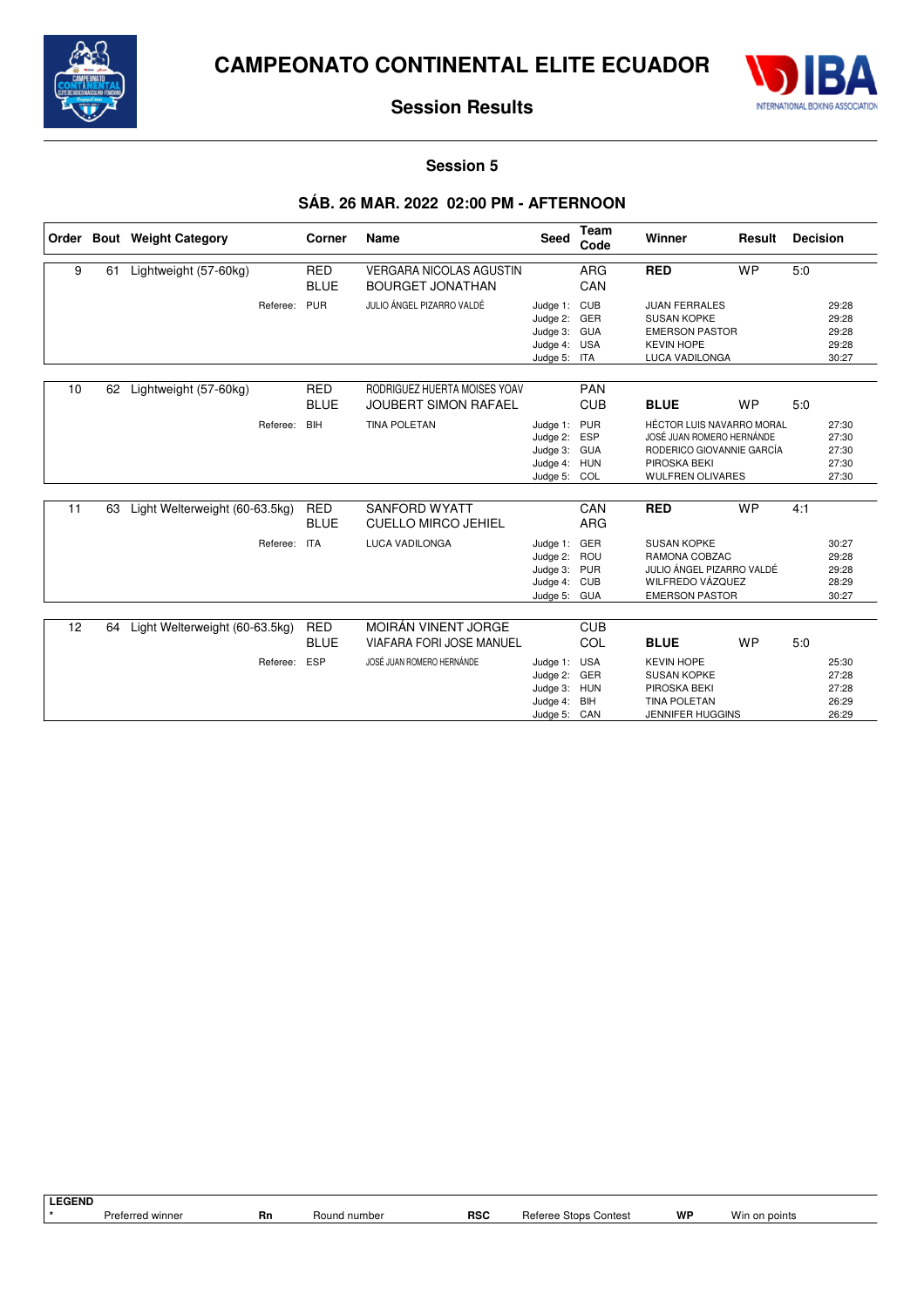



#### **Session 6**

# **SÁB. 26 MAR. 2022 06:00 PM - AFTERNOON**

|                |    | Order Bout Weight Category     | Corner                    | Name                                                   | <b>Seed</b>                                                                  | Team<br>Code             | Winner                                                                                                                     | Result     |                                           |
|----------------|----|--------------------------------|---------------------------|--------------------------------------------------------|------------------------------------------------------------------------------|--------------------------|----------------------------------------------------------------------------------------------------------------------------|------------|-------------------------------------------|
| $\mathbf{1}$   | 65 | Welterweight (63.5-67kg)       | <b>RED</b><br><b>BLUE</b> | de OLIVEIRA WANDERSON<br>TOBAR ROMERO CARLOS DANIEL    |                                                                              | <b>BRA</b><br><b>GUA</b> | RED                                                                                                                        | <b>WP</b>  | 5:0                                       |
|                |    | Referee: USA                   |                           | JEFFREY FRIENDMAN                                      | Judge 1: PUR<br>Judge 2: CUB<br>Judge 3: ITA<br>Judge 4: ROU<br>Judge 5: BIH |                          | HÉCTOR LUIS NAVARRO MORAL<br><b>JUAN FERRALES</b><br><b>LUCA VADILONGA</b><br>RAMONA COBZAC<br><b>TINA POLETAN</b>         |            | 29:28<br>30:27<br>30:27<br>30:27<br>30:26 |
| $\overline{c}$ | 66 | Welterweight (63.5-67kg)       | <b>RED</b><br><b>BLUE</b> | MAFAUAD RAFAEL MARCOS<br><b>BELALCAZAR YEFERSON</b>    |                                                                              | ARG<br>COL               | <b>BLUE</b>                                                                                                                | <b>WP</b>  | 4:0                                       |
|                |    | Referee: USA                   |                           | JEFFREY FRIENDMAN                                      | Judge 1: GER<br>Judge 2: GUA<br>Judge 3: CAN<br>Judge 4: ROU<br>Judge 5: CUB |                          | <b>SUSAN KOPKE</b><br>RODERICO GIOVANNIE GARCÍA<br><b>JENNIFER HUGGINS</b><br>RAMONA COBZAC<br>WILFREDO VÁZQUEZ            |            | 28:29<br>28:29<br>28:29<br>28:28<br>28:29 |
| 3              | 67 | Light Middleweight (67-71kg)   | <b>RED</b><br><b>BLUE</b> | <b>JONES OMARI LAMON</b><br>RANGEL MADARIAGA ALEXANDER |                                                                              | <b>USA</b><br>COL        | <b>RED</b>                                                                                                                 | <b>WP</b>  | 5:0                                       |
|                |    | Referee:                       | <b>CUB</b>                | <b>JUAN FERRALES</b>                                   | Judge 1: ESP<br>Judge 2: ROU<br>Judge 3: ITA<br>Judge 4: HUN<br>Judge 5: BIH |                          | JOSÉ JUAN ROMERO HERNÁNDE<br>RAMONA COBZAC<br>LUCA VADILONGA<br>PIROSKA BEKI<br><b>TINA POLETAN</b>                        |            | 30:27<br>30:27<br>30:27<br>30:27<br>30:27 |
| 4              | 68 | Light Middleweight (67-71kg)   | <b>RED</b>                | VERDE ALVAREZ MARCO ALONSO                             |                                                                              | <b>MEX</b>               | <b>RED</b>                                                                                                                 | <b>WP</b>  | 5:0                                       |
|                |    | Referee: GER                   | <b>BLUE</b>               | <b>TAITT TYREEC</b><br><b>SUSAN KOPKE</b>              | Judge 1: CUB<br>Judge 2: COL<br>Judge 3: HUN<br>Judge 4: GUA<br>Judge 5: PUR | <b>BAR</b>               | WILFREDO VÁZQUEZ<br><b>WULFREN OLIVARES</b><br>PIROSKA BEKI<br>RODERICO GIOVANNIE GARCÍA<br>HÉCTOR LUIS NAVARRO MORAL      |            | 30:25<br>30:25<br>30:24<br>30:24<br>30:24 |
| 5              | 69 | Middleweight (71-75kg)         | <b>RED</b>                | BARTEE-EL II OBED EMMANUEL                             |                                                                              | <b>USA</b>               | <b>RED</b>                                                                                                                 | <b>RSC</b> | R <sub>2</sub> 2:20                       |
|                |    |                                | <b>BLUE</b>               | <b>MARTIN DYLAN JOSEPH</b>                             |                                                                              | CAN                      |                                                                                                                            |            |                                           |
|                |    | Referee: ARG                   |                           | MANUEL VILARINO                                        | Judge 1: BIH<br>Judge 2: ESP<br>Judge 3:<br>Judge 4: ROU<br>Judge 5: ITA     | <b>GUA</b>               | <b>TINA POLETAN</b><br>JOSÉ JUAN ROMERO HERNÁNDE<br><b>EMERSON PASTOR</b><br>RAMONA COBZAC<br>LUCA VADILONGA               |            | 10:9<br>10:9<br>10:8<br>10:9<br>10:8      |
| 6              | 70 | Middleweight (71-75kg)         | RED                       | PRINCE AARON                                           |                                                                              | <b>TTO</b>               | <b>RED</b>                                                                                                                 | KO         | R <sub>1</sub> 2:00                       |
|                |    |                                | <b>BLUE</b>               | ALVAREZ PIERRE PABLO NICOLÁS                           |                                                                              | <b>PAR</b>               |                                                                                                                            |            |                                           |
|                |    | Referee: COL                   |                           | <b>WULFREN OLIVARES</b>                                | Judge 1: CAN<br>Judge 2: GUA<br>Judge 3: CUB<br>Judge 4: HUN<br>Judge 5: PUR |                          | <b>JENNIFER HUGGINS</b><br>RODERICO GIOVANNIE GARCÍA<br>WILFREDO VÁZQUEZ<br>PIROSKA BEKI<br>HÉCTOR LUIS NAVARRO MORAL      |            |                                           |
| $\overline{7}$ |    | 71 Light Heavyweight (75-80kg) | RED                       | TRUJILLO BARILLAS WYATT DENZEL                         |                                                                              | <b>GUA</b>               |                                                                                                                            |            |                                           |
|                |    |                                | <b>BLUE</b>               | OLVERA ARRIAGA SAID IRANI                              |                                                                              | MEX                      | <b>BLUE</b>                                                                                                                | WP         | 5:0                                       |
|                |    | Referee: USA                   |                           | <b>KEVIN HOPE</b>                                      | Judge 1: ARG<br>Judge 2: ROU<br>Judge 3: GER<br>Judge 4: PUR<br>Judge 5: CUB |                          | <b>MANUEL VILARINO</b><br>RAMONA COBZAC<br><b>SUSAN KOPKE</b><br>JULIO ÁNGEL PIZARRO VALDÉ<br>JUAN FERRALES                |            | 27:30<br>27:30<br>27:30<br>28:29<br>27:30 |
| 8              |    | 72 Cruiserweight (80-86kg)     | <b>RED</b><br><b>BLUE</b> | <b>GUZMAN DANIEL</b><br><b>MACHADO KENO</b>            |                                                                              | <b>DOM</b><br><b>BRA</b> | <b>BLUE</b>                                                                                                                | <b>WP</b>  | 5:0                                       |
|                |    | Referee: HUN                   |                           | PIROSKA BEKI                                           | Judge 1: COL<br>Judge 2: USA<br>Judge 3: CUB<br>Judge 4: PUR<br>Judge 5: GUA |                          | <b>WULFREN OLIVARES</b><br>JEFFREY FRIENDMAN<br>WILFREDO VÁZQUEZ<br>HÉCTOR LUIS NAVARRO MORAL<br>RODERICO GIOVANNIE GARCÍA |            | 28:29<br>27:30<br>27:30<br>27:29<br>27:30 |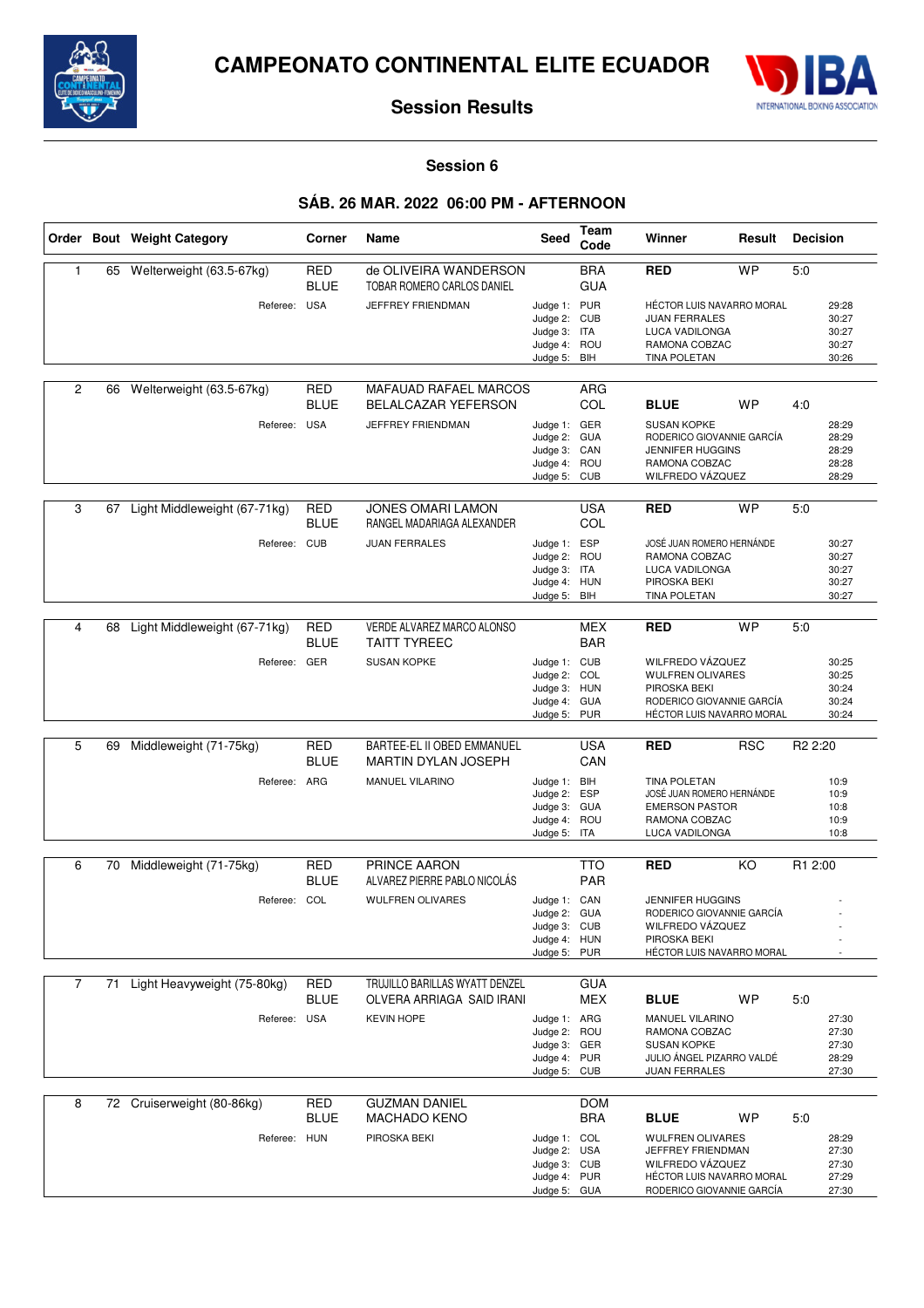



#### **Session 6**

# **SÁB. 26 MAR. 2022 06:00 PM - AFTERNOON**

|    |    | Order Bout Weight Category | Corner                    | Name                                                        | <b>Seed</b>                                                                  | Team<br>Code             | Winner                                                                                                                  | Result     | <b>Decision</b>                           |
|----|----|----------------------------|---------------------------|-------------------------------------------------------------|------------------------------------------------------------------------------|--------------------------|-------------------------------------------------------------------------------------------------------------------------|------------|-------------------------------------------|
| 9  | 73 | Cruiserweight (80-86kg)    | <b>RED</b><br><b>BLUE</b> | RUIZ CORDOVA HERICH<br><b>FERMIN ANDREW</b>                 |                                                                              | <b>CUB</b><br><b>TTO</b> | <b>RED</b>                                                                                                              | <b>RSC</b> | R <sub>2</sub> 2:28                       |
|    |    | Referee:                   | ROU                       | RAMONA COBZAC                                               | Judge 1: CAN<br>Judge 2: GER<br>Judge 3: GUA<br>Judge 4: USA<br>Judge 5: BIH |                          | <b>JENNIFER HUGGINS</b><br><b>SUSAN KOPKE</b><br><b>EMERSON PASTOR</b><br><b>KEVIN HOPE</b><br><b>TINA POLETAN</b>      |            | 10:9<br>10:9<br>10:9<br>10:9<br>10:9      |
| 10 | 74 | Cruiserweight (80-86kg)    | <b>RED</b><br><b>BLUE</b> | ROMERO ROGELIO<br><b>ISENI ARJAN</b>                        |                                                                              | <b>MEX</b><br><b>USA</b> | <b>BLUE</b>                                                                                                             | <b>WP</b>  | 3:1                                       |
|    |    | Referee: COL               |                           | <b>WULFREN OLIVARES</b>                                     | Judge 1: CUB<br>Judge 2:<br>Judge 3: ITA<br>Judge 4: HUN<br>Judge 5: GUA     | <b>ESP</b>               | <b>JUAN FERRALES</b><br>JOSÉ JUAN ROMERO HERNÁNDE<br><b>LUCA VADILONGA</b><br>PIROSKA BEKI<br>RODERICO GIOVANNIE GARCÍA |            | 27:28<br>27:29<br>29:27<br>27:29<br>28:28 |
| 11 | 75 | Heavyweight (86-92kg)      | <b>RED</b><br><b>BLUE</b> | VARGAS LOPEZ JASON ENRIQUE<br><b>BATAGELLO SOUZA RAMON</b>  |                                                                              | CRC<br><b>BRA</b>        | <b>BLUE</b>                                                                                                             | <b>WP</b>  | 5:0                                       |
|    |    | Referee:                   | <b>GUA</b>                | <b>EMERSON PASTOR</b>                                       | Judge 1: ARG<br>Judge 2: PUR<br>Judge 3: CAN<br>Judge 4: BIH<br>Judge 5: ITA |                          | MANUEL VILARINO<br><b>HÉCTOR LUIS NAVARRO MORAL</b><br><b>JENNIFER HUGGINS</b><br><b>TINA POLETAN</b><br>LUCA VADILONGA |            | 25:30<br>27:30<br>25:30<br>27:30<br>26:30 |
| 12 |    | 76 Heavyweight (86-92kg)   | <b>RED</b><br><b>BLUE</b> | <b>CLENOR JEAN</b><br>RODRIGUEZ MORENO CARLOS ANTONIO       |                                                                              | <b>SXM</b><br><b>MEX</b> | <b>BLUE</b>                                                                                                             | <b>ABD</b> | R1 2:00                                   |
|    |    | Referee: USA               |                           | <b>KEVIN HOPE</b>                                           | Judge 1: GUA<br>Judge 2: CUB<br>Judge 3: ROU<br>Judge 4: HUN<br>Judge 5: COL |                          | RODERICO GIOVANNIE GARCÍA<br>WILFREDO VÁZQUEZ<br>RAMONA COBZAC<br>PIROSKA BEKI<br>WULFREN OLIVARES                      |            |                                           |
| 13 | 77 | Heavyweight (W+81kg)       | <b>RED</b><br><b>BLUE</b> | HUACON CEPEDA NAYDELIN DAYANA<br>ROMERO CASTRO DIANA YUBELI |                                                                              | ECU<br>COL               | <b>BLUE</b>                                                                                                             | <b>WP</b>  | 5:0                                       |
|    |    | Referee:                   | <b>PUR</b>                | HÉCTOR LUIS NAVARRO MORAL                                   | Judge 1: HUN<br>Judge 2: ARG<br>Judge 3: ESP<br>Judge 4: CUB<br>Judge 5: USA |                          | PIROSKA BEKI<br><b>MANUEL VILARINO</b><br>JOSÉ JUAN ROMERO HERNÁNDE<br><b>JUAN FERRALES</b><br>JEFFREY FRIENDMAN        |            | 27:30<br>25:30<br>26:30<br>27:30<br>27:30 |

LEGEND<br>ABD<br>WP **ABD** Abandon **KO** Knockout **Rn** Round number **RSC** Referee Stops Contest **Win on points**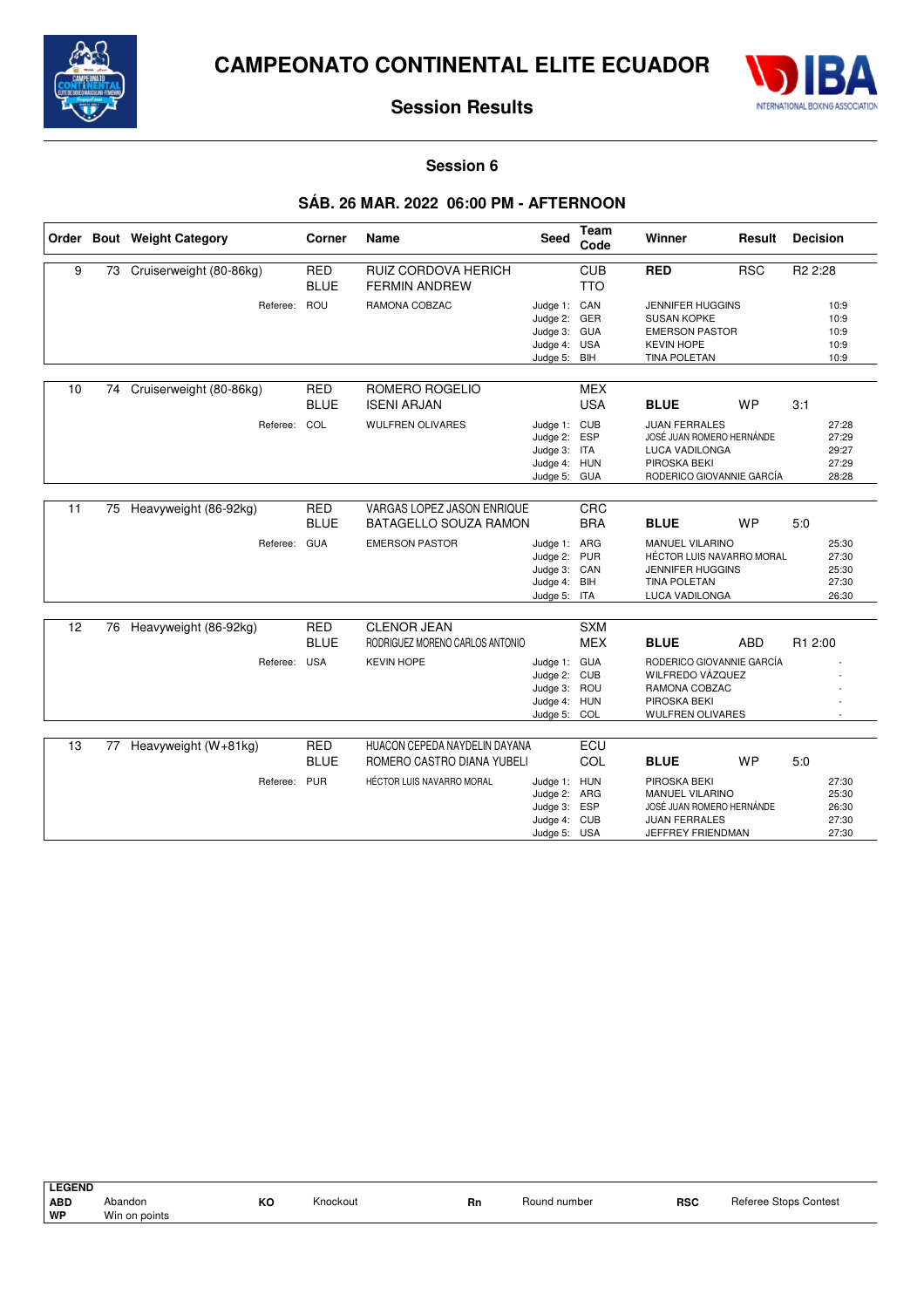



### **Session 7**

# **DOM. 27 MAR. 2022 02:00 PM - AFTERNOON**

|                |    | Order Bout Weight Category | Corner                    | Name                                                          | <b>Seed</b>                                                                  | Team<br>Code             | Winner<br>Result                                                                                                    |            | <b>Decision</b>                           |
|----------------|----|----------------------------|---------------------------|---------------------------------------------------------------|------------------------------------------------------------------------------|--------------------------|---------------------------------------------------------------------------------------------------------------------|------------|-------------------------------------------|
| 1              | 78 | Minimumweight (46-48kg)    | <b>RED</b><br><b>BLUE</b> | HANSELL JOSUE LOPEZ SANCHEZ<br>ZUÑIGA CASTILLO JEREMY ROLANDO |                                                                              | <b>GUA</b><br>ECU        | <b>RED</b>                                                                                                          | <b>WP</b>  | 3:2                                       |
|                |    | Referee: ROU               |                           | RAMONA COBZAC                                                 | Judge 1: GER<br>Judge 2: USA<br>Judge 3: CUB<br>Judge 4: ITA<br>Judge 5: BIH |                          | <b>SUSAN KOPKE</b><br><b>KEVIN HOPE</b><br><b>JUAN FERRALES</b><br>LUCA VADILONGA<br>TINA POLETAN                   |            | 29:28<br>29:28<br>28:29<br>28:29<br>29:28 |
| $\overline{2}$ | 79 | Minimumweight (46-48kg)    | <b>RED</b><br><b>BLUE</b> | FRANCO FREED FERNANDO<br>RODRÍGUEZ CASTRO BILLY               |                                                                              | COL<br><b>CUB</b>        | <b>BLUE</b>                                                                                                         | <b>WP</b>  | 5:0                                       |
|                |    | Referee: USA               |                           | JEFFREY FRIENDMAN                                             | Judge 1: GUA<br>Judge 2: ARG<br>Judge 3: PUR<br>Judge 4: HUN<br>Judge 5: ESP |                          | <b>EMERSON PASTOR</b><br>MANUEL VILARINO<br>JULIO ÁNGEL PIZARRO VALDÉ<br>PIROSKA BEKI<br>JOSÉ JUAN ROMERO HERNÁNDE  |            | 27:29<br>27:30<br>27:30<br>27:30<br>27:30 |
| 3              | 80 | Bantamweight (51-54kg)     | <b>RED</b><br><b>BLUE</b> | <b>RIBEIRO RONALD</b><br><b>BREEDY JABALI</b>                 |                                                                              | <b>BRA</b><br><b>BAR</b> | <b>BLUE</b>                                                                                                         | <b>WP</b>  | 5:0                                       |
|                |    | Referee:                   | ITA                       | LUCA VADILONGA                                                | Judge 1: PUR<br>Judge 2: BIH<br>Judge 3:<br>Judge 4: GER<br>Judge 5: CUB     | ROU                      | HÉCTOR LUIS NAVARRO MORAL<br><b>TINA POLETAN</b><br>RAMONA COBZAC<br><b>SUSAN KOPKE</b><br>WILFREDO VÁZQUEZ         |            | 26:30<br>27:30<br>27:30<br>27:29<br>27:30 |
|                |    |                            |                           |                                                               |                                                                              |                          |                                                                                                                     |            |                                           |
| 4              | 81 | Bantamweight (51-54kg)     | <b>RED</b><br><b>BLUE</b> | <b>MARTE RODRIGO</b><br>PALACIOS ANGEL                        |                                                                              | <b>DOM</b><br><b>ARG</b> | <b>RED</b>                                                                                                          | <b>WP</b>  | 5:0                                       |
|                |    | Referee:                   | <b>PUR</b>                | JULIO ÁNGEL PIZARRO VALDÉ                                     | Judge 1: USA<br>Judge 2: HUN<br>Judge 3: GUA<br>Judge 4: CAN<br>Judge 5: ESP |                          | JEFFREY FRIENDMAN<br>PIROSKA BEKI<br><b>EMERSON PASTOR</b><br><b>JENNIFER HUGGINS</b><br>JOSÉ JUAN ROMERO HERNÁNDE  |            | 30:27<br>30:26<br>30:27<br>30:27<br>30:27 |
|                |    |                            |                           |                                                               |                                                                              |                          |                                                                                                                     |            |                                           |
| 5              | 82 | Bantamweight (54-57kg)     | <b>RED</b><br><b>BLUE</b> | AL-AHMADIEH KEOMA-ALI<br>MARTINEZ SANCHEZ ORLANDO             |                                                                              | CAN<br><b>PAN</b>        | <b>RED</b>                                                                                                          | <b>WP</b>  | 5:0                                       |
|                |    | Referee: BIH               |                           | <b>TINA POLETAN</b>                                           | Judge 1: CUB<br>Judge 2: ROU<br>Judge 3: USA<br>Judge 4: ARG<br>Judge 5: ITA |                          | <b>JUAN FERRALES</b><br>RAMONA COBZAC<br><b>KEVIN HOPE</b><br>MANUEL VILARINO<br>LUCA VADILONGA                     |            | 30:27<br>29:28<br>29:28<br>30:27<br>29:28 |
| 6              | 83 | Bantamweight (54-57kg)     | RED                       | HARVEY JAHMAL ANTONIO                                         |                                                                              | <b>USA</b>               | <b>RED</b>                                                                                                          | <b>WP</b>  | 4:0                                       |
|                |    |                            | <b>BLUE</b>               | PEREZ YAN CARLOS                                              |                                                                              | <b>DOM</b>               |                                                                                                                     |            |                                           |
|                |    | Referee: GER               |                           | <b>SUSAN KOPKE</b>                                            | Judge 1: ITA<br>Judge 2: HUN<br>Judge 3: COL<br>Judge 4: ESP<br>Judge 5: GUA |                          | LUCA VADILONGA<br>PIROSKA BEKI<br><b>WULFREN OLIVARES</b><br>JOSÉ JUAN ROMERO HERNÁNDE<br>RODERICO GIOVANNIE GARCÍA |            | 29:27<br>29:27<br>29:27<br>30:26<br>28:28 |
| $\overline{7}$ |    | 84 Lightweight (57-60kg)   | <b>RED</b>                | MANSOUR JONATHAN MAZIN                                        |                                                                              | <b>USA</b>               |                                                                                                                     |            |                                           |
|                |    |                            | <b>BLUE</b>               | de la CRUZ BAEZ ALEXY MIGUEL                                  |                                                                              | <b>DOM</b>               | <b>BLUE</b>                                                                                                         | <b>WP</b>  | 4:1                                       |
|                |    | Referee: GUA               |                           | <b>EMERSON PASTOR</b>                                         | Judge 1: CUB<br>Judge 2: ARG<br>Judge 3: BIH<br>Judge 4: ROU<br>Judge 5: GER |                          | <b>JUAN FERRALES</b><br>MANUEL VILARINO<br><b>TINA POLETAN</b><br>RAMONA COBZAC<br><b>SUSAN KOPKE</b>               |            | 29:28<br>27:30<br>27:30<br>27:30<br>27:30 |
| 8              | 85 | Lightweight (57-60kg)      | <b>RED</b><br><b>BLUE</b> | OROBIO SINISTERRA JHON ELIN<br>EASTMAN JAMAL AKEEM            |                                                                              | COL<br><b>GUY</b>        | <b>RED</b>                                                                                                          | <b>DSQ</b> | R <sub>2</sub> 2:06                       |
|                |    | Referee: HUN               |                           | PIROSKA BEKI                                                  | Judge 1: CUB<br>Judge 2: GUA<br>Judge 3: PUR<br>Judge 4: USA<br>Judge 5: CAN |                          | WILFREDO VÁZQUEZ<br>RODERICO GIOVANNIE GARCÍA<br>JULIO ÁNGEL PIZARRO VALDÉ<br><b>KEVIN HOPE</b><br>JENNIFER HUGGINS |            | 10:9<br>10:9<br>10:9<br>9:10<br>10:9      |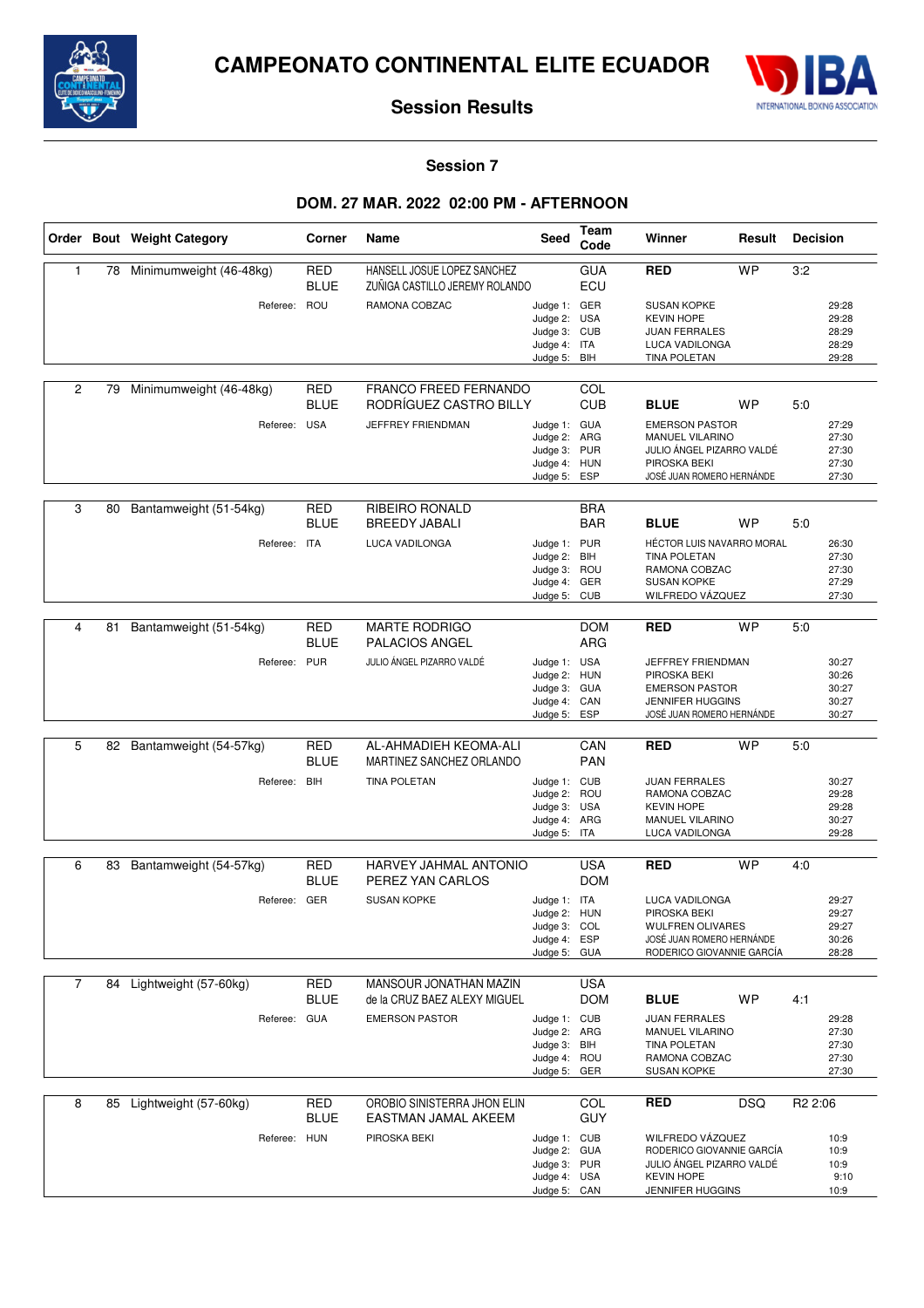



### **Session 7**

# **DOM. 27 MAR. 2022 02:00 PM - AFTERNOON**

| Order |    | <b>Bout</b> Weight Category    | Corner                    | Name                                                    | <b>Seed</b>                                                                  | Team<br>Code             | Winner                                                                                                                            | Result    | <b>Decision</b> |                                           |
|-------|----|--------------------------------|---------------------------|---------------------------------------------------------|------------------------------------------------------------------------------|--------------------------|-----------------------------------------------------------------------------------------------------------------------------------|-----------|-----------------|-------------------------------------------|
| 9     | 86 | Light Welterweight (60-63.5kg) | <b>RED</b>                | <b>CABAN PEREZ DENNYS</b>                               |                                                                              | <b>PUR</b>               |                                                                                                                                   |           |                 |                                           |
|       |    |                                | <b>BLUE</b>               | DEL CASTILLO LINAREZ ELVIS JOHNAURY                     |                                                                              | <b>DOM</b>               | <b>BLUE</b>                                                                                                                       | <b>WP</b> | 3:2             |                                           |
|       |    | Referee:                       | ESP                       | JOSÉ JUAN ROMERO HERNÁNDE                               | Judge 1: ARG<br>Judge 2: GUA<br>Judge 3: COL<br>Judge 4:<br>Judge 5:         | BIH<br><b>CUB</b>        | <b>MANUEL VILARINO</b><br><b>EMERSON PASTOR</b><br><b>WULFREN OLIVARES</b><br><b>TINA POLETAN</b><br><b>JUAN FERRALES</b>         |           |                 | 28:29<br>28:29<br>30:27<br>29:28<br>27:30 |
| 10    | 87 | Light Welterweight (60-63.5kg) | <b>RED</b><br><b>BLUE</b> | MORALES IRETA CESAR DONOVAN<br>ANCHICO MINA JHANCARLO   |                                                                              | <b>MEX</b><br>ECU        | <b>BLUE</b>                                                                                                                       | <b>WP</b> | 4:0             |                                           |
|       |    | Referee:                       | ROU                       | RAMONA COBZAC                                           | Judge 1: GUA<br>Judge 2: USA<br>Judge 3: PUR<br>Judge 4: ITA<br>Judge 5: GER |                          | RODERICO GIOVANNIE GARCÍA<br>JEFFREY FRIENDMAN<br><b>HÉCTOR LUIS NAVARRO MORAL</b><br><b>LUCA VADILONGA</b><br><b>SUSAN KOPKE</b> |           |                 | 27:29<br>28:28<br>27:29<br>27:29<br>27:29 |
| 11    | 88 | Welterweight (63.5-67kg)       | <b>RED</b><br><b>BLUE</b> | ORTIZ RIVERA WILLIAM<br>PRIETO PIERO                    |                                                                              | <b>PUR</b><br>ECU        | <b>BLUE</b>                                                                                                                       | <b>WP</b> | 5:0             |                                           |
|       |    | Referee:                       | GER                       | <b>SUSAN KOPKE</b>                                      | Judge 1:<br>Judge 2: CUB<br>Judge 3: GUA<br>Judge 4:<br>Judge 5: CAN         | BIH<br><b>ESP</b>        | <b>TINA POLETAN</b><br>WILFREDO VÁZOUEZ<br><b>EMERSON PASTOR</b><br>JOSÉ JUAN ROMERO HERNÁNDE<br><b>JENNIFER HUGGINS</b>          |           |                 | 26:29<br>26:29<br>26:29<br>25:30<br>25:29 |
| 12    | 89 | Welterweight (63.5-67kg)       | <b>RED</b><br><b>BLUE</b> | MARTINEZ RAMIREZ MIGUEL ANGEL<br><b>BURGOS EMMANUEL</b> |                                                                              | <b>MEX</b><br><b>DOM</b> | <b>RED</b>                                                                                                                        | <b>WP</b> | 5:0             |                                           |
|       |    | Referee:                       | <b>GUA</b>                | RODERICO GIOVANNIE GARCÍA                               | Judge 1: ARG<br>Judge 2: COL<br>Judge 3: ITA<br>Judge 4: ROU<br>Judge 5: PUR |                          | <b>MANUEL VILARINO</b><br><b>WULFREN OLIVARES</b><br><b>LUCA VADILONGA</b><br>RAMONA COBZAC<br>JULIO ÁNGEL PIZARRO VALDÉ          |           |                 | 29:28<br>29:28<br>29:28<br>30:27<br>30:27 |

| <b>LEGEND</b> |                  |    |              |    |               |
|---------------|------------------|----|--------------|----|---------------|
| <b>DSQ</b>    | Disqualification | Rn | Round number | WP | Win on points |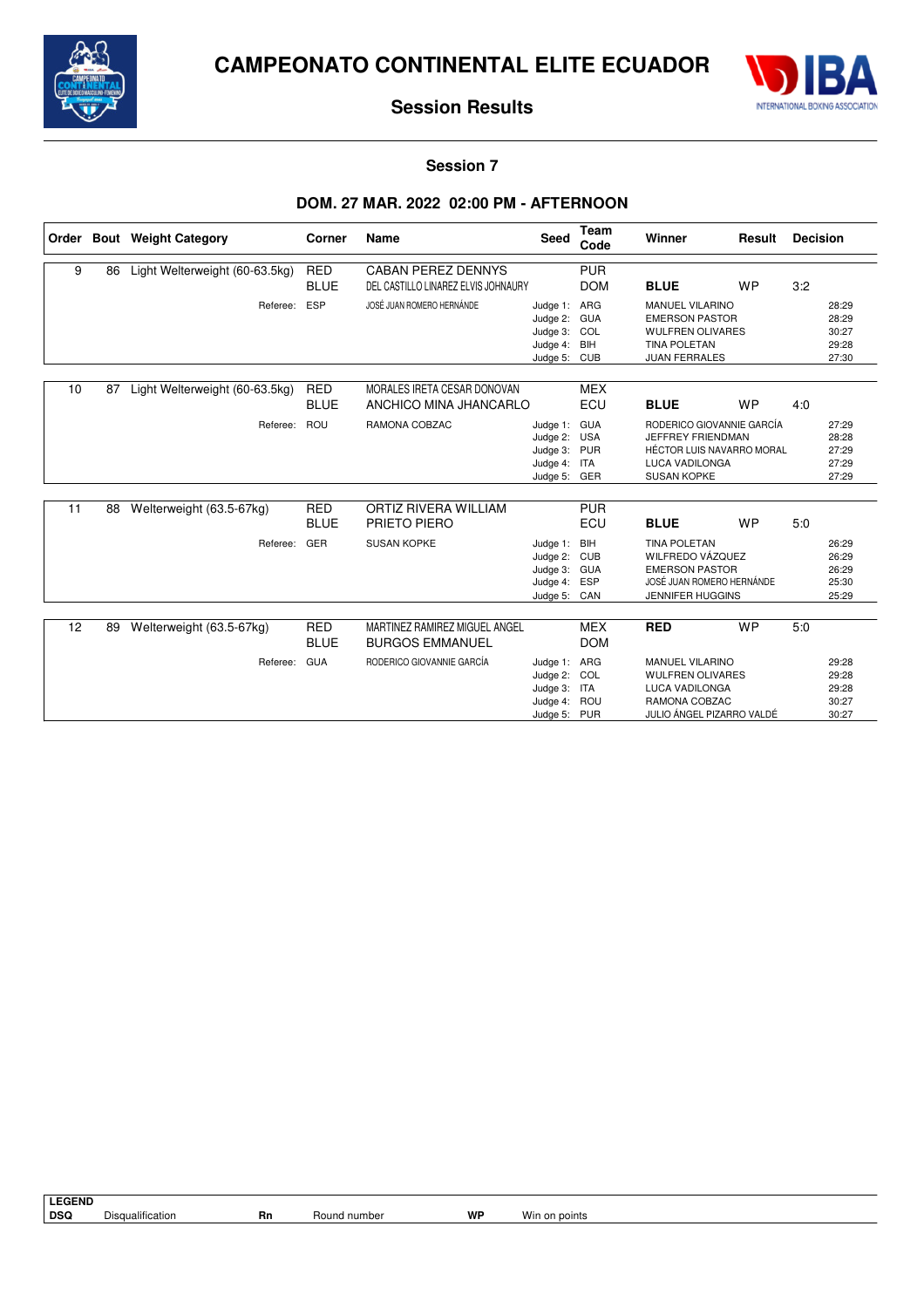



### **Session 8**

# **DOM. 27 MAR. 2022 06:00 PM - AFTERNOON**

|                |    | Order Bout Weight Category   | Corner                    | Name                                                                     | Seed                                                                         | Team<br>Code             | Winner<br>Result                                                                                                         |           | <b>Decision</b> |                                           |
|----------------|----|------------------------------|---------------------------|--------------------------------------------------------------------------|------------------------------------------------------------------------------|--------------------------|--------------------------------------------------------------------------------------------------------------------------|-----------|-----------------|-------------------------------------------|
| $\mathbf{1}$   | 90 | Light Middleweight (67-71kg) | <b>RED</b><br><b>BLUE</b> | BECKFORD CHAMBERS EDUARDO TEODORO<br>de OLIVEIRA SOARES JONATHAN CONCEIC |                                                                              | <b>PAN</b><br><b>BRA</b> | <b>BLUE</b>                                                                                                              | <b>WP</b> | 4:1             |                                           |
|                |    | Referee: ITA                 |                           | LUCA VADILONGA                                                           | Judge 1: USA<br>Judge 2: GUA<br>Judge 3: BIH<br>Judge 4: COL<br>Judge 5:     | CAN                      | JEFFREY FRIENDMAN<br><b>EMERSON PASTOR</b><br><b>TINA POLETAN</b><br><b>WULFREN OLIVARES</b><br><b>JENNIFER HUGGINS</b>  |           |                 | 29:28<br>27:30<br>28:29<br>27:30<br>27:30 |
| $\overline{c}$ | 91 | Light Middleweight (67-71kg) | <b>RED</b><br><b>BLUE</b> | RODRIGUEZ JOSE<br>PEKA PETANQUI JUNIOR                                   |                                                                              | ECU<br>CAN               | <b>RED</b>                                                                                                               | <b>WP</b> | 5:0             |                                           |
|                |    | Referee: HUN                 |                           | PIROSKA BEKI                                                             | Judge 1: GER<br>Judge 2:<br>Judge 3: CUB<br>Judge 4: ROU<br>Judge 5:         | <b>PUR</b><br><b>ESP</b> | <b>SUSAN KOPKE</b><br>JULIO ÁNGEL PIZARRO VALDÉ<br>WILFREDO VÁZQUEZ<br>RAMONA COBZAC<br>JOSÉ JUAN ROMERO HERNÁNDE        |           |                 | 30:27<br>29:28<br>29:28<br>29:28<br>30:27 |
| 3              | 92 | Middleweight (71-75kg)       | RED<br><b>BLUE</b>        | MOQUETE CHALAS SERGIO ANGEL<br>AGUIRRE MARTINEZ HECTOR OCTAVIO           |                                                                              | <b>DOM</b><br><b>MEX</b> | <b>BLUE</b>                                                                                                              | <b>WP</b> | 4:1             |                                           |
|                |    | Referee:                     | <b>BIH</b>                | <b>TINA POLETAN</b>                                                      | Judge 1: CAN<br>Judge 2: ARG<br>Judge 3: GUA<br>Judge 4: USA<br>Judge 5: ITA |                          | <b>JENNIFER HUGGINS</b><br><b>MANUEL VILARINO</b><br><b>EMERSON PASTOR</b><br>JEFFREY FRIENDMAN<br>LUCA VADILONGA        |           |                 | 27:30<br>30:27<br>28:29<br>26:30<br>28:29 |
|                |    |                              |                           | SELLA RODRIGUEZ ELDRIC SAMUEL                                            |                                                                              | FC <sub>1</sub>          |                                                                                                                          |           |                 |                                           |
| 4              | 93 | Middleweight (71-75kg)       | RED<br><b>BLUE</b>        | AMSTERDAM DESMON CORT                                                    |                                                                              | <b>GUY</b>               | <b>BLUE</b>                                                                                                              | <b>WP</b> | 3:2             |                                           |
|                |    | Referee: GER                 |                           | <b>SUSAN KOPKE</b>                                                       | Judge 1: ESP<br>Judge 2: USA<br>Judge 3: HUN<br>Judge 4: GUA<br>Judge 5: PUR |                          | JOSÉ JUAN ROMERO HERNÁNDE<br><b>KEVIN HOPE</b><br>PIROSKA BEKI<br>RODERICO GIOVANNIE GARCÍA<br>HÉCTOR LUIS NAVARRO MORAL |           |                 | 28:29<br>27:30<br>30:27<br>29:28<br>28:29 |
|                |    |                              |                           |                                                                          |                                                                              |                          |                                                                                                                          |           |                 |                                           |
| 5              | 94 | Light Heavyweight (75-80kg)  | RED<br><b>BLUE</b>        | RIBEIRO FILHO ISAIAS<br>OLVERA ARRIAGA SAID IRANI                        |                                                                              | <b>BRA</b><br><b>MEX</b> | <b>RED</b>                                                                                                               | <b>WP</b> | 5:0             |                                           |
|                |    | Referee:                     | <b>PUR</b>                | JULIO ÁNGEL PIZARRO VALDÉ                                                | Judge 1: ROU<br>Judge 2: BIH<br>Judge 3: CAN<br>Judge 4: CUB<br>Judge 5: ITA |                          | RAMONA COBZAC<br><b>TINA POLETAN</b><br><b>JENNIFER HUGGINS</b><br><b>JUAN FERRALES</b><br>LUCA VADILONGA                |           |                 | 30:26<br>30:27<br>30:27<br>30:27<br>30:27 |
| 6              | 95 | Light Heavyweight (75-80kg)  | <b>RED</b>                | <b>BEAUSEJOUR KEVIN EMMANUEL</b>                                         |                                                                              | CAN                      | <b>RED</b>                                                                                                               | <b>WP</b> | 5:0             |                                           |
|                |    |                              | <b>BLUE</b>               | <b>COX CHARLES</b>                                                       |                                                                              | <b>BAR</b>               |                                                                                                                          |           |                 |                                           |
|                |    | Referee: ESP                 |                           | JOSÉ JUAN ROMERO HERNÁNDE                                                | Judge 1: CUB<br>Judge 2:<br>Judge 3: GER<br>Judge 4: USA<br>Judge 5: HUN     | <b>GUA</b>               | WILFREDO VÁZQUEZ<br><b>EMERSON PASTOR</b><br><b>SUSAN KOPKE</b><br><b>KEVIN HOPE</b><br>PIROSKA BEKI                     |           |                 | 29:28<br>29:28<br>29:28<br>29:28<br>29:28 |
| $\overline{7}$ | 96 | Super Heavyweight (+92kg)    | <b>RED</b>                | PATIÑO MONSALVE JUAN PABLO                                               |                                                                              | COL                      |                                                                                                                          |           |                 |                                           |
|                |    |                              | <b>BLUE</b>               | TEIXEIRA da SILVA ABNER                                                  |                                                                              | <b>BRA</b>               | <b>BLUE</b>                                                                                                              | <b>WP</b> | 5:0             |                                           |
|                |    | Referee:                     | <b>PUR</b>                | HÉCTOR LUIS NAVARRO MORAL                                                | Judge 1: CUB<br>Judge 2: BIH<br>Judge 3: USA<br>Judge 4: ITA<br>Judge 5: GUA |                          | <b>JUAN FERRALES</b><br><b>TINA POLETAN</b><br>JEFFREY FRIENDMAN<br>LUCA VADILONGA<br>RODERICO GIOVANNIE GARCÍA          |           |                 | 27:30<br>26:30<br>27:30<br>28:29<br>27:30 |
| 8              |    | 97 Super Heavyweight (+92kg) | <b>RED</b><br><b>BLUE</b> | GOMEZ MENESES LUIS ENRIQUE<br>EDWARDS JOSHUA TIMOTHY                     |                                                                              | MEX<br><b>USA</b>        | <b>BLUE</b>                                                                                                              | WP        | 5:0             |                                           |
|                |    | Referee: COL                 |                           | <b>WULFREN OLIVARES</b>                                                  | Judge 1: GER<br>Judge 2: CUB<br>Judge 3: GUA<br>Judge 4: ARG<br>Judge 5: ESP |                          | <b>SUSAN KOPKE</b><br>WILFREDO VÁZQUEZ<br><b>EMERSON PASTOR</b><br>MANUEL VILARINO<br>JOSÉ JUAN ROMERO HERNÁNDE          |           |                 | 25:30<br>26:30<br>24:30<br>25:30<br>24:30 |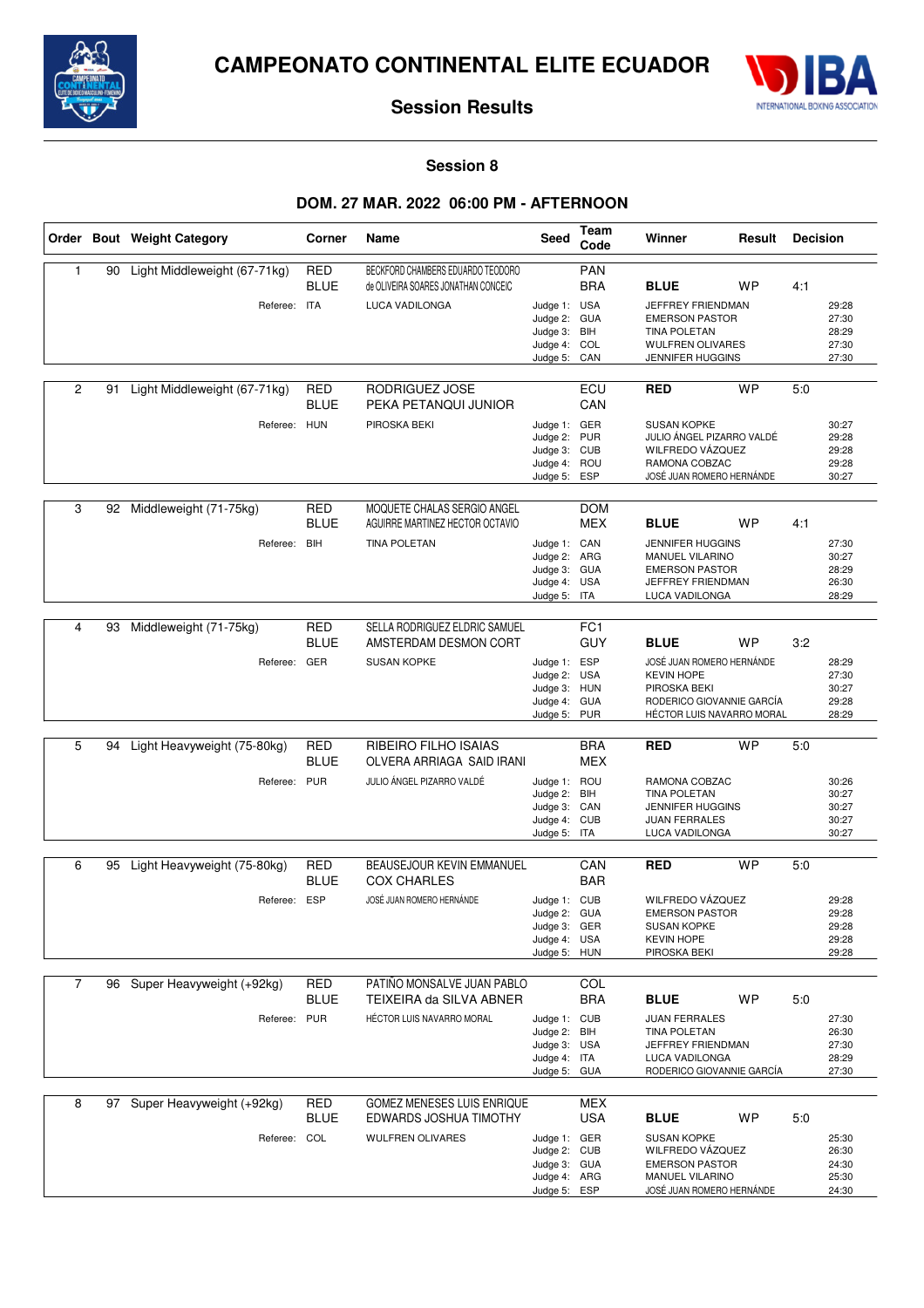



### **Session 8**

# **DOM. 27 MAR. 2022 06:00 PM - AFTERNOON**

|    |     | Order Bout Weight Category | Corner                    | Name                                                                | <b>Seed</b>                                                                  | Team<br>Code             | Winner                                                                                                                    | Result    | <b>Decision</b> |                                           |
|----|-----|----------------------------|---------------------------|---------------------------------------------------------------------|------------------------------------------------------------------------------|--------------------------|---------------------------------------------------------------------------------------------------------------------------|-----------|-----------------|-------------------------------------------|
| 9  | 98  | Featherweight (W54-57kg)   | <b>RED</b><br><b>BLUE</b> | CARRILLO CARRILLO JENNIFER YAZMIN<br>MONTIEL MERELES MINERVA MAGALI |                                                                              | <b>MEX</b><br><b>PAR</b> | <b>BLUE</b>                                                                                                               | <b>WP</b> | 4:1             |                                           |
|    |     | Referee:                   | <b>ITA</b>                | <b>LUCA VADILONGA</b>                                               | Judge 1: HUN<br>Judge 2: USA<br>Judge 3: CUB<br>Judge 4: GUA<br>Judge 5:     | ESP                      | PIROSKA BEKI<br>JEFFREY FRIENDMAN<br><b>JUAN FERRALES</b><br>RODERICO GIOVANNIE GARCÍA<br>JOSÉ JUAN ROMERO HERNÁNDE       |           |                 | 28:29<br>28:29<br>28:29<br>28:29<br>29:28 |
| 10 | 99  | Featherweight (W54-57kg)   | <b>RED</b><br><b>BLUE</b> | <b>GUY TIANNA</b><br>REYES MORENO LEILANY NOSHBET                   |                                                                              | <b>TTO</b><br><b>GUA</b> | <b>BLUE</b>                                                                                                               | <b>WP</b> | 5:0             |                                           |
|    |     | Referee:                   | <b>CUB</b>                | WILFREDO VÁZQUEZ                                                    | Judge 1:<br>Judge 2: USA<br>Judge 3: ROU<br>Judge 4: COL<br>Judge 5: PUR     | BIH                      | <b>TINA POLETAN</b><br><b>KEVIN HOPE</b><br>RAMONA COBZAC<br><b>WULFREN OLIVARES</b><br>JULIO ÁNGEL PIZARRO VALDÉ         |           |                 | 28:29<br>27:30<br>27:30<br>27:30<br>27:30 |
| 11 | 100 | Middleweight (W70-75kg)    | <b>RED</b><br><b>BLUE</b> | <b>GITTENS KIMBERLY</b><br>THIBEAULT TAMMARA                        |                                                                              | <b>BAR</b><br>CAN        | <b>BLUE</b>                                                                                                               | <b>WP</b> | 5.0             |                                           |
|    |     | Referee:                   | <b>GUA</b>                | <b>EMERSON PASTOR</b>                                               | Judge 1: GER<br>Judge 2: ESP<br>Judge 3: USA<br>Judge 4: PUR<br>Judge 5: CUB |                          | <b>SUSAN KOPKE</b><br>JOSÉ JUAN ROMERO HERNÁNDE<br>JEFFREY FRIENDMAN<br>HÉCTOR LUIS NAVARRO MORAL<br><b>JUAN FERRALES</b> |           |                 | 27:30<br>27:30<br>27:30<br>26:30<br>27:30 |
| 12 | 101 | Middleweight (W70-75kg)    | <b>RED</b><br><b>BLUE</b> | <b>BYLON ATHEYNA</b><br>PEREIRA VIVIANE                             |                                                                              | <b>PAN</b><br><b>BRA</b> | <b>RED</b>                                                                                                                | <b>WP</b> | 5.0             |                                           |
|    |     | Referee:                   | ARG                       | MANUEL VILARINO                                                     | Judge 1: CAN<br>Judge 2: ITA<br>Judge 3: GUA<br>Judge 4: ROU<br>Judge 5: CUB |                          | <b>JENNIFER HUGGINS</b><br><b>LUCA VADILONGA</b><br>RODERICO GIOVANNIE GARCÍA<br>RAMONA COBZAC<br>WILFREDO VÁZQUEZ        |           |                 | 30:25<br>30:26<br>30:26<br>30:26<br>30:26 |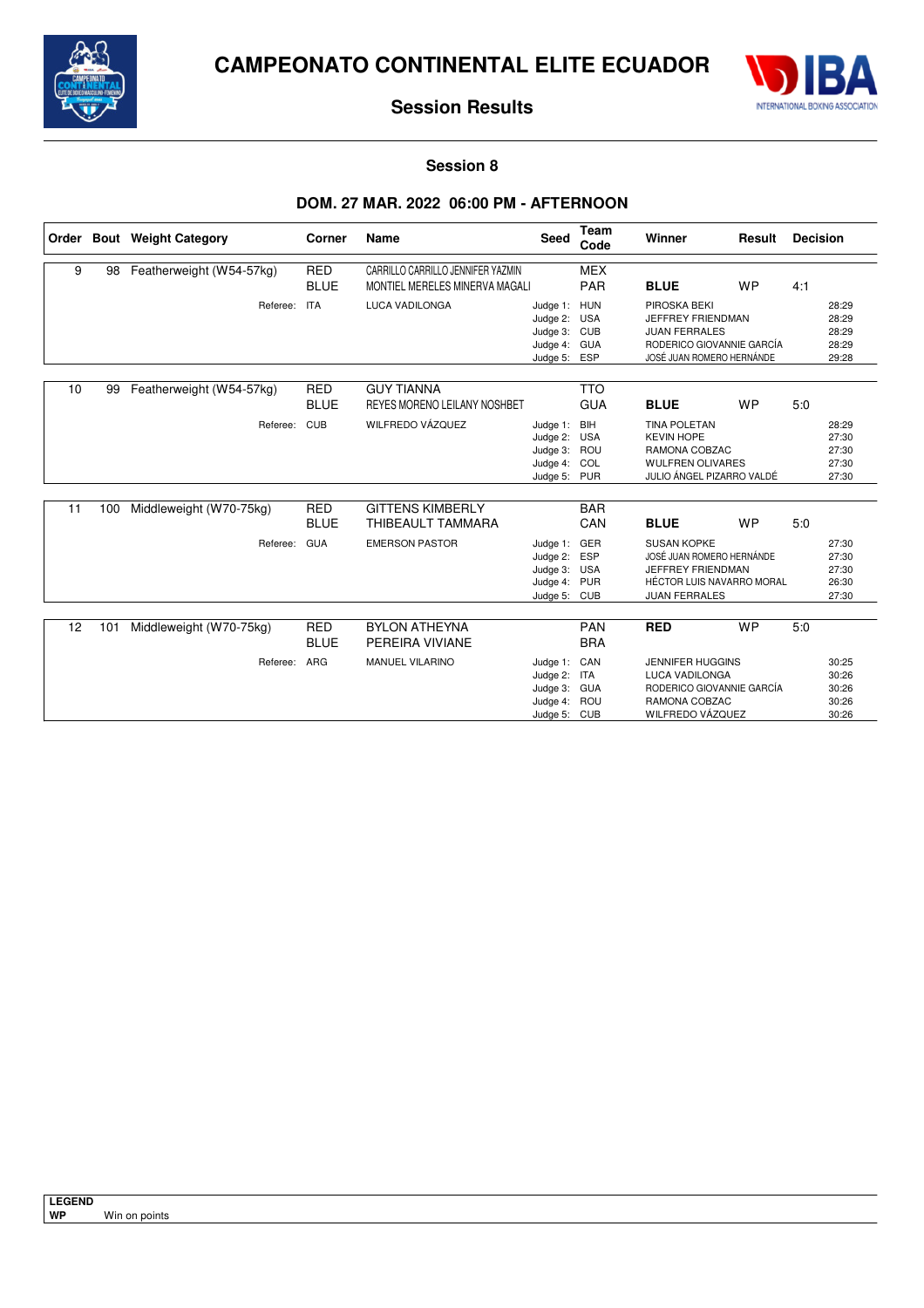



**Session 9**

# **MAR. 29 MAR. 2022 02:00 PM - AFTERNOON**

|                |     | Order Bout Weight Category      | Corner                    | Name                                                      | Seed                         | Team<br>Code             | Winner                                           | Result     | <b>Decision</b>     |
|----------------|-----|---------------------------------|---------------------------|-----------------------------------------------------------|------------------------------|--------------------------|--------------------------------------------------|------------|---------------------|
| 1              |     | 106 Featherweight (W54-57kg)    | <b>RED</b>                | <b>ARIAS YENI MARCELA</b>                                 |                              | COL                      |                                                  |            |                     |
|                |     |                                 | <b>BLUE</b>               | <b>MOORE AMELIA</b>                                       |                              | <b>USA</b>               | <b>BLUE</b>                                      | <b>WP</b>  | 4:1                 |
|                |     | Referee: CAN                    |                           | JENNIFER HUGGINS                                          | Judge 1: HUN                 |                          | PIROSKA BEKI                                     |            | 29:28               |
|                |     |                                 |                           |                                                           | Judge 2: ITA                 |                          | <b>LUCA VADILONGA</b>                            |            | 28:29               |
|                |     |                                 |                           |                                                           | Judge 3: ROU                 |                          | RAMONA COBZAC                                    |            | 27:30               |
|                |     |                                 |                           |                                                           | Judge 4: BIH                 | ESP                      | <b>TINA POLETAN</b><br>JOSÉ JUAN ROMERO HERNÁNDE |            | 28:29<br>27:30      |
|                |     |                                 |                           |                                                           | Judge 5:                     |                          |                                                  |            |                     |
| 2              |     | 107 Featherweight (W54-57kg)    | <b>RED</b><br><b>BLUE</b> | LOZADA MOTTA ASHLEYANN<br>MUNOZ NOESI JESSICA MARIA       |                              | <b>PUR</b><br><b>DOM</b> | <b>RED</b>                                       | <b>WP</b>  | 5:0                 |
|                |     | Referee: ARG                    |                           | <b>MANUEL VILARINO</b>                                    | Judge 1: CUB                 |                          | WILFREDO VÁZQUEZ                                 |            | 30:27               |
|                |     |                                 |                           |                                                           | Judge 2:                     | <b>GUA</b>               | RODERICO GIOVANNIE GARCÍA                        |            | 30:27               |
|                |     |                                 |                           |                                                           | Judge 3: GER                 |                          | <b>SUSAN KOPKE</b>                               |            | 30:27               |
|                |     |                                 |                           |                                                           | Judge 4: ITA<br>Judge 5: COL |                          | LUCA VADILONGA<br><b>WULFREN OLIVARES</b>        |            | 30:27<br>30:26      |
|                |     |                                 |                           |                                                           |                              |                          |                                                  |            |                     |
| 3              |     | 102 Light Heavyweight (75-80kg) | RED<br><b>BLUE</b>        | PINALES CRISTIAN<br>RUIZ LINO RAMON                       |                              | <b>DOM</b><br><b>PAR</b> | <b>RED</b>                                       | <b>WP</b>  | 5:0                 |
|                |     | Referee:                        | BIH                       | <b>TINA POLETAN</b>                                       | Judge 1: PUR                 |                          | HÉCTOR LUIS NAVARRO MORAL                        |            | 30:27               |
|                |     |                                 |                           |                                                           | Judge 2: ROU                 |                          | RAMONA COBZAC                                    |            | 30:27               |
|                |     |                                 |                           |                                                           | Judge 3: CAN                 |                          | <b>JENNIFER HUGGINS</b>                          |            | 30:27               |
|                |     |                                 |                           |                                                           | Judge 4: USA<br>Judge 5:     | COL                      | JEFFREY FRIENDMAN<br><b>WULFREN OLIVARES</b>     |            | 30:25<br>30:26      |
|                |     |                                 |                           |                                                           |                              |                          |                                                  |            |                     |
| 4              | 103 | Light Heavyweight (75-80kg)     | RED<br><b>BLUE</b>        | CAICEDO SINISTERRA JHOJAN<br><b>GONZALES ROBBY</b>        |                              | COL<br><b>USA</b>        | <b>BLUE</b>                                      | <b>WP</b>  | 5:0                 |
|                |     | Referee: ITA                    |                           | LUCA VADILONGA                                            | Judge 1: CUB                 |                          | WILFREDO VÁZQUEZ                                 |            | 27:30               |
|                |     |                                 |                           |                                                           | Judge 2: GER                 |                          | <b>SUSAN KOPKE</b>                               |            | 27:30               |
|                |     |                                 |                           |                                                           | Judge 3:                     | ESP                      | JOSÉ JUAN ROMERO HERNÁNDE                        |            | 27:30               |
|                |     |                                 |                           |                                                           | Judge 4: GUA<br>Judge 5: HUN |                          | <b>EMERSON PASTOR</b><br>PIROSKA BEKI            |            | 27:30<br>27:30      |
|                |     |                                 |                           |                                                           |                              |                          |                                                  |            |                     |
| 5              | 104 | Super Heavyweight (+92kg)       | <b>RED</b><br><b>BLUE</b> | VELIZ CORREA MIGUEL ANGEL<br>PEREA CASTILLO YTALO ANTONIO |                              | CHI<br>ECU               | RED                                              | <b>WP</b>  | 5:0                 |
|                |     | Referee:                        | ROU                       | RAMONA COBZAC                                             | Judge 1: BIH                 |                          | <b>TINA POLETAN</b>                              |            | 30:27               |
|                |     |                                 |                           |                                                           | Judge 2: CUB                 |                          | <b>JUAN FERRALES</b>                             |            | 30:27               |
|                |     |                                 |                           |                                                           | Judge 3: PUR                 |                          | HÉCTOR LUIS NAVARRO MORAL                        |            | 29:28               |
|                |     |                                 |                           |                                                           | Judge 4: USA                 |                          | JEFFREY FRIENDMAN                                |            | 30:27               |
|                |     |                                 |                           |                                                           | Judge 5:                     | CAN                      | <b>JENNIFER HUGGINS</b>                          |            | 29:28               |
| 6              | 105 | Super Heavyweight (+92kg)       | RED                       | <b>LERAN REGIS</b>                                        |                              | LCA                      |                                                  |            |                     |
|                |     |                                 | <b>BLUE</b>               | MOUAFO FEUJIO MARCEL JÉROME                               |                              | CAN                      | <b>BLUE</b>                                      | <b>RSC</b> | R <sub>2</sub> 0:30 |
|                |     | Referee: GUA                    |                           | RODERICO GIOVANNIE GARCÍA                                 | Judge 1: GER                 |                          | <b>SUSAN KOPKE</b>                               |            | 9:10                |
|                |     |                                 |                           |                                                           | Judge 2:                     | ESP                      | JOSÉ JUAN ROMERO HERNÁNDE                        |            | 9:10                |
|                |     |                                 |                           |                                                           | Judge 3: ITA                 |                          | LUCA VADILONGA                                   |            | 8:10                |
|                |     |                                 |                           |                                                           | Judge 4: CUB                 |                          | WILFREDO VÁZQUEZ                                 |            | 8:10                |
|                |     |                                 |                           |                                                           | Judge 5: USA                 |                          | <b>KEVIN HOPE</b>                                |            | 9:10                |
|                |     |                                 |                           | DORA FUENTES ADIELA MARIA                                 |                              |                          |                                                  |            |                     |
| $\overline{7}$ | 108 | Minimumweight (W45-48kg)        | <b>RED</b><br><b>BLUE</b> | JAMEZ GONZALEZ AYLIN DAYANA                               |                              | COL<br><b>GUA</b>        | <b>BLUE</b>                                      | <b>WP</b>  | 5:0                 |
|                |     |                                 |                           |                                                           |                              |                          |                                                  |            |                     |
|                |     | Referee: ARG                    |                           | MANUEL VILARINO                                           | Judge 1: BIH<br>Judge 2: ROU |                          | <b>TINA POLETAN</b><br>RAMONA COBZAC             |            | 26:29<br>26:29      |
|                |     |                                 |                           |                                                           | Judge 3: CUB                 |                          | <b>JUAN FERRALES</b>                             |            | 26:29               |
|                |     |                                 |                           |                                                           | Judge 4: USA                 |                          | JEFFREY FRIENDMAN                                |            | 27:28               |
|                |     |                                 |                           |                                                           | Judge 5: PUR                 |                          | JULIO ÁNGEL PIZARRO VALDÉ                        |            | 26:29               |
|                |     |                                 |                           |                                                           |                              |                          |                                                  |            |                     |
| 8              | 109 | Minimumweight (W45-48kg)        | <b>RED</b>                | <b>DHILLON PRIYANKA</b>                                   |                              | CAN                      |                                                  |            |                     |
|                |     |                                 | <b>BLUE</b>               | LOPEZ ALDANA FLORENCIA                                    |                              | ARG                      | <b>BLUE</b>                                      | <b>WP</b>  | 5:0                 |
|                |     | Referee: GUA                    |                           | <b>EMERSON PASTOR</b>                                     | Judge 1: PUR                 |                          | HÉCTOR LUIS NAVARRO MORAL                        |            | 27:30               |
|                |     |                                 |                           |                                                           | Judge 2: ESP                 |                          | JOSÉ JUAN ROMERO HERNÁNDE                        |            | 27:30               |
|                |     |                                 |                           |                                                           | Judge 3: CUB<br>Judge 4: USA |                          | WILFREDO VÁZQUEZ<br><b>KEVIN HOPE</b>            |            | 27:30<br>27:30      |
|                |     |                                 |                           |                                                           | Judge 5: HUN                 |                          | PIROSKA BEKI                                     |            | 27:30               |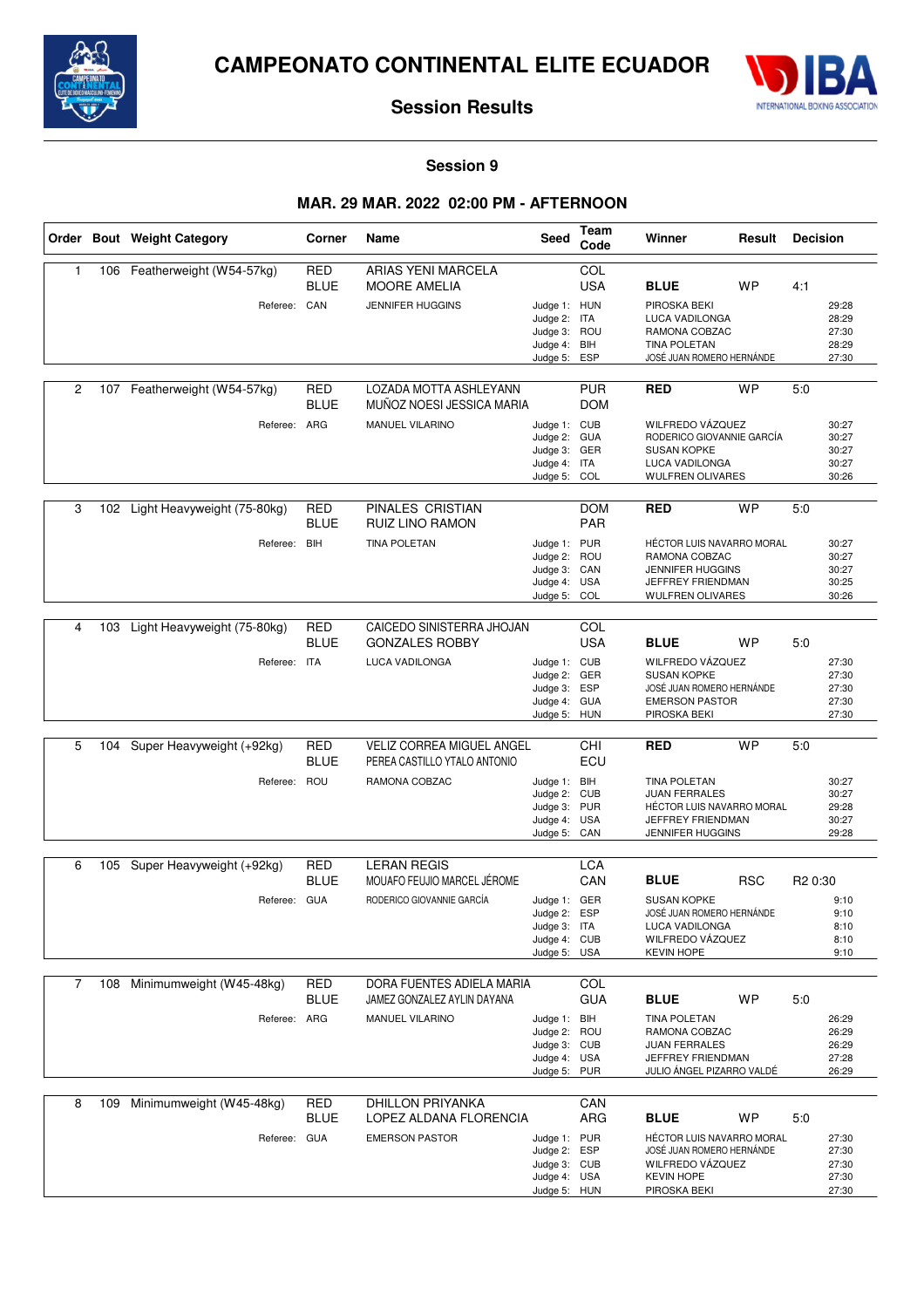



### **Session 9**

# **MAR. 29 MAR. 2022 02:00 PM - AFTERNOON**

|    |     | Order Bout Weight Category | Corner                    | Name                                                              | <b>Seed</b>                                                                  | <b>Team</b><br>Code      | Winner                                                                                                                    | Result     | <b>Decision</b>     |                                           |
|----|-----|----------------------------|---------------------------|-------------------------------------------------------------------|------------------------------------------------------------------------------|--------------------------|---------------------------------------------------------------------------------------------------------------------------|------------|---------------------|-------------------------------------------|
| 9  | 110 | Light Flyweight (W48-50kg) | <b>RED</b><br><b>BLUE</b> | <b>GOMEZ GENESIS</b><br><b>LOZANO JENNIFER</b>                    |                                                                              | ECU<br><b>USA</b>        | <b>BLUE</b>                                                                                                               | <b>RSC</b> | R <sub>2</sub> 0.10 |                                           |
|    |     | Referee:                   | <b>BIH</b>                | <b>TINA POLETAN</b>                                               | Judge 1: CUB<br>Judge 2: GER<br>Judge 3: GUA<br>Judge 4: ITA<br>Judge 5: ROU |                          | <b>JUAN FERRALES</b><br><b>SUSAN KOPKE</b><br>RODERICO GIOVANNIE GARCÍA<br><b>LUCA VADILONGA</b><br>RAMONA COBZAC         |            |                     | 8:10<br>9:10<br>8:10<br>9:10<br>8:10      |
| 10 | 111 | Light Flyweight (W48-50kg) | <b>RED</b><br><b>BLUE</b> | <b>FLORES MILAGROS TATIANA</b><br>MARTINEZ SANCHEZ DANITZA JOVANA |                                                                              | <b>ARG</b><br><b>MEX</b> | <b>RED</b>                                                                                                                | <b>WP</b>  | 5.0                 |                                           |
|    |     | Referee:                   | ESP                       | JOSÉ JUAN ROMERO HERNÁNDE                                         | Judge 1: CUB<br>Judge 2: ROU<br>Judge 3: PUR<br>Judge 4: USA<br>Judge 5: HUN |                          | WILFREDO VÁZQUEZ<br>RAMONA COBZAC<br>HÉCTOR LUIS NAVARRO MORAL<br><b>KEVIN HOPE</b><br>PIROSKA BEKI                       |            |                     | 30:27<br>30:27<br>30:27<br>30:27<br>30:27 |
| 11 | 112 | Flyweight (W50-52kg)       | <b>RED</b><br><b>BLUE</b> | <b>VALENCIA VICTORIA INGRIT LORENA</b><br>GÓMEZ KAYLA             |                                                                              | COL<br><b>USA</b>        | <b>RED</b>                                                                                                                | <b>WP</b>  | 5.0                 |                                           |
|    |     | Referee:                   | CUB                       | <b>JUAN FERRALES</b>                                              | Judge 1: GER<br>Judge 2: ITA<br>Judge 3: ARG<br>Judge 4: CAN<br>Judge 5: GUA |                          | <b>SUSAN KOPKE</b><br><b>LUCA VADILONGA</b><br><b>MANUEL VILARINO</b><br><b>JENNIFER HUGGINS</b><br><b>EMERSON PASTOR</b> |            |                     | 29:26<br>29:26<br>29:26<br>28:27<br>29:26 |
| 12 | 113 | Flyweight (W50-52kg)       | <b>RED</b><br><b>BLUE</b> | <b>VARGAS MELODY</b><br>HERRERA ALVAREZ FATIMA PATRICIA           |                                                                              | <b>PUR</b><br><b>MEX</b> | <b>BLUE</b>                                                                                                               | <b>WP</b>  | 5:0                 |                                           |
|    |     | Referee:                   | <b>HUN</b>                | PIROSKA BEKI                                                      | Judge 1: ESP<br>Judge 2: ROU<br>Judge 3: GUA<br>Judge 4: CUB<br>Judge 5: BIH |                          | JOSÉ JUAN ROMERO HERNÁNDE<br>RAMONA COBZAC<br>RODERICO GIOVANNIE GARCÍA<br>WILFREDO VÁZQUEZ<br><b>TINA POLETAN</b>        |            |                     | 28:29<br>28:29<br>27:30<br>27:30<br>27:30 |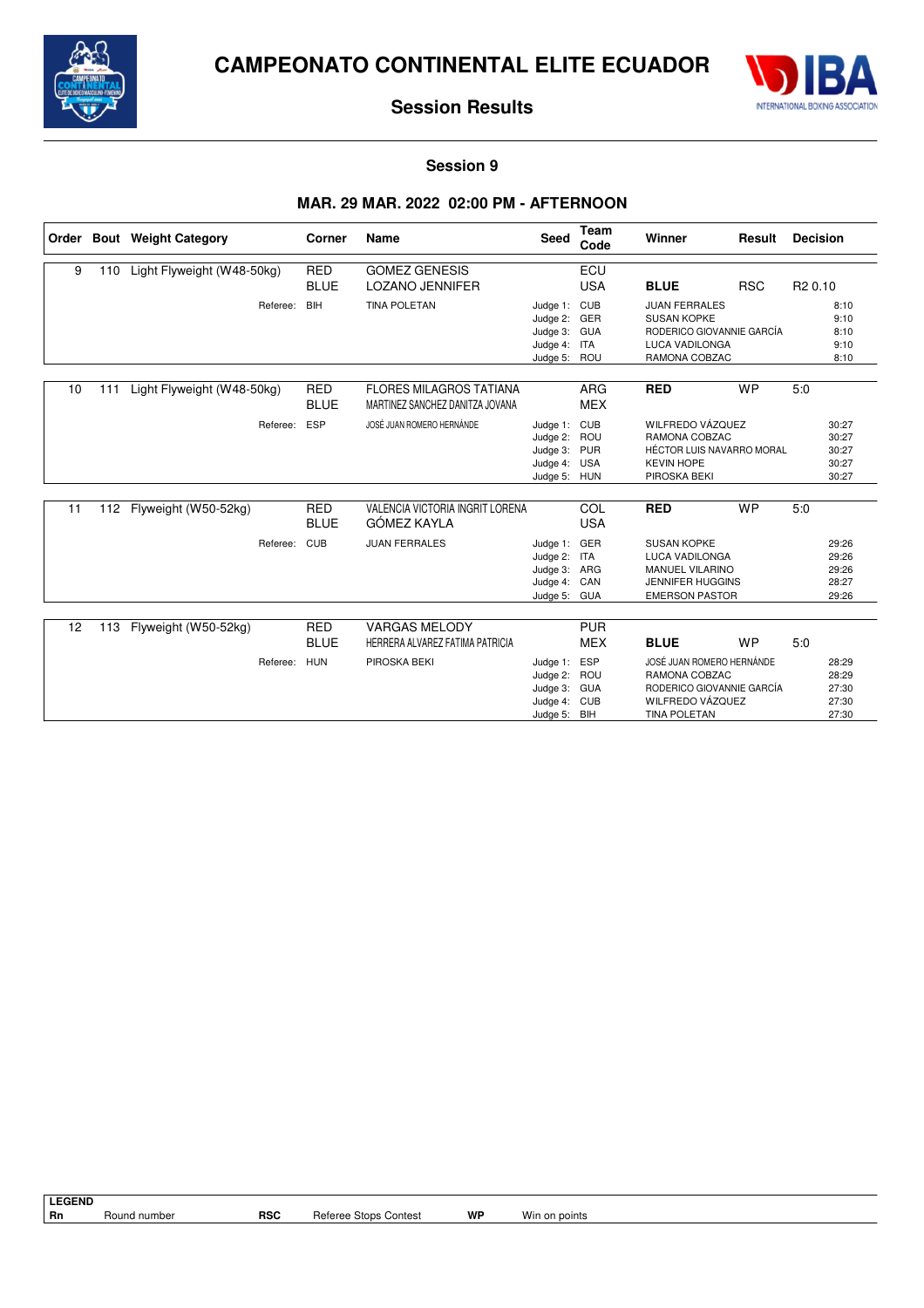



### **Session 10**

### **MAR. 29 MAR. 2022 06:00 PM - AFTERNOON**

|   |     | Order Bout Weight Category        | Corner                    | Name                                                                  | Seed                                                                         | Team<br>Code             | Winner<br>Result                                                                                                       |           | <b>Decision</b> |                                             |
|---|-----|-----------------------------------|---------------------------|-----------------------------------------------------------------------|------------------------------------------------------------------------------|--------------------------|------------------------------------------------------------------------------------------------------------------------|-----------|-----------------|---------------------------------------------|
| 1 | 114 | Bantamweight (W52-54kg)           | <b>RED</b><br><b>BLUE</b> | <b>HERRERA MILAGROS ROSARIO</b><br>FERNANDEZ QUIÑONEZ GLORIA CAROLINA |                                                                              | <b>ARG</b><br>MEX        | <b>RED</b>                                                                                                             | <b>WP</b> | 5:0             |                                             |
|   |     | Referee: ESP                      |                           | JOSÉ JUAN ROMERO HERNÁNDE                                             | Judge 1: PUR<br>Judge 2: ROU<br>Judge 3: CUB<br>Judge 4: BIH<br>Judge 5: GUA |                          | JULIO ÁNGEL PIZARRO VALDÉ<br>RAMONA COBZAC<br><b>JUAN FERRALES</b><br><b>TINA POLETAN</b><br>RODERICO GIOVANNIE GARCÍA |           |                 | 29:28<br>29:28<br>29:28<br>29:28<br>29:28   |
| 2 | 115 | Bantamweight (W52-54kg)           | RED<br><b>BLUE</b>        | <b>SANCHEZ HELEN</b><br><b>DELGADO SCARLETT</b>                       |                                                                              | ECU<br>CAN               | <b>BLUE</b>                                                                                                            | <b>WP</b> | 5:0             |                                             |
|   |     | Referee: CUB                      |                           | WILFREDO VÁZQUEZ                                                      | Judge 1: ITA<br>Judge 2: GUA<br>Judge 3: PUR<br>Judge 4: USA<br>Judge 5:     | HUN                      | LUCA VADILONGA<br><b>EMERSON PASTOR</b><br>HÉCTOR LUIS NAVARRO MORAL<br>JEFFREY FRIENDMAN<br>PIROSKA BEKI              |           |                 | 27:30<br>28:29<br>28:29<br>27:30<br>27:30   |
| 3 | 116 | Lightweight (W57-60kg)            | RED<br><b>BLUE</b>        | ELLIS RASHIDA SHAKILYA QUANTE<br>CAMILO BRAVO CAMILA GABRIELA         |                                                                              | <b>USA</b><br>COL        | <b>RED</b>                                                                                                             | <b>WO</b> |                 |                                             |
|   |     | Referee: GUA                      |                           | RODERICO GIOVANNIE GARCÍA                                             | Judge 1: CUB<br>Judge 2:<br>Judge 3: ROU<br>Judge 4: ESP<br>Judge 5: ARG     | BIH                      | <b>JUAN FERRALES</b><br><b>TINA POLETAN</b><br>RAMONA COBZAC<br>JOSÉ JUAN ROMERO HERNÁNDE<br>MANUEL VILARINO           |           |                 |                                             |
| 4 | 117 | Lightweight (W57-60kg)            | <b>RED</b><br><b>BLUE</b> | <b>FERREIRA BEATRIZ LASMIN</b><br>TAPIA RODRIGUEZ KIRIA NARIELYS      |                                                                              | <b>BRA</b><br><b>PUR</b> | <b>RED</b>                                                                                                             | <b>WP</b> | 5:0             |                                             |
|   |     | Referee: ITA                      |                           | LUCA VADILONGA                                                        | Judge 1: COL<br>Judge 2: GER<br>Judge 3: ARG<br>Judge 4: CAN<br>Judge 5: GUA |                          | <b>WULFREN OLIVARES</b><br><b>SUSAN KOPKE</b><br>MANUEL VILARINO<br><b>JENNIFER HUGGINS</b><br><b>EMERSON PASTOR</b>   |           |                 | 30:27<br>30:27<br>29:28<br>30:27<br>29:28   |
| 5 | 118 | Light Welterweight (W60-63kg)     | <b>RED</b><br><b>BLUE</b> | <b>SANTOS REBECA</b><br>VALENCIA LARA SAMANTA VALENTINA               |                                                                              | <b>BRA</b><br>ECU        | <b>RED</b>                                                                                                             | <b>WP</b> | 5:0             |                                             |
|   |     | Referee: PUR                      |                           | HÉCTOR LUIS NAVARRO MORAL                                             | Judge 1: ARG<br>Judge 2: USA<br>Judge 3: CUB<br>Judge 4: ROU<br>Judge 5: ESP |                          | MANUEL VILARINO<br>JEFFREY FRIENDMAN<br><b>JUAN FERRALES</b><br>RAMONA COBZAC<br>JOSÉ JUAN ROMERO HERNÁNDE             |           |                 | 29:28<br>30:26<br>30:27<br>30:26<br>30:27   |
| 6 |     | 119 Light Welterweight (W60-63kg) | <b>RED</b>                | ANGIE PAOLA VALDES PANA                                               |                                                                              | COL                      |                                                                                                                        |           |                 |                                             |
|   |     |                                   | <b>BLUE</b>               | <b>GONZALES JAJAIRA SOFIA</b>                                         |                                                                              | <b>USA</b>               | <b>BLUE</b>                                                                                                            | <b>WP</b> | 3:2             |                                             |
|   |     | Referee: HUN                      |                           | PIROSKA BEKI                                                          | Judge 1: CUB<br>Judge 2:<br>Judge 3: GUA<br>Judge 4: CAN<br>Judge 5: GER     | BIH                      | WILFREDO VÁZQUEZ<br><b>TINA POLETAN</b><br>RODERICO GIOVANNIE GARCÍA<br>JENNIFER HUGGINS<br><b>SUSAN KOPKE</b>         |           |                 | * 28:28<br>29:27<br>26:30<br>27:29<br>28:28 |
| 7 |     | 120 Welterweight (W63-66kg)       | <b>RED</b>                | <b>SOARES BEATRIZ</b>                                                 |                                                                              | <b>BRA</b>               | <b>RED</b>                                                                                                             | <b>WP</b> | 5:0             |                                             |
|   |     |                                   | <b>BLUE</b>               | <b>CAVANAGH CHARLIE</b>                                               |                                                                              | CAN                      |                                                                                                                        |           |                 |                                             |
|   |     | Referee: GUA                      |                           | <b>EMERSON PASTOR</b>                                                 | Judge 1: USA<br>Judge 2: ROU<br>Judge 3: ITA<br>Judge 4: CUB<br>Judge 5: COL |                          | <b>KEVIN HOPE</b><br>RAMONA COBZAC<br>LUCA VADILONGA<br><b>JUAN FERRALES</b><br><b>WULFREN OLIVARES</b>                |           |                 | 30:27<br>30:27<br>30:27<br>29:28<br>30:27   |
| 8 |     | 121 Welterweight (W63-66kg)       | <b>RED</b><br><b>BLUE</b> | PEREZ LUCIA NOELIA<br>PIÑEIRO AQUINO STEPHANIE                        |                                                                              | ARG<br><b>PUR</b>        | <b>RED</b>                                                                                                             | <b>WP</b> | 4:0             |                                             |
|   |     | Referee: ESP                      |                           | JOSÉ JUAN ROMERO HERNÁNDE                                             | Judge 1: HUN<br>Judge 2: CAN<br>Judge 3: CUB<br>Judge 4: ITA<br>Judge 5: BIH |                          | PIROSKA BEKI<br><b>JENNIFER HUGGINS</b><br>WILFREDO VÁZQUEZ<br>LUCA VADILONGA<br>TINA POLETAN                          |           |                 | 30:27<br>28:28<br>29:28<br>29:28<br>29:28   |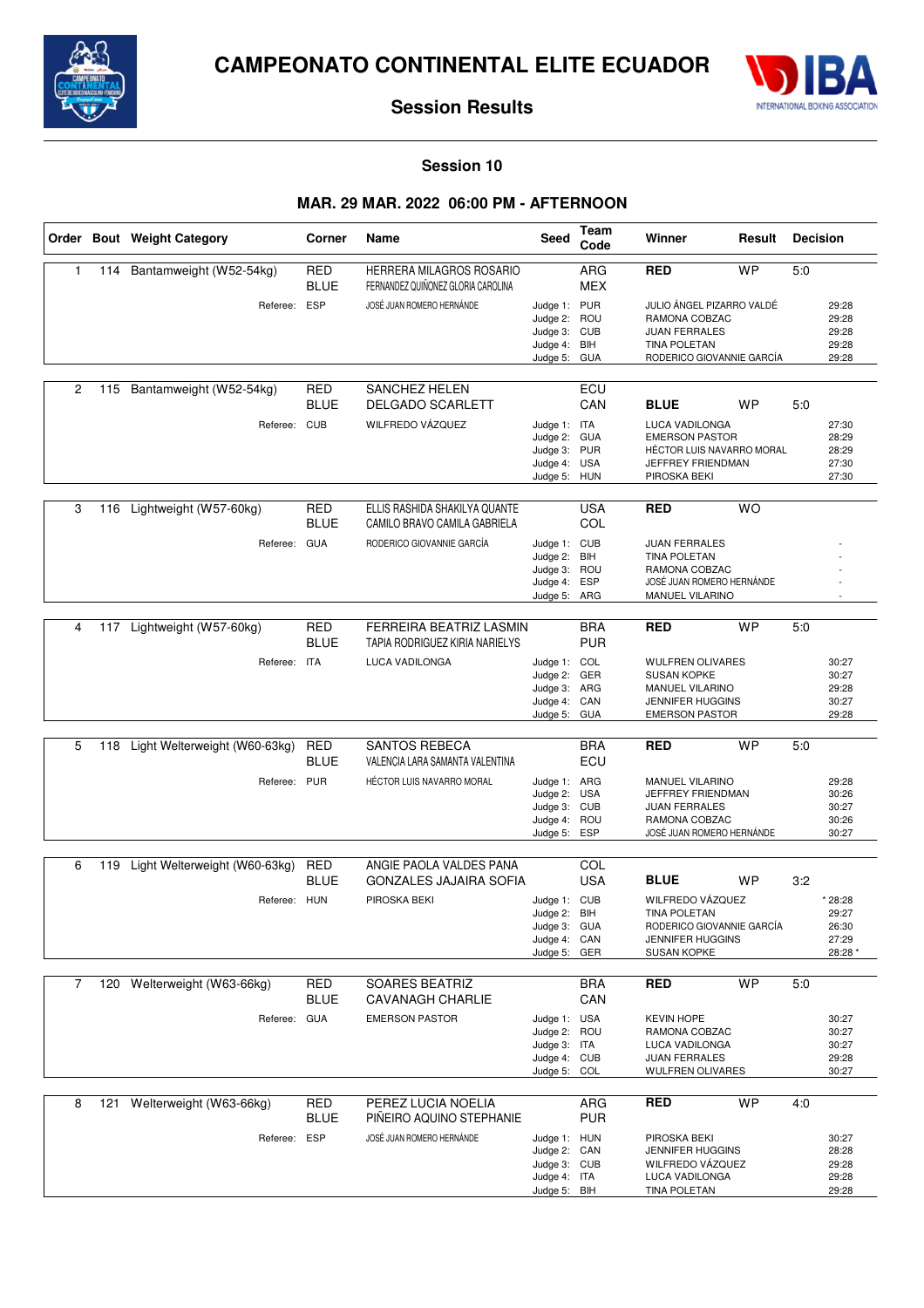



### **Session 10**

# **MAR. 29 MAR. 2022 06:00 PM - AFTERNOON**

| l Order | Bout | <b>Weight Category</b>        | Corner                    | Name                                                      | Seed                                                                         | Team<br>Code             | Winner                                                                                                                          | Result    | <b>Decision</b> |                                           |
|---------|------|-------------------------------|---------------------------|-----------------------------------------------------------|------------------------------------------------------------------------------|--------------------------|---------------------------------------------------------------------------------------------------------------------------------|-----------|-----------------|-------------------------------------------|
| 9       | 122  | Light Middleweight (W66-70kg) | RED<br><b>BLUE</b>        | dos SANTOS BARBARA<br>MORONTA HERNANDEZ MARIA             |                                                                              | <b>BRA</b><br><b>DOM</b> | <b>RED</b>                                                                                                                      | <b>WP</b> | 5:0             |                                           |
|         |      | Referee:                      | <b>USA</b>                | <b>KEVIN HOPE</b>                                         | Judge 1: GUA<br>Judge 2: GER<br>Judge 3: PUR<br>Judge 4: COL<br>Judge 5: ROU |                          | RODERICO GIOVANNIE GARCÍA<br><b>SUSAN KOPKE</b><br><b>HÉCTOR LUIS NAVARRO MORAL</b><br><b>WULFREN OLIVARES</b><br>RAMONA COBZAC |           |                 | 29:28<br>30:27<br>29:28<br>29:28<br>30:27 |
| 10      | 123  | Light Middleweight (W66-70kg) | <b>RED</b><br><b>BLUE</b> | ORTIZ ALVARADO NAIRESHLIE<br>CRUZ SANDOVAL BRIANDA TAMARA |                                                                              | <b>PUR</b><br><b>MEX</b> | <b>BLUE</b>                                                                                                                     | <b>WP</b> | 5:0             |                                           |
|         |      | Referee:                      | <b>CUB</b>                | WILFREDO VÁZQUEZ                                          | Judge 1: USA<br>Judge 2:<br>Judge 3: ESP<br>Judge 4: BIH<br>Judge 5: ITA     | ARG                      | JEFFREY FRIENDMAN<br><b>MANUEL VILARINO</b><br>JOSÉ JUAN ROMERO HERNÁNDE<br><b>TINA POLETAN</b><br>LUCA VADILONGA               |           |                 | 26:30<br>27:30<br>27:30<br>26:30<br>27:30 |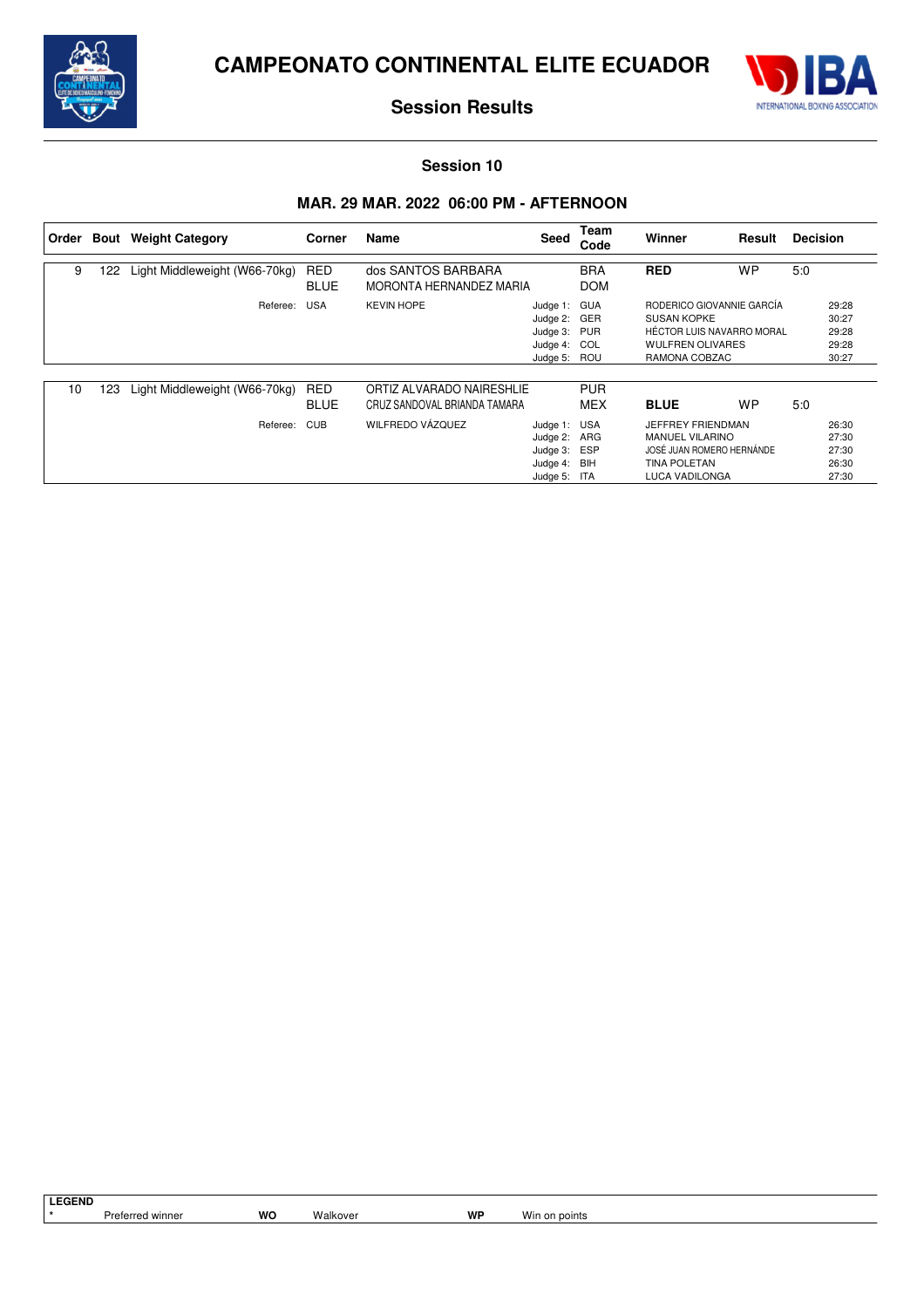



**Session 11**

# **MIÉ. 30 MAR. 2022 01:30 PM - AFTERNOON**

|                |     | Order Bout Weight Category                   | Corner                                  | Name                                                                                      | <b>Seed</b>                                                                  | Team<br>Code                                  | Winner<br>Result                                                                                                                                |           | <b>Decision</b> |                                           |
|----------------|-----|----------------------------------------------|-----------------------------------------|-------------------------------------------------------------------------------------------|------------------------------------------------------------------------------|-----------------------------------------------|-------------------------------------------------------------------------------------------------------------------------------------------------|-----------|-----------------|-------------------------------------------|
| $\mathbf{1}$   |     | 136 Featherweight (W54-57kg)<br>Referee: CAN | <b>RED</b><br><b>BLUE</b>               | MONTIEL MERELES MINERVA MAGALI<br>REYES MORENO LEILANY NOSHBET<br><b>JENNIFER HUGGINS</b> | Judge 1: ARG<br>Judge 2: COL<br>Judge 3: HUN<br>Judge 4: USA<br>Judge 5: GER | <b>PAR</b><br><b>GUA</b>                      | <b>BLUE</b><br>MANUEL VILARINO<br><b>WULFREN OLIVARES</b><br>PIROSKA BEKI<br><b>KEVIN HOPE</b><br><b>SUSAN KOPKE</b>                            | WP        | 5:0             | 28:29<br>27:30<br>27:30<br>27:30<br>28:29 |
| $\overline{c}$ |     | 137 Featherweight (W54-57kg)<br>Referee:     | <b>RED</b><br><b>BLUE</b><br><b>BIH</b> | <b>MOORE AMELIA</b><br>LOZADA MOTTA ASHLEYANN<br><b>TINA POLETAN</b>                      | Judge 1: HUN<br>Judge 2: ITA<br>Judge 3: GUA<br>Judge 4: ROU<br>Judge 5: CUB | <b>USA</b><br><b>PUR</b>                      | <b>BLUE</b><br>PIROSKA BEKI<br>LUCA VADILONGA<br>RODERICO GIOVANNIE GARCÍA<br>RAMONA COBZAC<br>WILFREDO VÁZQUEZ                                 | WP        | 5:0             | 28:29<br>28:29<br>27:30<br>27:30<br>27:30 |
| 3              |     | 124 Flyweight (48-51kg)<br>Referee: USA      | <b>RED</b><br><b>BLUE</b>               | ROMERO REYES ERISLAN<br>LAVEGAR CEPEDA MARIO<br><b>KEVIN HOPE</b>                         | Judge 1: CAN<br>Judge 2: ESP<br>Judge 3: GUA<br>Judge 4:<br>Judge 5: COL     | <b>CUB</b><br><b>DOM</b><br>GER               | <b>RED</b><br><b>JENNIFER HUGGINS</b><br>JOSÉ JUAN ROMERO HERNÁNDE<br><b>EMERSON PASTOR</b><br><b>SUSAN KOPKE</b><br><b>WULFREN OLIVARES</b>    | <b>WP</b> | 5:0             | 30:27<br>30:27<br>29:28<br>30:27<br>29:28 |
| 4              | 125 | Flyweight (48-51kg)<br>Referee: ROU          | <b>RED</b><br><b>BLUE</b>               | <b>HILL ROSCOE AARON</b><br>QUIROGA RAMON NICANOR<br>RAMONA COBZAC                        | Judge 1: GER<br>Judge 2: ITA<br>Judge 3: GUA<br>Judge 4: BIH<br>Judge 5: HUN | <b>USA</b><br>ARG                             | <b>RED</b><br><b>SUSAN KOPKE</b><br>LUCA VADILONGA<br>RODERICO GIOVANNIE GARCÍA<br><b>TINA POLETAN</b><br>PIROSKA BEKI                          | <b>WP</b> | 5:0             | 30:27<br>30:27<br>30:27<br>30:27<br>29:28 |
| 5              | 126 | Bantamweight (51-54kg)<br>Referee: USA       | <b>RED</b><br><b>BLUE</b>               | ARCE DUARTE DAMIÁN<br><b>CUESTA ROBERTO</b><br>JEFFREY FRIENDMAN                          | Judge 1: BIH<br>Judge 2:<br>Judge 3: ESP<br>Judge 4: CAN<br>Judge 5:         | <b>CUB</b><br>ECU<br><b>PUR</b><br><b>GUA</b> | <b>RED</b><br><b>TINA POLETAN</b><br>HÉCTOR LUIS NAVARRO MORAL<br>JOSÉ JUAN ROMERO HERNÁNDE<br><b>JENNIFER HUGGINS</b><br><b>EMERSON PASTOR</b> | <b>WP</b> | 5:0             | 29:28<br>29:27<br>29:28<br>29:28<br>29:27 |
| 6              |     | 127 Bantamweight (51-54kg)<br>Referee: GER   | <b>RED</b><br><b>BLUE</b>               | <b>BREEDY JABALI</b><br><b>MARTE RODRIGO</b><br><b>SUSAN KOPKE</b>                        | Judge 1: HUN<br>Judge 2:<br>Judge 3: CUB<br>Judge 4: ARG<br>Judge 5: ITA     | <b>BAR</b><br><b>DOM</b><br>ROU               | <b>BLUE</b><br>PIROSKA BEKI<br>RAMONA COBZAC<br><b>JUAN FERRALES</b><br>MANUEL VILARINO<br>LUCA VADILONGA                                       | WP        | 5:0             | 27:30<br>28:29<br>27:30<br>27:30<br>27:30 |
| 7              |     | 128 Bantamweight (54-57kg)<br>Referee: PUR   | RED<br><b>BLUE</b>                      | DO NASCIMIENTO LUIZ GABRIEL<br>PADILLA SEGUNDO<br>JULIO ÁNGEL PIZARRO VALDÉ               | Judge 1: GUA<br>Judge 2: USA<br>Judge 3: COL<br>Judge 4: BIH<br>Judge 5: CAN | <b>BRA</b><br>ECU                             | <b>RED</b><br><b>EMERSON PASTOR</b><br>JEFFREY FRIENDMAN<br><b>WULFREN OLIVARES</b><br><b>TINA POLETAN</b><br><b>JENNIFER HUGGINS</b>           | <b>WP</b> | 5:0             | 29:26<br>29:26<br>29:26<br>29:26<br>29:26 |
| 8              | 129 | Bantamweight (54-57kg)<br>Referee: HUN       | <b>RED</b><br><b>BLUE</b>               | AL-AHMADIEH KEOMA-ALI<br>HARVEY JAHMAL ANTONIO<br>PIROSKA BEKI                            | Judge 1: ROU<br>Judge 2: CUB<br>Judge 3: GUA<br>Judge 4: ESP<br>Judge 5: ITA | CAN<br><b>USA</b>                             | <b>BLUE</b><br>RAMONA COBZAC<br>WILFREDO VÁZQUEZ<br>RODERICO GIOVANNIE GARCÍA<br>JOSÉ JUAN ROMERO HERNÁNDE<br>LUCA VADILONGA                    | WP        | 5:0             | 27:30<br>26:30<br>26:30<br>25:30<br>27:30 |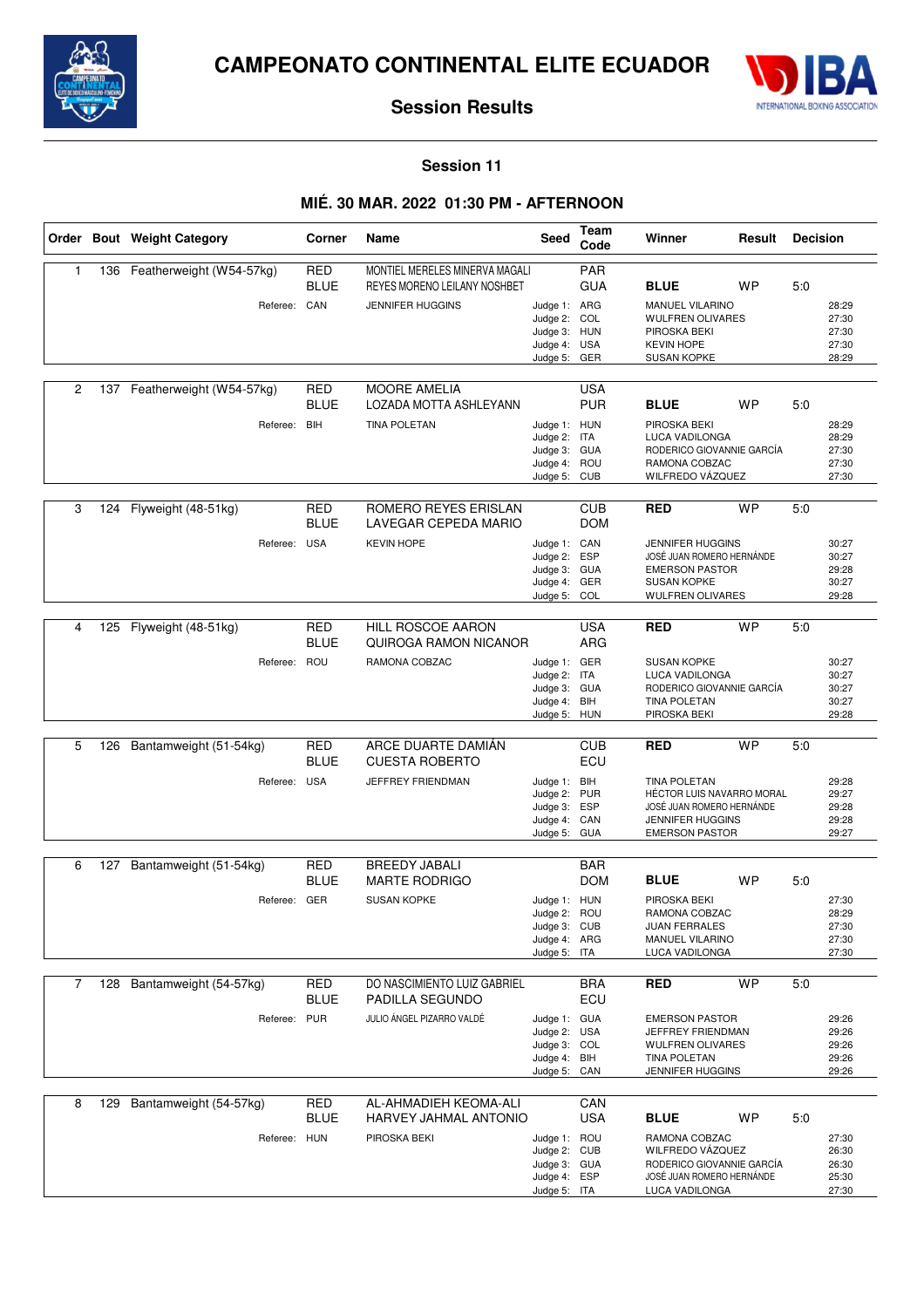



### **Session 11**

# **MIÉ. 30 MAR. 2022 01:30 PM - AFTERNOON**

|    |     | Order Bout Weight Category                     | Corner                    | Name                                                                                     | <b>Seed</b>                                                                  | Team<br>Code                    | Winner                                                                                                                                     | Result     | <b>Decision</b> |                                           |
|----|-----|------------------------------------------------|---------------------------|------------------------------------------------------------------------------------------|------------------------------------------------------------------------------|---------------------------------|--------------------------------------------------------------------------------------------------------------------------------------------|------------|-----------------|-------------------------------------------|
| 9  | 130 | Lightweight (57-60kg)<br>Referee: GER          | <b>RED</b><br><b>BLUE</b> | <b>VERGARA NICOLAS AGUSTIN</b><br><b>JOUBERT SIMON RAFAEL</b><br><b>SUSAN KOPKE</b>      | Judge 1: ESP<br>Judge 2: PUR<br>Judge 3: BIH<br>Judge 4: GUA<br>Judge 5: USA | <b>ARG</b><br><b>CUB</b>        | <b>BLUE</b><br>JOSÉ JUAN ROMERO HERNÁNDE<br>JULIO ÁNGEL PIZARRO VALDÉ<br><b>TINA POLETAN</b><br><b>EMERSON PASTOR</b><br><b>KEVIN HOPE</b> | <b>WP</b>  | 5:0             | 27:30<br>27:30<br>27:30<br>27:30<br>28:29 |
| 10 | 131 | Lightweight (57-60kg)<br>Referee: GUA          | <b>RED</b><br><b>BLUE</b> | de la CRUZ BAEZ ALEXY MIGUEL<br>OROBIO SINISTERRA JHON ELIN<br>RODERICO GIOVANNIE GARCÍA | Judge 1: CAN<br>Judge 2: ROU<br>Judge 3: ARG<br>Judge 4: CUB<br>Judge 5:     | <b>DOM</b><br>COL<br><b>USA</b> | <b>RED</b><br><b>JENNIFER HUGGINS</b><br>RAMONA COBZAC<br><b>MANUEL VILARINO</b><br><b>JUAN FERRALES</b><br>JEFFREY FRIENDMAN              | <b>WP</b>  | 5:0             | 29:28<br>30:27<br>29:28<br>30:27<br>29:28 |
| 11 | 132 | Light Welterweight (60-63.5kg)<br>Referee: ITA | <b>RED</b><br><b>BLUE</b> | <b>SANFORD WYATT</b><br><b>VIAFARA FORI JOSE MANUEL</b><br>LUCA VADILONGA                | Judge 1: CUB<br>Judge 2: PUR<br>Judge 3: GUA<br>Judge 4: HUN<br>Judge 5:     | CAN<br>COL<br><b>ESP</b>        | <b>BLUE</b><br>WILFREDO VÁZQUEZ<br>JULIO ÁNGEL PIZARRO VALDÉ<br><b>EMERSON PASTOR</b><br>PIROSKA BEKI<br>JOSÉ JUAN ROMERO HERNÁNDE         | <b>WP</b>  | 5:0             | 27:30<br>27:30<br>27:30<br>28:29<br>27:30 |
| 12 | 133 | Light Welterweight (60-63.5kg)<br>Referee: USA | <b>RED</b><br><b>BLUE</b> | DEL CASTILLO LINAREZ ELVIS JOHNAURY<br>ANCHICO MINA JHANCARLO<br><b>KEVIN HOPE</b>       | Judge 1: GER<br>Judge 2: CAN<br>Judge 3: CUB<br>Judge 4: COL<br>Judge 5: BIH | <b>DOM</b><br>ECU               | <b>BLUE</b><br><b>SUSAN KOPKE</b><br><b>JENNIFER HUGGINS</b><br><b>JUAN FERRALES</b><br><b>WULFREN OLIVARES</b><br>TINA POLETAN            | <b>WP</b>  | 3:2             | 29:28<br>29:28<br>27:30<br>28:29<br>28:29 |
| 13 | 134 | Welterweight (63.5-67kg)<br>Referee: ROU       | <b>RED</b><br><b>BLUE</b> | de OLIVEIRA WANDERSON<br>BELALCAZAR YEFERSON<br>RAMONA COBZAC                            | Judge 1: ITA<br>Judge 2: ESP<br>Judge 3: PUR<br>Judge 4: USA<br>Judge 5: ARG | <b>BRA</b><br>COL               | <b>RED</b><br>LUCA VADILONGA<br>JOSÉ JUAN ROMERO HERNÁNDE<br>HÉCTOR LUIS NAVARRO MORAL<br>JEFFREY FRIENDMAN<br>MANUEL VILARINO             | <b>RSC</b> | R3 2:10         | 20:17<br>20:18<br>20:18<br>20:18<br>20:18 |
| 14 |     | 135 Welterweight (63.5-67kg)<br>Referee: CAN   | <b>RED</b><br><b>BLUE</b> | PRIETO PIERO<br>MARTINEZ RAMIREZ MIGUEL ANGEL<br><b>JENNIFER HUGGINS</b>                 | Judge 1: USA<br>Judge 2: HUN<br>Judge 3: CUB<br>Judge 4: GER<br>Judge 5: GUA | ECU<br><b>MEX</b>               | <b>BLUE</b><br><b>KEVIN HOPE</b><br>PIROSKA BEKI<br>WILFREDO VÁZQUEZ<br><b>SUSAN KOPKE</b><br><b>EMERSON PASTOR</b>                        | <b>WP</b>  | 5:0             | 28:29<br>27:30<br>28:29<br>28:29<br>28:29 |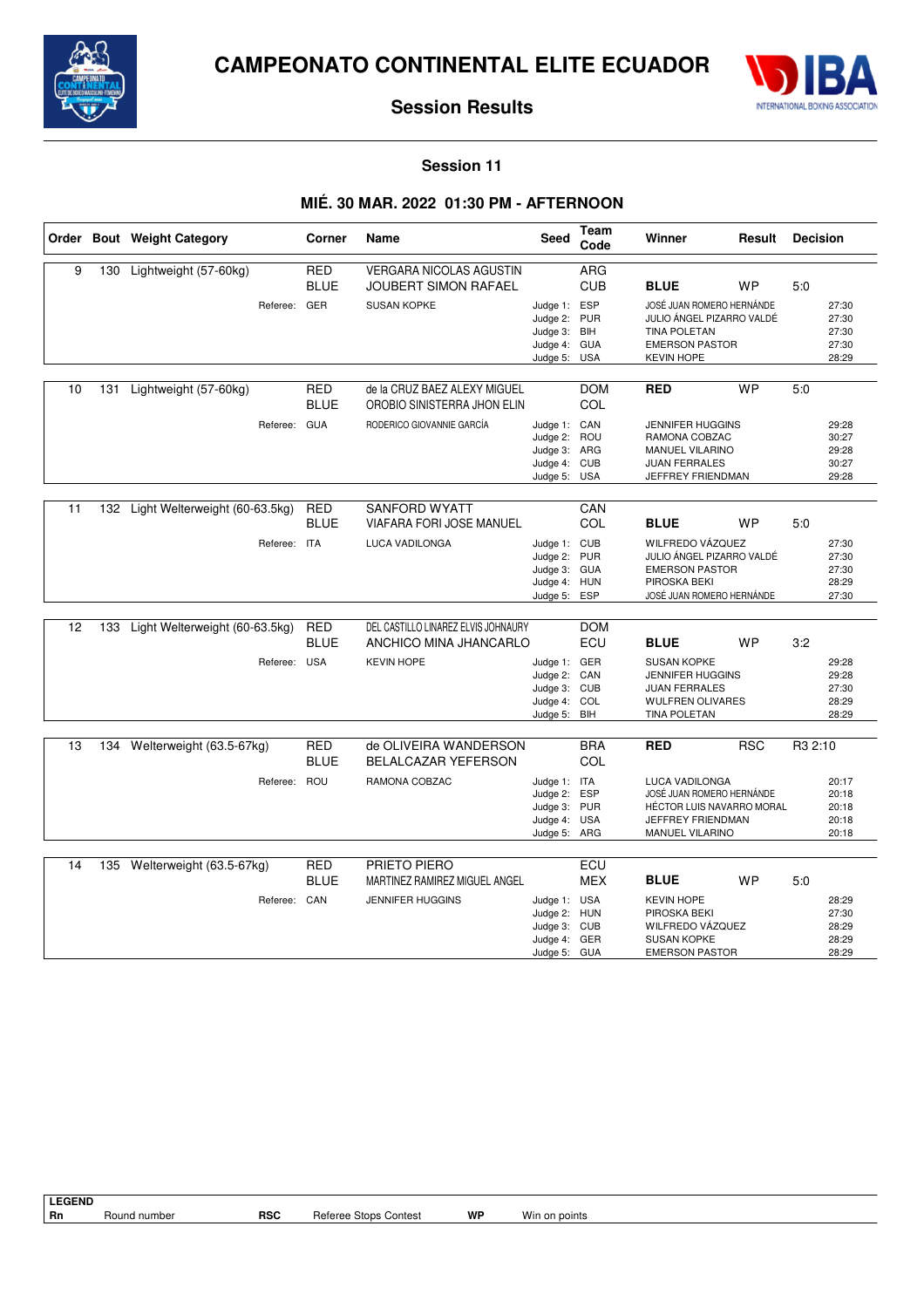



### **Session 12**

# **MIÉ. 30 MAR. 2022 06:00 PM - AFTERNOON**

|                |     | Order Bout Weight Category                   | Corner                    | Name                                                                           | <b>Seed</b>                                                                  | Team<br>Code             | Winner                                                                                                                              |           | Result<br><b>Decision</b> |                                           |
|----------------|-----|----------------------------------------------|---------------------------|--------------------------------------------------------------------------------|------------------------------------------------------------------------------|--------------------------|-------------------------------------------------------------------------------------------------------------------------------------|-----------|---------------------------|-------------------------------------------|
| $\mathbf{1}$   | 138 | Light Middleweight (67-71kg)<br>Referee: CUB | <b>RED</b><br><b>BLUE</b> | <b>JONES OMARI LAMON</b><br>VERDE ALVAREZ MARCO ALONSO<br><b>JUAN FERRALES</b> | Judge 1: COL<br>Judge 2: BIH<br>Judge 3: GUA<br>Judge 4: ROU                 | <b>USA</b><br><b>MEX</b> | <b>BLUE</b><br><b>WULFREN OLIVARES</b><br><b>TINA POLETAN</b><br>RODERICO GIOVANNIE GARCÍA<br>RAMONA COBZAC                         | WP        | 3:2                       | 29:28<br>27:30<br>28:29<br>28:29          |
|                |     |                                              |                           |                                                                                | Judge 5:                                                                     | CAN                      | <b>JENNIFER HUGGINS</b>                                                                                                             |           |                           | 29:28                                     |
| $\overline{c}$ | 139 | Light Middleweight (67-71kg)                 | <b>RED</b><br><b>BLUE</b> | de OLIVEIRA SOARES JONATHAN CONCEIC<br>RODRIGUEZ JOSE                          |                                                                              | <b>BRA</b><br>ECU        | <b>BLUE</b>                                                                                                                         | WP        | 4:0                       |                                           |
|                |     | Referee: CUB                                 |                           | WILFREDO VÁZQUEZ                                                               | Judge 1: ARG<br>Judge 2:<br>Judge 3: GER<br>Judge 4: ITA<br>Judge 5: HUN     | <b>PUR</b>               | <b>MANUEL VILARINO</b><br>JULIO ÁNGEL PIZARRO VALDÉ<br><b>SUSAN KOPKE</b><br>LUCA VADILONGA<br>PIROSKA BEKI                         |           |                           | 28:29<br>28:29<br>28:29<br>28:28<br>28:29 |
| 3              | 140 | Middleweight (71-75kg)                       | <b>RED</b><br><b>BLUE</b> | BARTEE-EL II OBED EMMANUEL<br><b>PRINCE AARON</b>                              |                                                                              | <b>USA</b><br><b>TTO</b> | <b>RED</b>                                                                                                                          | <b>WP</b> | 5:0                       |                                           |
|                |     | Referee:                                     | COL                       | <b>WULFREN OLIVARES</b>                                                        | Judge 1: CAN<br>Judge 2: GUA<br>Judge 3: ROU<br>Judge 4:<br>Judge 5: CUB     | BIH                      | <b>JENNIFER HUGGINS</b><br><b>EMERSON PASTOR</b><br>RAMONA COBZAC<br><b>TINA POLETAN</b><br><b>JUAN FERRALES</b>                    |           |                           | 30:27<br>30:27<br>30:27<br>30:27<br>30:26 |
| 4              | 141 | Middleweight (71-75kg)                       | <b>RED</b><br><b>BLUE</b> | AGUIRRE MARTINEZ HECTOR OCTAVIO<br>AMSTERDAM DESMON CORT                       |                                                                              | <b>MEX</b><br><b>GUY</b> | <b>RED</b>                                                                                                                          | <b>WP</b> | 5:0                       |                                           |
|                |     | Referee: ITA                                 |                           | <b>LUCA VADILONGA</b>                                                          | Judge 1: PUR<br>Judge 2:<br>Judge 3: ARG<br>Judge 4: HUN<br>Judge 5: GER     | CAN                      | JULIO ÁNGEL PIZARRO VALDÉ<br><b>JENNIFER HUGGINS</b><br>MANUEL VILARINO<br>PIROSKA BEKI<br><b>SUSAN KOPKE</b>                       |           |                           | 29:28<br>30:27<br>30:27<br>30:27<br>30:27 |
| 5              | 142 | Light Heavyweight (75-80kg)                  | <b>RED</b>                | RIBEIRO FILHO ISAIAS                                                           |                                                                              | <b>BRA</b>               | <b>RED</b>                                                                                                                          | <b>WP</b> | 5:0                       |                                           |
|                |     | Referee: GUA                                 | <b>BLUE</b>               | <b>BEAUSEJOUR KEVIN EMMANUEL</b><br><b>EMERSON PASTOR</b>                      | Judge 1: ESP<br>Judge 2: USA<br>Judge 3: CUB<br>Judge 4: PUR<br>Judge 5:     | CAN<br>BIH               | JOSÉ JUAN ROMERO HERNÁNDE<br>JEFFREY FRIENDMAN<br><b>JUAN FERRALES</b><br>HÉCTOR LUIS NAVARRO MORAL<br>TINA POLETAN                 |           |                           | 30:27<br>30:27<br>30:27<br>30:26<br>30:27 |
| 6              | 143 | Light Heavyweight (75-80kg)                  | <b>RED</b>                | PINALES CRISTIAN                                                               |                                                                              | <b>DOM</b>               |                                                                                                                                     |           |                           |                                           |
|                |     | Referee: HUN                                 | <b>BLUE</b>               | <b>GONZALES ROBBY</b><br>PIROSKA BEKI                                          | Judge 1: GER<br>Judge 2:<br>Judge 3: ESP<br>Judge 4: ROU<br>Judge 5: CUB     | <b>USA</b><br><b>GUA</b> | <b>BLUE</b><br><b>SUSAN KOPKE</b><br>RODERICO GIOVANNIE GARCÍA<br>JOSÉ JUAN ROMERO HERNÁNDE<br>RAMONA COBZAC<br>WILFREDO VÁZQUEZ    | <b>WP</b> | 4:1                       | 28:29<br>27:30<br>30:27<br>28:29<br>28:29 |
| 7              |     | 144 Cruiserweight (80-86kg)                  | RED                       | MINA CAICEDO CARLOS ANDRES                                                     |                                                                              | ECU                      |                                                                                                                                     |           |                           |                                           |
|                |     | Referee: BIH                                 | <b>BLUE</b>               | <b>MACHADO KENO</b><br>TINA POLETAN                                            | Judge 1: CAN<br>Judge 2: ITA<br>Judge 3: USA<br>Judge 4: ESP<br>Judge 5: GUA | <b>BRA</b>               | <b>BLUE</b><br><b>JENNIFER HUGGINS</b><br>LUCA VADILONGA<br><b>KEVIN HOPE</b><br>JOSÉ JUAN ROMERO HERNÁNDE<br><b>EMERSON PASTOR</b> | <b>WP</b> | 5:0                       | 27:30<br>27:30<br>27:30<br>28:29<br>25:30 |
| 8              | 145 | Cruiserweight (80-86kg)                      | <b>RED</b>                | RUIZ CORDOVA HERICH                                                            |                                                                              | <b>CUB</b>               |                                                                                                                                     |           |                           |                                           |
|                |     | Referee: GUA                                 | <b>BLUE</b>               | <b>ISENI ARJAN</b><br>RODERICO GIOVANNIE GARCÍA                                | Judge 1: ROU<br>Judge 2: ARG<br>Judge 3: HUN<br>Judge 4: CAN<br>Judge 5: GER | <b>USA</b>               | <b>BLUE</b><br>RAMONA COBZAC<br>MANUEL VILARINO<br>PIROSKA BEKI<br><b>JENNIFER HUGGINS</b><br><b>SUSAN KOPKE</b>                    | <b>WO</b> |                           |                                           |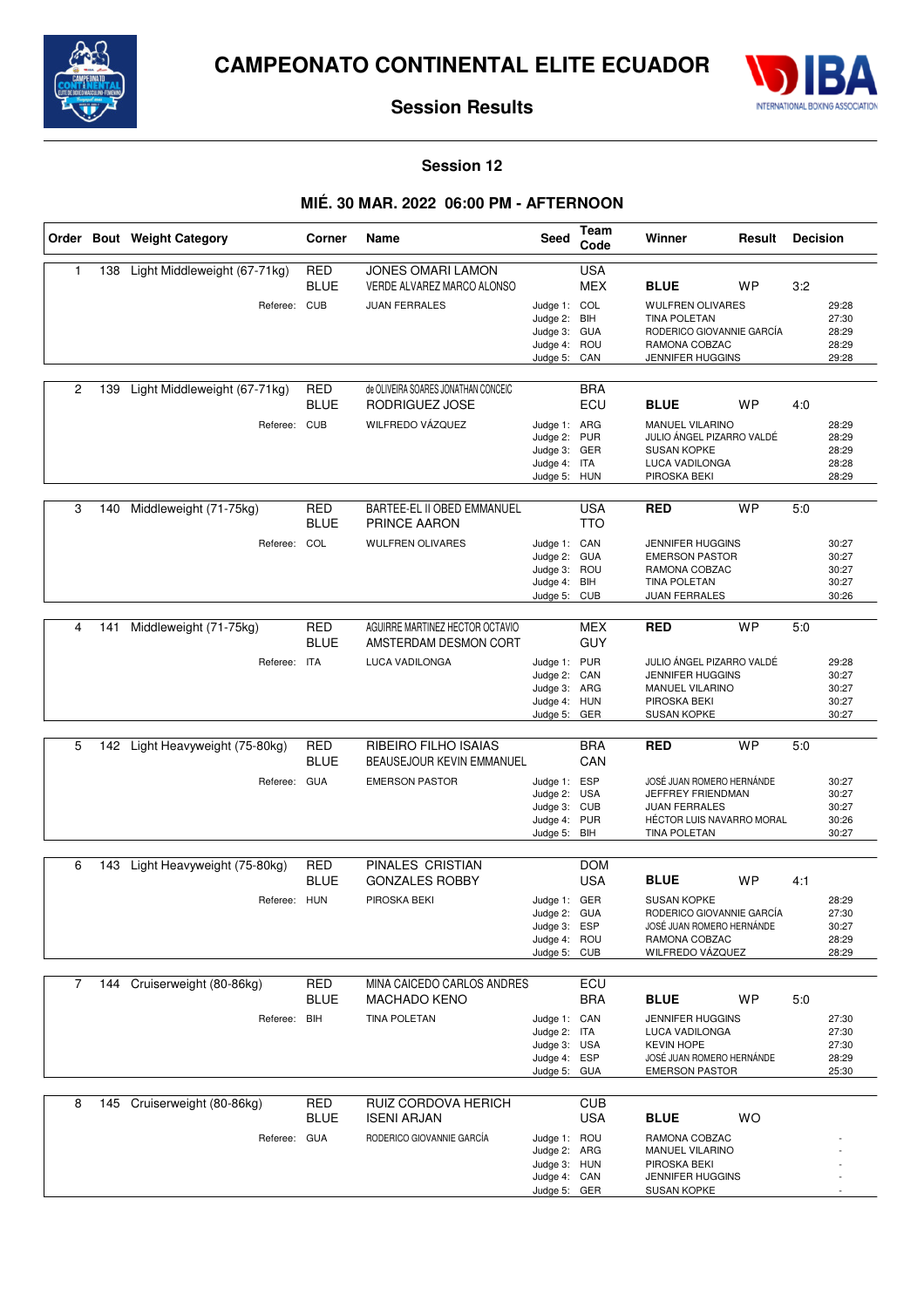



### **Session 12**

## **MIÉ. 30 MAR. 2022 06:00 PM - AFTERNOON**

| Order |     | <b>Bout</b> Weight Category | Corner                    | Name                                                              | Seed                                                                         | Team<br>Code             | Winner                                                                                                                 | Result    | <b>Decision</b> |                                           |
|-------|-----|-----------------------------|---------------------------|-------------------------------------------------------------------|------------------------------------------------------------------------------|--------------------------|------------------------------------------------------------------------------------------------------------------------|-----------|-----------------|-------------------------------------------|
| 9     | 146 | Heavyweight (86-92kg)       | <b>RED</b>                | TALLEY JAMAR ARA SHAQUEIR                                         |                                                                              | <b>USA</b>               | <b>RED</b>                                                                                                             | KO        | R1 1:20         |                                           |
|       |     |                             | <b>BLUE</b>               | <b>BATAGELLO SOUZA RAMON</b>                                      |                                                                              | <b>BRA</b>               |                                                                                                                        |           |                 |                                           |
|       |     | Referee:                    | ARG                       | <b>MANUEL VILARINO</b>                                            | Judge 1: GUA<br>Judge 2: ESP<br>Judge 3: BIH<br>Judge 4: ITA<br>Judge 5: CUB |                          | <b>EMERSON PASTOR</b><br>JOSÉ JUAN ROMERO HERNÁNDE<br><b>TINA POLETAN</b><br><b>LUCA VADILONGA</b><br>WILFREDO VÁZQUEZ |           |                 |                                           |
| 10    | 147 | Heavyweight (86-92kg)       | <b>RED</b><br><b>BLUE</b> | RODRIGUEZ MORENO CARLOS ANTONIO<br>HURTADO COLORADO MARLON ANDRES |                                                                              | <b>MEX</b><br>COL        | <b>RED</b>                                                                                                             | <b>WP</b> | 5:0             |                                           |
|       |     | Referee:                    | <b>PUR</b>                | JULIO ÁNGEL PIZARRO VALDÉ                                         | Judge 1: HUN<br>Judge 2: CUB<br>Judge 3: ROU<br>Judge 4: USA<br>Judge 5: ARG |                          | PIROSKA BEKI<br><b>JUAN FERRALES</b><br>RAMONA COBZAC<br><b>KEVIN HOPE</b><br>MANUEL VILARINO                          |           |                 | 30:27<br>30:27<br>29:28<br>30:27<br>29:28 |
| 11    | 148 | Super Heavyweight (+92kg)   | <b>RED</b><br><b>BLUE</b> | TEIXEIRA da SILVA ABNER<br>EDWARDS JOSHUA TIMOTHY                 |                                                                              | <b>BRA</b><br><b>USA</b> | <b>RED</b>                                                                                                             | <b>WP</b> | 4:1             |                                           |
|       |     | Referee:                    | <b>ESP</b>                | JOSÉ JUAN ROMERO HERNÁNDE                                         | Judge 1: BIH<br>Judge 2: GER<br>Judge 3: ITA<br>Judge 4: CUB<br>Judge 5: CAN |                          | <b>TINA POLETAN</b><br><b>SUSAN KOPKE</b><br>LUCA VADILONGA<br>WILFREDO VÁZQUEZ<br><b>JENNIFER HUGGINS</b>             |           |                 | 27:30<br>30:27<br>30:27<br>29:28<br>29:28 |
| 12    | 149 | Super Heavyweight (+92kg)   | <b>RED</b><br><b>BLUE</b> | <b>VELIZ CORREA MIGUEL ANGEL</b><br>MOUAFO FEUJIO MARCEL JÉROME   |                                                                              | CHI<br>CAN               | <b>RED</b>                                                                                                             | <b>WP</b> | 3:2             |                                           |
|       |     | Referee:                    | <b>ARG</b>                | <b>MANUEL VILARINO</b>                                            | Judge 1: USA<br>Judge 2: HUN<br>Judge 3: COL<br>Judge 4: PUR<br>Judge 5: GUA |                          | <b>KEVIN HOPE</b><br>PIROSKA BEKI<br><b>WULFREN OLIVARES</b><br>JULIO ÁNGEL PIZARRO VALDÉ<br>RODERICO GIOVANNIE GARCÍA |           |                 | 29:28<br>29:28<br>28:29<br>27:30<br>29:28 |

**LEGEND** Knockout **Rn** Round number **WO** Walkover **WP** Win on points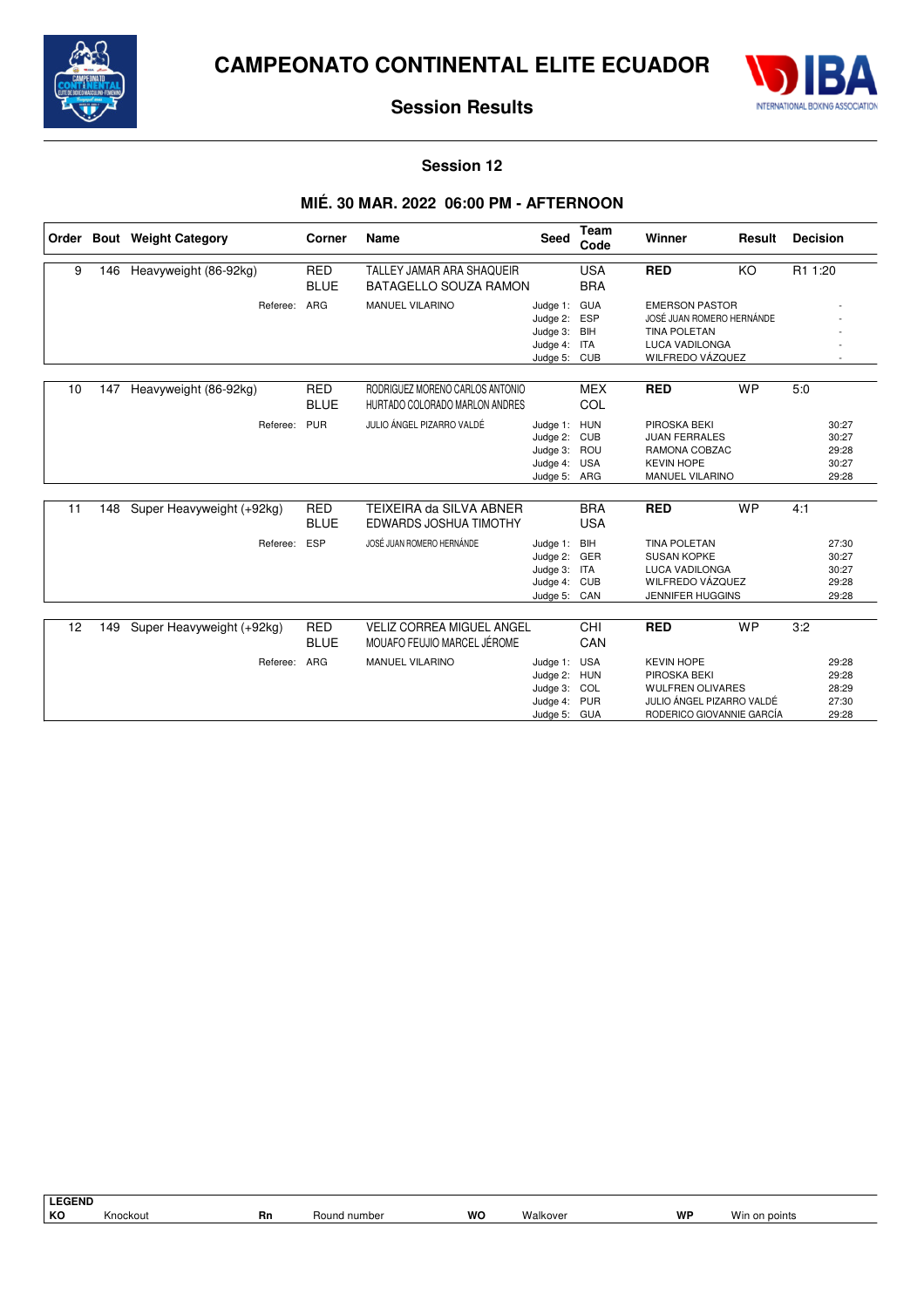



### **Session 13**

## **JUE. 31 MAR. 2022 03:00 PM - AFTERNOON**

|                |     | Order Bout Weight Category                    | Corner                           | Name                                                                                       | Seed                                                                         | Team<br>Code                    | Winner                                                                                                                             | Result    | <b>Decision</b> |                                           |
|----------------|-----|-----------------------------------------------|----------------------------------|--------------------------------------------------------------------------------------------|------------------------------------------------------------------------------|---------------------------------|------------------------------------------------------------------------------------------------------------------------------------|-----------|-----------------|-------------------------------------------|
| 1              | 150 | Minimumweight (W45-48kg)<br>Referee: BIH      | <b>RED</b><br><b>BLUE</b>        | JAMEZ GONZALEZ AYLIN DAYANA<br>LOPEZ ALDANA FLORENCIA<br><b>TINA POLETAN</b>               | Judge 1: HUN<br>Judge 2:<br>Judge 3: GER<br>Judge 4: CUB<br>Judge 5:         | <b>GUA</b><br>ARG<br>CAN<br>ESP | <b>BLUE</b><br>PIROSKA BEKI<br><b>JENNIFER HUGGINS</b><br><b>SUSAN KOPKE</b><br><b>JUAN FERRALES</b><br>JOSÉ JUAN ROMERO HERNÁNDE  | <b>WP</b> | 3:2             | 29:28<br>29:28<br>28:29<br>27:30<br>27:30 |
| 2              | 151 | Light Flyweight (W48-50kg)<br>Referee: ESP    | <b>RED</b><br><b>BLUE</b>        | <b>LOZANO JENNIFER</b><br><b>FLORES MILAGROS TATIANA</b><br>JOSÉ JUAN ROMERO HERNÁNDE      | Judge 1: CUB<br>Judge 2: COL<br>Judge 3: GUA<br>Judge 4: ITA<br>Judge 5: ROU | <b>USA</b><br>ARG               | <b>RED</b><br>WILFREDO VÁZQUEZ<br><b>WULFREN OLIVARES</b><br><b>EMERSON PASTOR</b><br>LUCA VADILONGA<br>RAMONA COBZAC              | <b>WP</b> | 5:0             | 29:28<br>30:27<br>29:28<br>29:28<br>29:28 |
| 3              | 152 | Flyweight (W50-52kg)<br>Referee:              | RED<br><b>BLUE</b><br><b>CUB</b> | VALENCIA VICTORIA INGRIT LORENA<br>HERRERA ALVAREZ FATIMA PATRICIA<br><b>JUAN FERRALES</b> | Judge 1: HUN<br>Judge 2: GER<br>Judge 3: CAN<br>Judge 4:<br>Judge 5: ARG     | COL<br><b>MEX</b><br>BIH        | <b>RED</b><br>PIROSKA BEKI<br><b>SUSAN KOPKE</b><br><b>JENNIFER HUGGINS</b><br><b>TINA POLETAN</b><br>MANUEL VILARINO              | <b>WP</b> | 5:0             | 29:28<br>30:27<br>30:27<br>29:28<br>30:27 |
| 4              | 153 | Bantamweight (W52-54kg)<br>Referee: ITA       | <b>RED</b><br><b>BLUE</b>        | HERRERA MILAGROS ROSARIO<br><b>DELGADO SCARLETT</b><br>LUCA VADILONGA                      | Judge 1: GUA<br>Judge 2:<br>Judge 3: ROU<br>Judge 4: USA<br>Judge 5: HUN     | ARG<br>CAN<br>PUR               | <b>BLUE</b><br><b>EMERSON PASTOR</b><br>HÉCTOR LUIS NAVARRO MORAL<br>RAMONA COBZAC<br>JEFFREY FRIENDMAN<br>PIROSKA BEKI            | <b>WP</b> | 3:2             | 28:29<br>28:29<br>29:28<br>27:30<br>29:28 |
| 5              | 154 | Featherweight (W54-57kg)<br>Referee: GER      | <b>RED</b><br><b>BLUE</b>        | REYES MORENO LEILANY NOSHBET<br>LOZADA MOTTA ASHLEYANN<br><b>SUSAN KOPKE</b>               | Judge 1: CUB<br>Judge 2: CAN<br>Judge 3: BIH<br>Judge 4: ESP<br>Judge 5: HUN | <b>GUA</b><br><b>PUR</b>        | <b>BLUE</b><br><b>JUAN FERRALES</b><br><b>JENNIFER HUGGINS</b><br><b>TINA POLETAN</b><br>JOSÉ JUAN ROMERO HERNÁNDE<br>PIROSKA BEKI | <b>WP</b> | 3:2             | 28:29<br>29:28<br>28:29<br>29:28<br>27:30 |
| 6              | 155 | Lightweight (W57-60kg)<br>Referee: ROU        | RED<br><b>BLUE</b>               | ELLIS RASHIDA SHAKILYA QUANTE<br>FERREIRA BEATRIZ LASMIN<br>RAMONA COBZAC                  | Judge 1: CUB<br>Judge 2: ITA<br>Judge 3: GUA<br>Judge 4: BIH<br>Judge 5: CAN | <b>USA</b><br><b>BRA</b>        | <b>BLUE</b><br>WILFREDO VÁZQUEZ<br>LUCA VADILONGA<br>RODERICO GIOVANNIE GARCÍA<br><b>TINA POLETAN</b><br>JENNIFER HUGGINS          | <b>WP</b> | 4:1             | 28:29<br>28:29<br>30:27<br>28:29<br>28:29 |
| $\overline{7}$ | 156 | Light Welterweight (W60-63kg)<br>Referee: GUA | RED<br><b>BLUE</b>               | <b>SANTOS REBECA</b><br><b>GONZALES JAJAIRA SOFIA</b><br><b>EMERSON PASTOR</b>             | Judge 1: COL<br>Judge 2: HUN<br>Judge 3: CUB<br>Judge 4: ESP<br>Judge 5: GER | <b>BRA</b><br><b>USA</b>        | <b>BLUE</b><br><b>WULFREN OLIVARES</b><br>PIROSKA BEKI<br><b>JUAN FERRALES</b><br>JOSÉ JUAN ROMERO HERNÁNDE<br><b>SUSAN KOPKE</b>  | <b>WP</b> | 4:1             | 29:28<br>27:30<br>27:30<br>28:29<br>28:29 |
| 8              |     | 157 Welterweight (W63-66kg)<br>Referee: CAN   | RED<br>BLUE                      | <b>SOARES BEATRIZ</b><br>PEREZ LUCIA NOELIA<br><b>JENNIFER HUGGINS</b>                     | Judge 1: PUR<br>Judge 2: GUA<br>Judge 3: USA<br>Judge 4: BIH<br>Judge 5: ITA | <b>BRA</b><br>ARG               | <b>RED</b><br>JULIO ÁNGEL PIZARRO VALDÉ<br>RODERICO GIOVANNIE GARCÍA<br><b>KEVIN HOPE</b><br>TINA POLETAN<br>LUCA VADILONGA        | <b>WP</b> | 4:1             | 29:28<br>29:28<br>27:30<br>29:28<br>30:27 |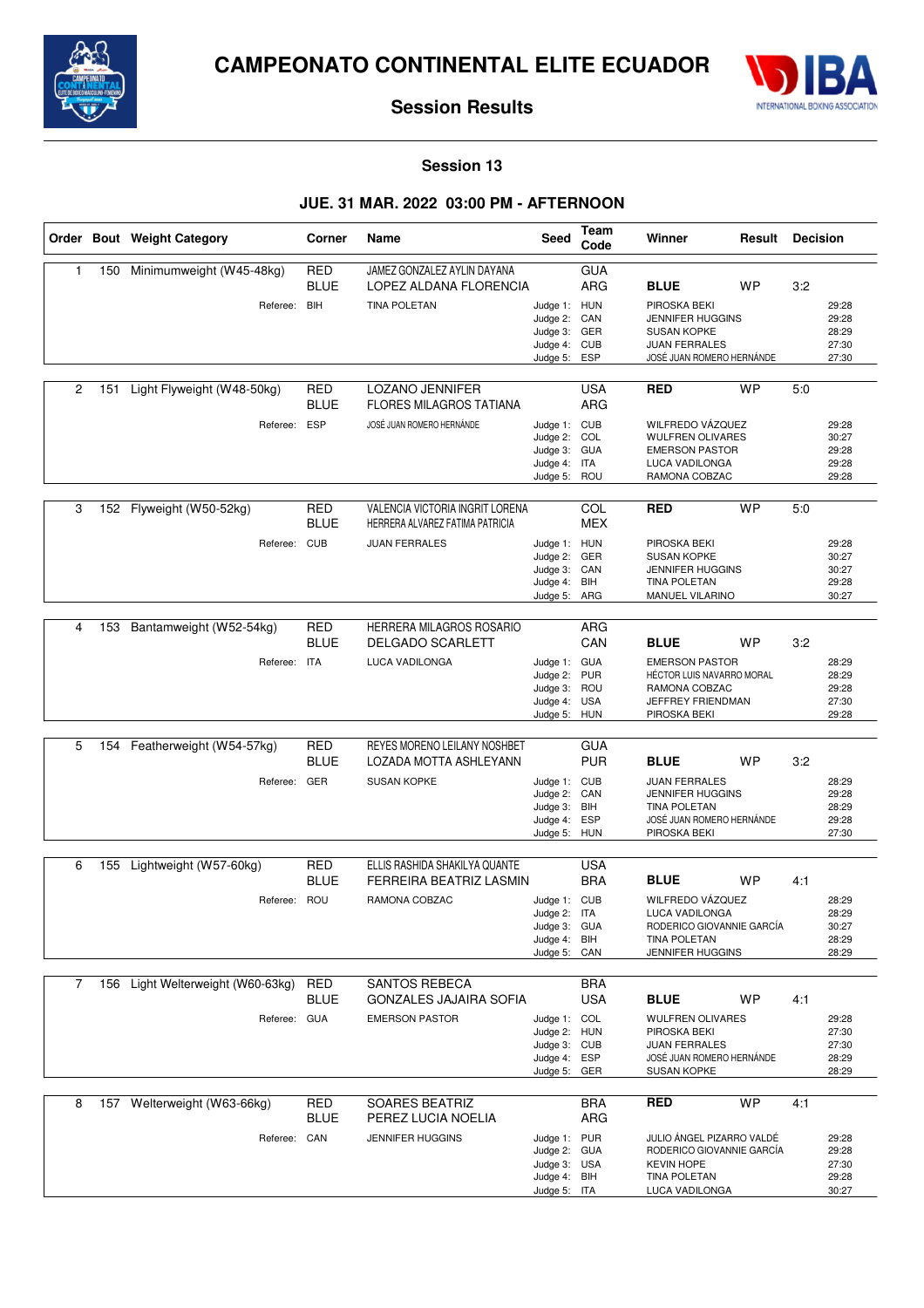



### **Session 13**

## **JUE. 31 MAR. 2022 03:00 PM - AFTERNOON**

|    |     | Order Bout Weight Category    | Corner                    | Name                                               | <b>Seed</b>                                                      | Team<br>Code                                  | Winner<br>Result                                                                                                           |           | <b>Decision</b> |                                           |
|----|-----|-------------------------------|---------------------------|----------------------------------------------------|------------------------------------------------------------------|-----------------------------------------------|----------------------------------------------------------------------------------------------------------------------------|-----------|-----------------|-------------------------------------------|
| 9  | 158 | Light Middleweight (W66-70kg) | <b>RED</b><br><b>BLUE</b> | dos SANTOS BARBARA<br>CRUZ SANDOVAL BRIANDA TAMARA |                                                                  | <b>BRA</b><br><b>MEX</b>                      | <b>RED</b>                                                                                                                 | <b>WP</b> | 3:2             |                                           |
|    |     | Referee:                      | COL                       | <b>WULFREN OLIVARES</b>                            | Judge 1: HUN<br>Judge 2:<br>Judge 3:<br>Judge 4:<br>Judge 5: PUR | ARG<br>GER<br><b>ESP</b>                      | PIROSKA BEKI<br><b>MANUEL VILARINO</b><br><b>SUSAN KOPKE</b><br>JOSÉ JUAN ROMERO HERNÁNDE<br>HÉCTOR LUIS NAVARRO MORAL     |           |                 | 28:29<br>29:28<br>30:27<br>28:29<br>29:28 |
| 10 | 159 | Middleweight (W70-75kg)       | <b>RED</b><br><b>BLUE</b> | THIBEAULT TAMMARA<br><b>BYLON ATHEYNA</b>          |                                                                  | CAN<br><b>PAN</b>                             | <b>RED</b><br><b>WP</b>                                                                                                    |           | 5:0             |                                           |
|    |     | Referee:                      | ROU                       | RAMONA COBZAC                                      | Judge 1: CUB<br>Judge 2:<br>Judge 3:<br>Judge 4:<br>Judge 5:     | <b>GUA</b><br><b>ITA</b><br><b>PUR</b><br>BIH | WILFREDO VÁZOUEZ<br>RODERICO GIOVANNIE GARCÍA<br><b>LUCA VADILONGA</b><br>JULIO ÁNGEL PIZARRO VALDÉ<br><b>TINA POLETAN</b> |           |                 | 29:26<br>29:26<br>29:26<br>29:26<br>29:26 |
| 11 | 160 | Heavyweight $(W+81kg)$        | <b>RED</b><br><b>BLUE</b> | <b>STUART KEMARA</b><br>ROMERO CASTRO DIANA YUBELI |                                                                  | <b>BAR</b><br>COL                             | <b>BLUE</b>                                                                                                                | <b>WP</b> | 5:0             |                                           |
|    |     | Referee:                      | <b>HUN</b>                | PIROSKA BEKI                                       | Judge 1:<br>Judge 2: USA<br>Judge 3:<br>Judge 4:<br>Judge 5:     | ARG<br>ESP<br>GER<br>CAN                      | <b>MANUEL VILARINO</b><br>JEFFREY FRIENDMAN<br>JOSÉ JUAN ROMERO HERNÁNDE<br><b>SUSAN KOPKE</b><br><b>JENNIFER HUGGINS</b>  |           |                 | 24:30<br>26:30<br>24:30<br>24:30<br>25:30 |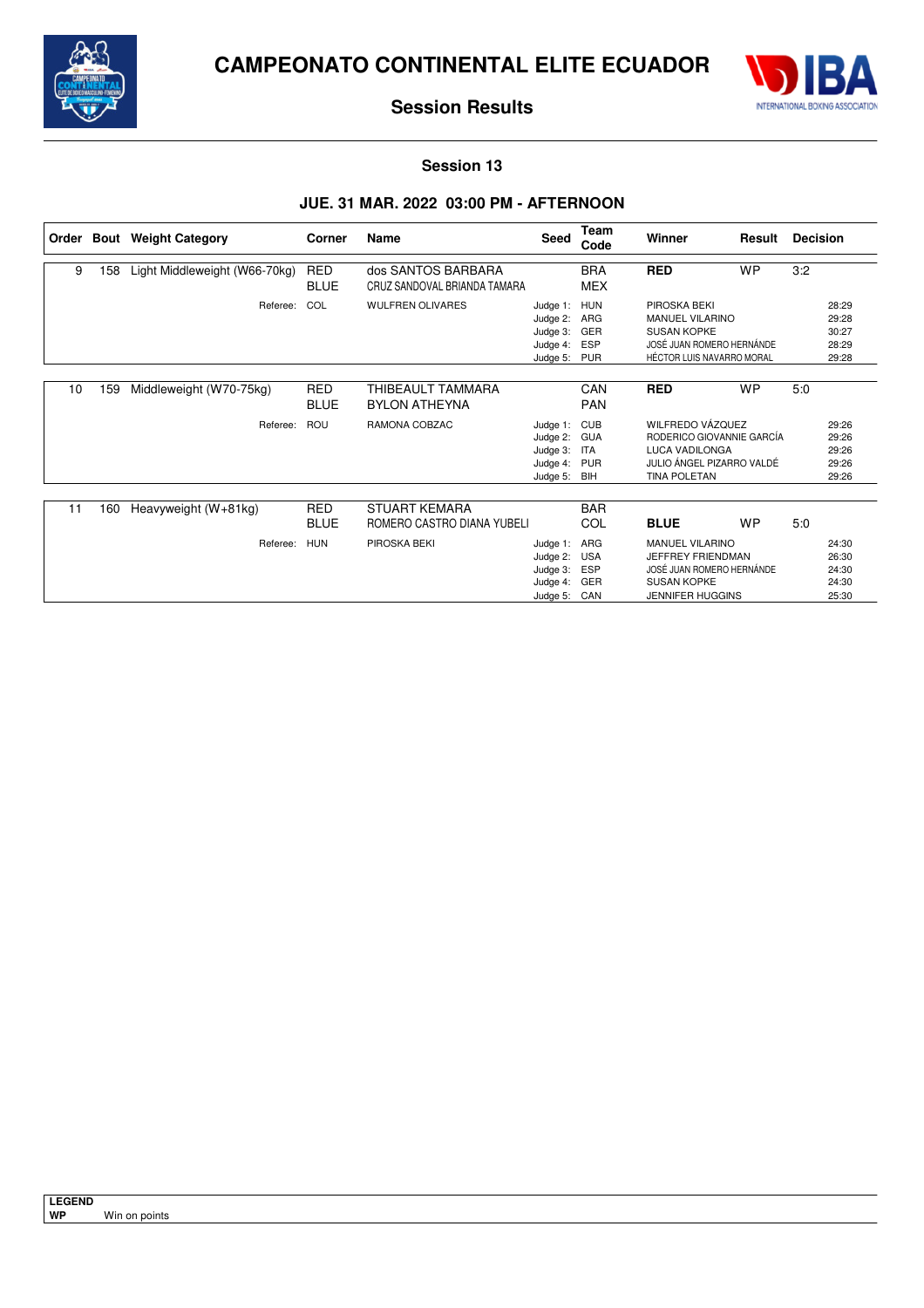



### **Session 14**

### **VIE. 1 ABR. 2022 03:00 PM - AFTERNOON**

|   |     | Order Bout Weight Category         | Corner                    | <b>Name</b>                                               | Seed                                                                         | Team<br>Code             | Winner<br>Result                                                                                                        |           | <b>Decision</b> |                                           |
|---|-----|------------------------------------|---------------------------|-----------------------------------------------------------|------------------------------------------------------------------------------|--------------------------|-------------------------------------------------------------------------------------------------------------------------|-----------|-----------------|-------------------------------------------|
| 1 | 161 | Minimumweight (46-48kg)            | <b>RED</b><br><b>BLUE</b> | HANSELL JOSUE LOPEZ SANCHEZ<br>RODRÍGUEZ CASTRO BILLY     |                                                                              | <b>GUA</b><br><b>CUB</b> | <b>BLUE</b>                                                                                                             | <b>WP</b> | 5:0             |                                           |
|   |     | Referee: ESP                       |                           | JOSÉ JUAN ROMERO HERNÁNDE                                 | Judge 1: CAN<br>Judge 2: HUN<br>Judge 3:<br>Judge 4: USA<br>Judge 5:         | ROU<br><b>PUR</b>        | <b>JENNIFER HUGGINS</b><br>PIROSKA BEKI<br>RAMONA COBZAC<br>JEFFREY FRIENDMAN<br>JULIO ÁNGEL PIZARRO VALDÉ              |           |                 | 27:30<br>27:30<br>27:30<br>28:29<br>28:29 |
| 2 | 173 | Super Heavyweight (+92kg)          | RED<br><b>BLUE</b>        | TEIXEIRA da SILVA ABNER<br>VELIZ CORREA MIGUEL ANGEL      |                                                                              | <b>BRA</b><br>CHI        | <b>RED</b>                                                                                                              | <b>WP</b> | 5:0             |                                           |
|   |     | Referee: PUR                       |                           | HÉCTOR LUIS NAVARRO MORAL                                 | Judge 1: USA<br>Judge 2: ARG<br>Judge 3: ITA<br>Judge 4: GUA<br>Judge 5: GER |                          | <b>KEVIN HOPE</b><br><b>MANUEL VILARINO</b><br>LUCA VADILONGA<br><b>EMERSON PASTOR</b><br><b>SUSAN KOPKE</b>            |           |                 | 30:27<br>30:27<br>30:27<br>29:28<br>30:27 |
| 3 |     | 162 Flyweight (48-51kg)            | <b>RED</b><br><b>BLUE</b> | ROMERO REYES ERISLAN<br><b>HILL ROSCOE AARON</b>          |                                                                              | <b>CUB</b><br><b>USA</b> | <b>BLUE</b>                                                                                                             | <b>WP</b> | 5:0             |                                           |
|   |     | Referee:                           | HUN                       | PIROSKA BEKI                                              | Judge 1: ROU<br>Judge 2: BIH<br>Judge 3: CAN<br>Judge 4: GER<br>Judge 5: GUA |                          | RAMONA COBZAC<br><b>TINA POLETAN</b><br><b>JENNIFER HUGGINS</b><br><b>SUSAN KOPKE</b><br>RODERICO GIOVANNIE GARCÍA      |           |                 | 27:30<br>27:30<br>27:30<br>28:29<br>28:29 |
|   |     |                                    |                           |                                                           |                                                                              |                          |                                                                                                                         |           |                 |                                           |
| 4 | 163 | Bantamweight (51-54kg)             | <b>RED</b><br><b>BLUE</b> | ARCE DUARTE DAMIAN<br><b>MARTE RODRIGO</b>                |                                                                              | <b>CUB</b><br><b>DOM</b> | <b>BLUE</b>                                                                                                             | <b>WP</b> | 5:0             |                                           |
|   |     | Referee: GUA                       |                           | <b>EMERSON PASTOR</b>                                     | Judge 1: ESP<br>Judge 2: ARG<br>Judge 3:<br>Judge 4: PUR<br>Judge 5: ITA     | <b>USA</b>               | JOSÉ JUAN ROMERO HERNÁNDE<br><b>MANUEL VILARINO</b><br><b>KEVIN HOPE</b><br>HÉCTOR LUIS NAVARRO MORAL<br>LUCA VADILONGA |           |                 | 27:30<br>27:30<br>27:30<br>27:30<br>27:30 |
| 5 | 164 | Bantamweight (54-57kg)             | <b>RED</b>                | DO NASCIMIENTO LUIZ GABRIEL                               |                                                                              | <b>BRA</b>               | <b>RED</b>                                                                                                              | <b>WP</b> | 4:1             |                                           |
|   |     |                                    | <b>BLUE</b>               | HARVEY JAHMAL ANTONIO                                     |                                                                              | <b>USA</b>               |                                                                                                                         |           |                 |                                           |
|   |     | Referee: CAN                       |                           | <b>JENNIFER HUGGINS</b>                                   | Judge 1: ITA<br>Judge 2: CUB<br>Judge 3:<br>Judge 4: GUA<br>Judge 5: GER     | <b>HUN</b>               | LUCA VADILONGA<br><b>JUAN FERRALES</b><br>PIROSKA BEKI<br>RODERICO GIOVANNIE GARCÍA<br><b>SUSAN KOPKE</b>               |           |                 | 29:28<br>29:28<br>29:28<br>27:30<br>30:27 |
| 6 |     | Lightweight (57-60kg)              | <b>RED</b>                | <b>JOUBERT SIMON RAFAEL</b>                               |                                                                              | <b>CUB</b>               |                                                                                                                         |           |                 |                                           |
|   | 165 |                                    | <b>BLUE</b>               | de la CRUZ BAEZ ALEXY MIGUEL                              |                                                                              | <b>DOM</b>               | <b>BLUE</b>                                                                                                             | <b>WP</b> | 3:2             |                                           |
|   |     | Referee: USA                       |                           | <b>KEVIN HOPE</b>                                         | Judge 1: COL<br>Judge 2:<br>Judge 3: ARG<br>Judge 4: BIH<br>Judge 5: ROU     | <b>PUR</b>               | <b>WULFREN OLIVARES</b><br>HÉCTOR LUIS NAVARRO MORAL<br>MANUEL VILARINO<br>TINA POLETAN<br>RAMONA COBZAC                |           |                 | 29:28<br>30:27<br>28:29<br>28:29<br>27:30 |
| 7 |     | 166 Light Welterweight (60-63.5kg) | <b>RED</b><br><b>BLUE</b> | <b>VIAFARA FORI JOSE MANUEL</b><br>ANCHICO MINA JHANCARLO |                                                                              | COL<br>ECU               | <b>RED</b>                                                                                                              | <b>WP</b> | 5:0             |                                           |
|   |     | Referee: PUR                       |                           | JULIO ÁNGEL PIZARRO VALDÉ                                 | Judge 1: ESP<br>Judge 2: USA<br>Judge 3: CAN<br>Judge 4: CUB<br>Judge 5:     | BIH                      | JOSÉ JUAN ROMERO HERNÁNDE<br>JEFFREY FRIENDMAN<br><b>JENNIFER HUGGINS</b><br><b>JUAN FERRALES</b><br>TINA POLETAN       |           |                 | 30:27<br>29:28<br>29:28<br>29:28<br>29:28 |
| 8 |     | 167 Welterweight (63.5-67kg)       | <b>RED</b><br><b>BLUE</b> | de OLIVEIRA WANDERSON<br>MARTINEZ RAMIREZ MIGUEL ANGEL    |                                                                              | <b>BRA</b><br>MEX        | <b>RED</b>                                                                                                              | <b>WP</b> | 5:0             |                                           |
|   |     | Referee: ROU                       |                           | RAMONA COBZAC                                             | Judge 1: GER<br>Judge 2: BIH<br>Judge 3: CUB<br>Judge 4: ARG<br>Judge 5: HUN |                          | <b>SUSAN KOPKE</b><br>TINA POLETAN<br>WILFREDO VÁZQUEZ<br>MANUEL VILARINO<br>PIROSKA BEKI                               |           |                 | 30:27<br>29:28<br>30:27<br>29:28<br>30:27 |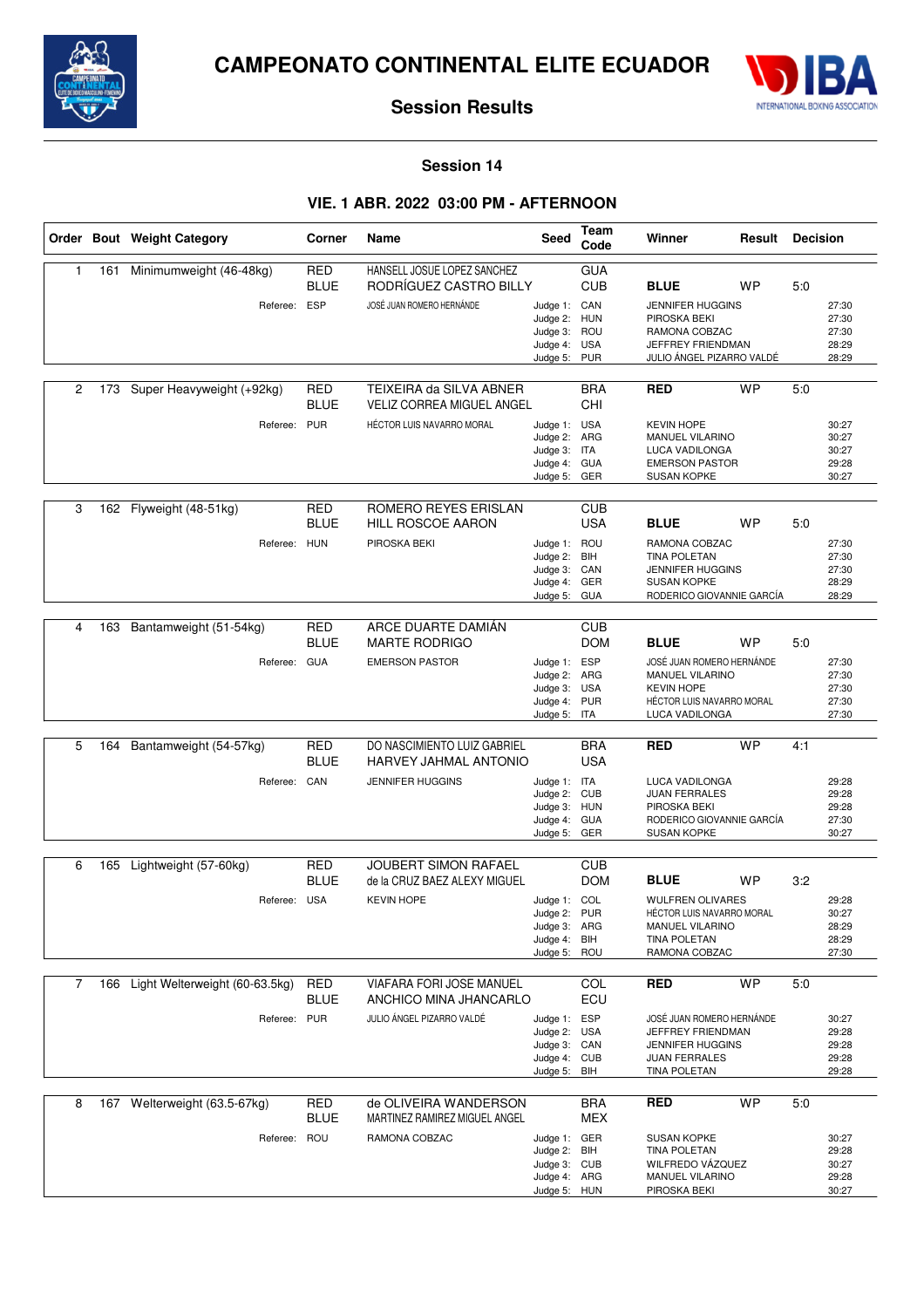



### **Session 14**

### **VIE. 1 ABR. 2022 03:00 PM - AFTERNOON**

|    |     | Order Bout Weight Category   | Corner                    | <b>Name</b>                                                   | <b>Seed</b>                                                                  | Team<br>Code             | Winner                                                                                                                  | Result    | <b>Decision</b> |                                           |
|----|-----|------------------------------|---------------------------|---------------------------------------------------------------|------------------------------------------------------------------------------|--------------------------|-------------------------------------------------------------------------------------------------------------------------|-----------|-----------------|-------------------------------------------|
| 9  | 168 | Light Middleweight (67-71kg) | <b>RED</b><br><b>BLUE</b> | VERDE ALVAREZ MARCO ALONSO<br>RODRIGUEZ JOSE                  |                                                                              | <b>MEX</b><br>ECU        | <b>RED</b>                                                                                                              | <b>WP</b> |                 |                                           |
|    |     | Referee: USA                 |                           | JEFFREY FRIENDMAN                                             | Judge 1: CAN<br>Judge 2: CUB<br>Judge 3: ESP<br>Judge 4: GUA<br>Judge 5: ITA |                          | <b>JENNIFER HUGGINS</b><br><b>JUAN FERRALES</b><br>JOSÉ JUAN ROMERO HERNÁNDE<br><b>EMERSON PASTOR</b><br>LUCA VADILONGA |           |                 | 29:28<br>30:27<br>30:27<br>30:27<br>29:28 |
| 10 | 169 | Middleweight (71-75kg)       | <b>RED</b><br><b>BLUE</b> | BARTEE-EL II OBED EMMANUEL<br>AGUIRRE MARTINEZ HECTOR OCTAVIO |                                                                              | <b>USA</b><br><b>MEX</b> | <b>RED</b>                                                                                                              | <b>WP</b> | 5.0             |                                           |
|    |     | Referee: GUA                 |                           | RODERICO GIOVANNIE GARCÍA                                     | Judge 1: GER<br>Judge 2: COL<br>Judge 3: BIH<br>Judge 4: ARG<br>Judge 5: ROU |                          | <b>SUSAN KOPKE</b><br><b>WULFREN OLIVARES</b><br>TINA POLETAN<br><b>MANUEL VILARINO</b><br>RAMONA COBZAC                |           |                 | 30:27<br>30:27<br>30:27<br>30:27<br>30:27 |
| 11 | 170 | Light Heavyweight (75-80kg)  | <b>RED</b><br><b>BLUE</b> | RIBEIRO FILHO ISAIAS<br><b>GONZALES ROBBY</b>                 |                                                                              | <b>BRA</b><br><b>USA</b> | <b>BLUE</b>                                                                                                             | <b>WP</b> | 4:1             |                                           |
|    |     | Referee: CUB                 |                           | WILFREDO VÁZQUEZ                                              | Judge 1: ITA<br>Judge 2: CAN<br>Judge 3: ESP<br>Judge 4: COL<br>Judge 5: HUN |                          | <b>LUCA VADILONGA</b><br>JENNIFER HUGGINS<br>JOSÉ JUAN ROMERO HERNÁNDE<br><b>WULFREN OLIVARES</b><br>PIROSKA BEKI       |           |                 | 28:29<br>28:29<br>28:29<br>27:30<br>29:28 |
| 12 | 171 | Cruiserweight (80-86kg)      | <b>RED</b><br><b>BLUE</b> | <b>MACHADO KENO</b><br><b>ISENI ARJAN</b>                     |                                                                              | <b>BRA</b><br><b>USA</b> | <b>RED</b>                                                                                                              | <b>WP</b> | 4:1             |                                           |
|    |     | Referee: ARG                 |                           | <b>MANUEL VILARINO</b>                                        | Judge 1: CUB<br>Judge 2: GUA<br>Judge 3: GER<br>Judge 4: HUN<br>Judge 5: ITA |                          | <b>JUAN FERRALES</b><br><b>EMERSON PASTOR</b><br><b>SUSAN KOPKE</b><br>PIROSKA BEKI<br>LUCA VADILONGA                   |           |                 | 9:10<br>10:9<br>10:9<br>10:9<br>10:9      |
| 13 |     | 172 Heavyweight (86-92kg)    | <b>RED</b><br><b>BLUE</b> | TALLEY JAMAR ARA SHAQUEIR<br>RODRIGUEZ MORENO CARLOS ANTONIO  |                                                                              | <b>USA</b><br><b>MEX</b> | <b>RED</b>                                                                                                              | <b>WP</b> | 5.0             |                                           |
|    |     | Referee: COL                 |                           | <b>WULFREN OLIVARES</b>                                       | Judge 1: GER<br>Judge 2:<br>Judge 3: CUB<br>Judge 4: ESP<br>Judge 5: ROU     | BIH                      | <b>SUSAN KOPKE</b><br><b>TINA POLETAN</b><br>WILFREDO VÁZQUEZ<br>JOSÉ JUAN ROMERO HERNÁNDE<br>RAMONA COBZAC             |           |                 | 30:27<br>30:27<br>30:27<br>30:27<br>30:27 |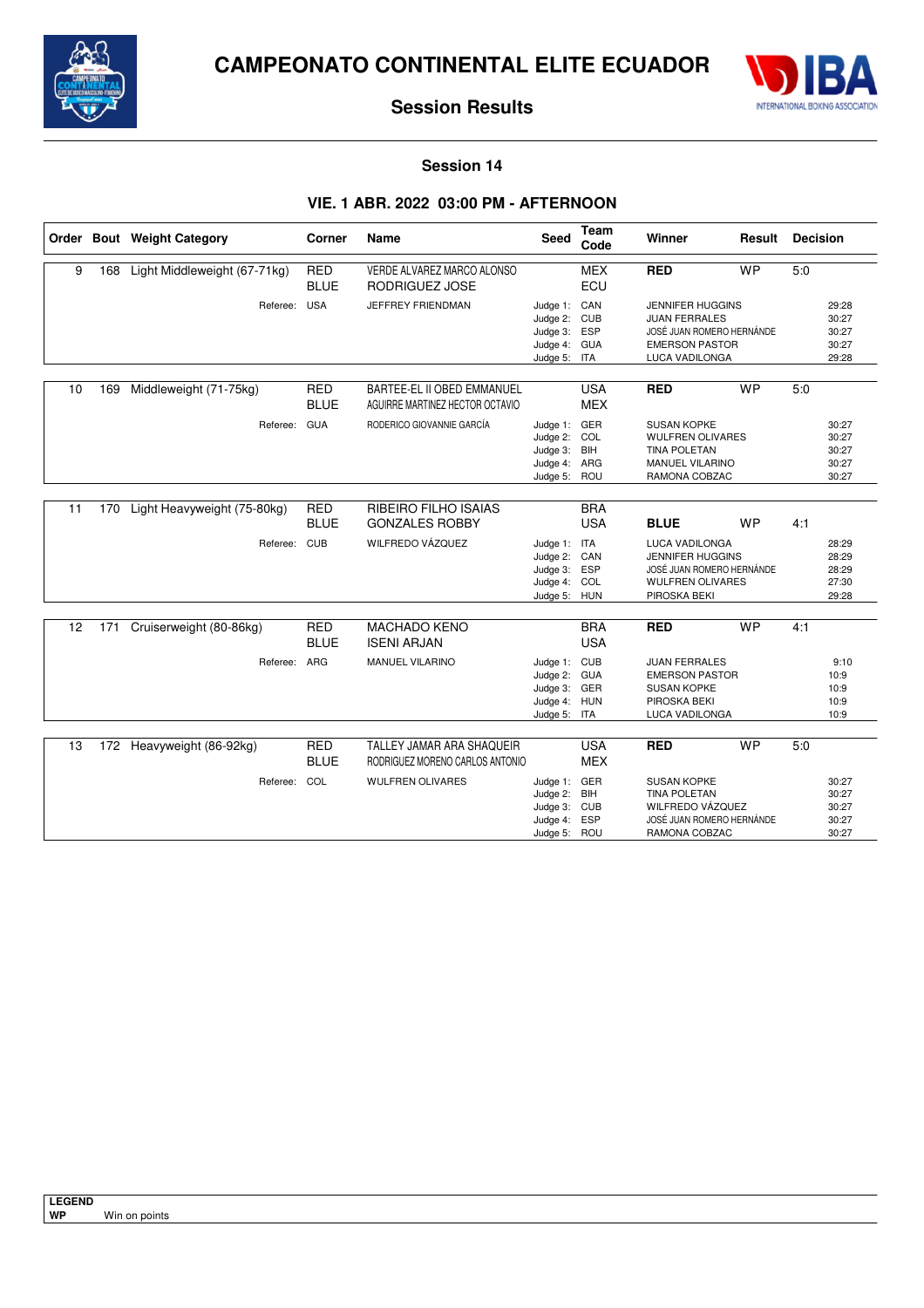

# **Minimumweight (W45-48 kg)**



# **Draw Sheet**

# **As of JUE. 31 MAR. 2022**



**NOTES**

Sorting order for ranked 3rd: from semifinals, first, loser against the gold medallist, second, loser against the silver medallist. For ranked 5th: from quarterfinals, same criteria to list the first two losers and then, loser against 1st listed with ranking 3, then 2nd listed with ranking 3.

**LEGEND**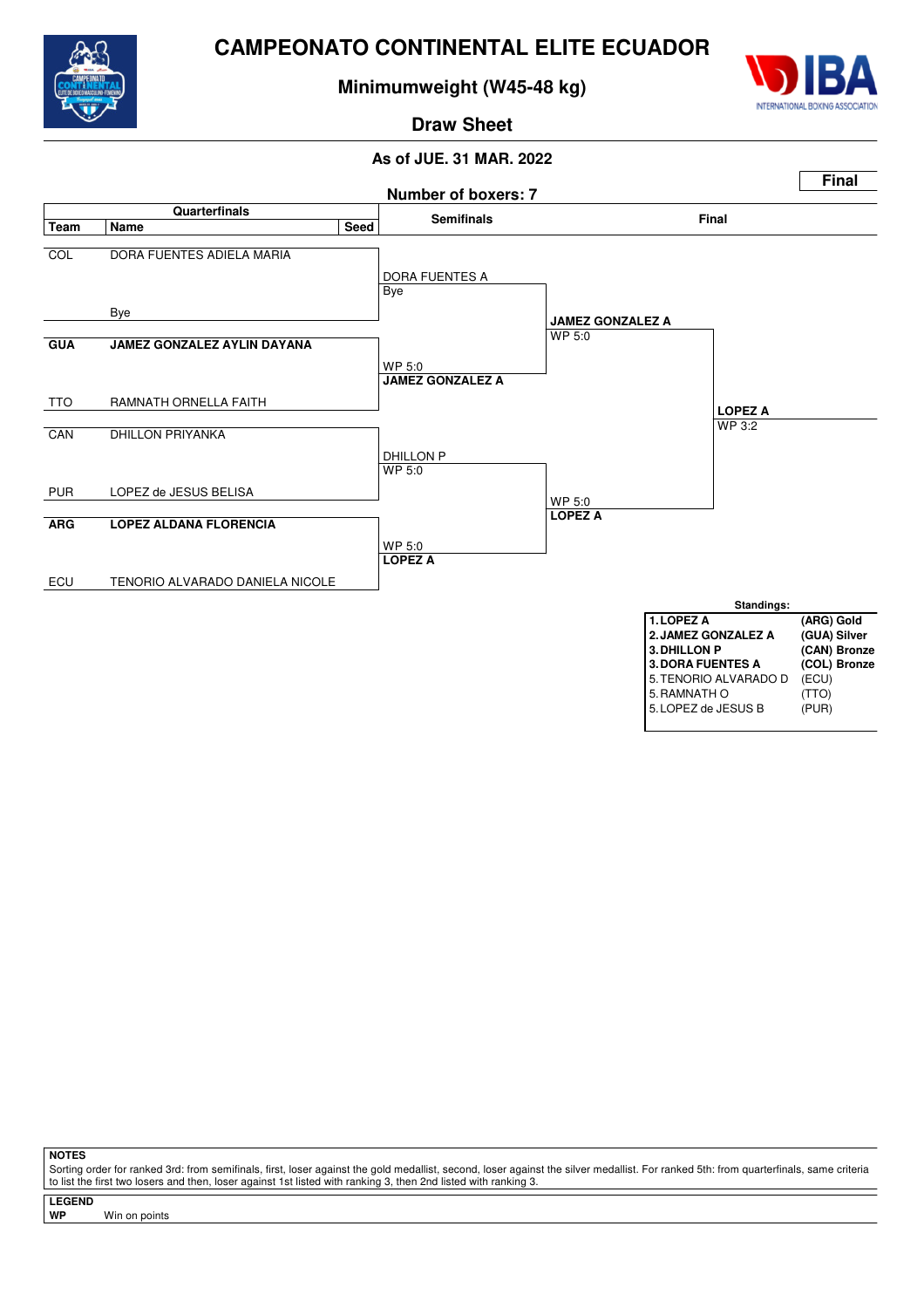

**Light Flyweight (W48-50 kg)**



**Draw Sheet**

# **As of JUE. 31 MAR. 2022**



| <b>NOTES</b>                                                                                                                                                                          |                                                                                                                  |            |                       |    |               |  |  |  |  |  |  |  |
|---------------------------------------------------------------------------------------------------------------------------------------------------------------------------------------|------------------------------------------------------------------------------------------------------------------|------------|-----------------------|----|---------------|--|--|--|--|--|--|--|
| Sorting order for ranked 3rd: from semifinals, first, loser against the gold medallist, second, loser against the silver medallist. For ranked 5th: from quarterfinals, same criteria |                                                                                                                  |            |                       |    |               |  |  |  |  |  |  |  |
|                                                                                                                                                                                       | t o list the first two losers and then, loser against 1st listed with ranking 3, then 2nd listed with ranking 3. |            |                       |    |               |  |  |  |  |  |  |  |
| <b>LEGEND</b>                                                                                                                                                                         |                                                                                                                  |            |                       |    |               |  |  |  |  |  |  |  |
| <b>Rn</b>                                                                                                                                                                             | Round number                                                                                                     | <b>RSC</b> | Referee Stops Contest | WP | Win on points |  |  |  |  |  |  |  |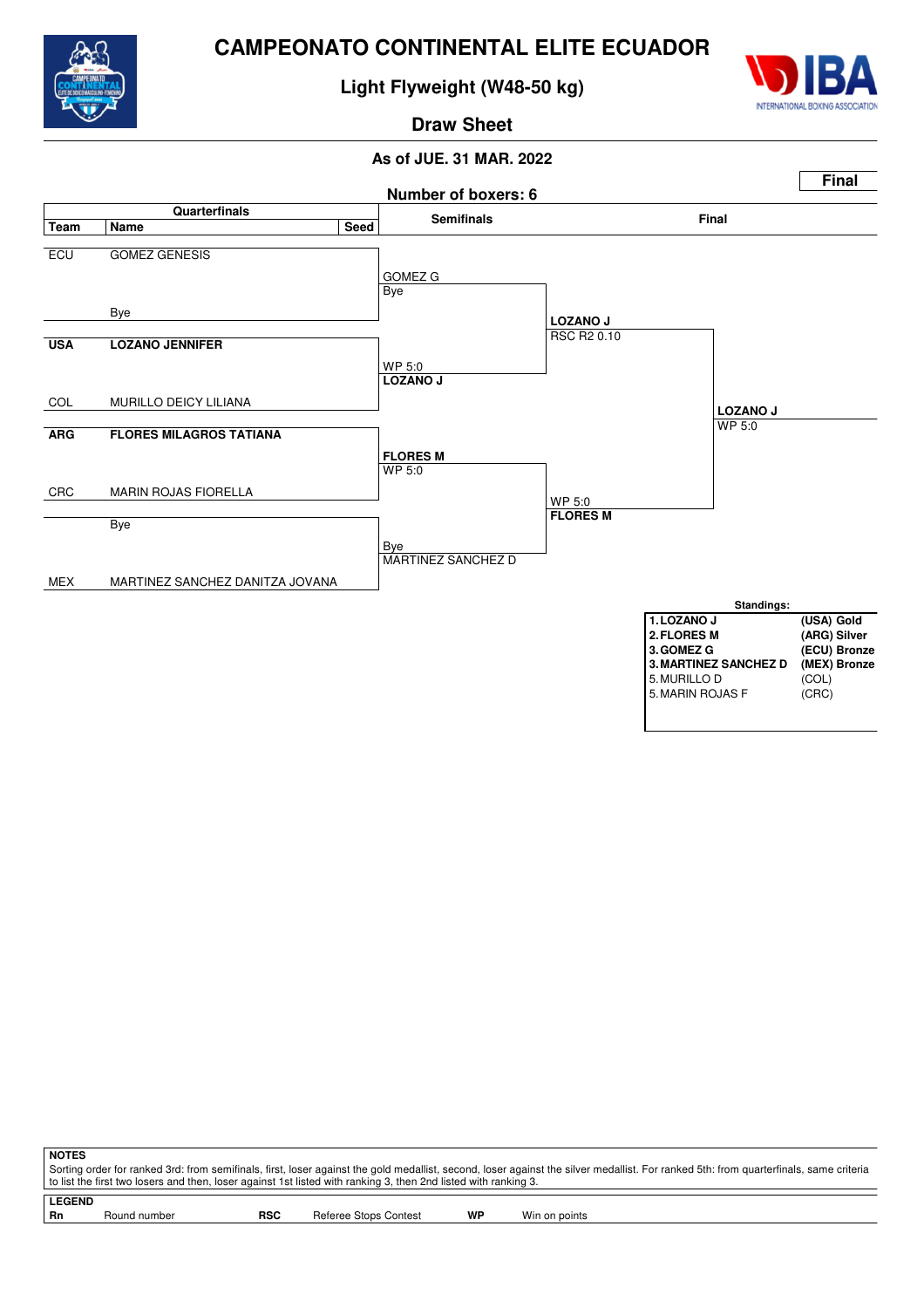

**Flyweight (W50-52 kg)**



**Draw Sheet**

# **As of JUE. 31 MAR. 2022**



Sorting order for ranked 3rd: from semifinals, first, loser against the gold medallist, second, loser against the silver medallist. For ranked 5th: from quarterfinals, same criteria to list the first two losers and then, loser against 1st listed with ranking 3, then 2nd listed with ranking 3.

**LEGEND**

**WP** Win on points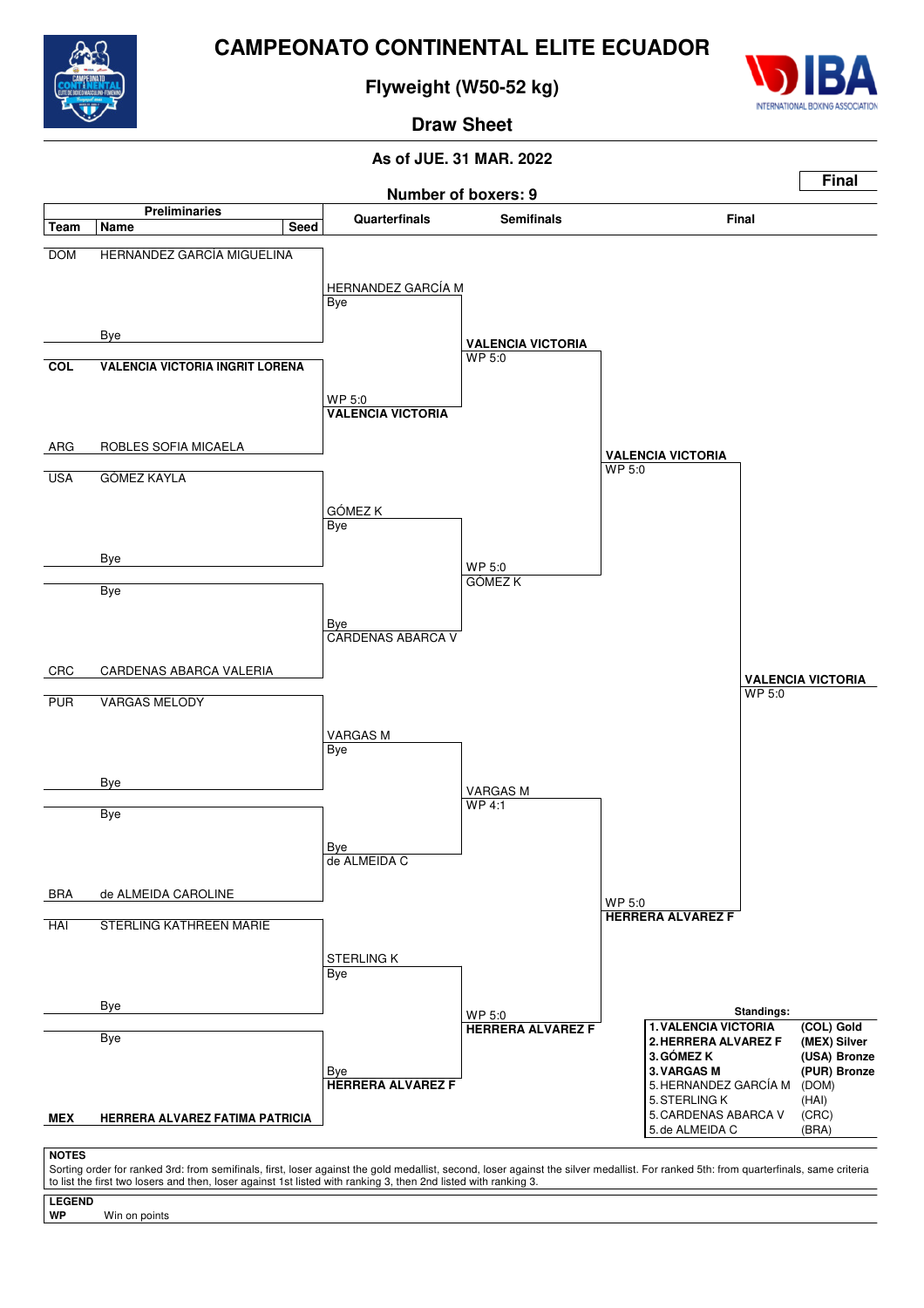

# **Bantamweight (W52-54 kg)**



**Draw Sheet**

# **As of JUE. 31 MAR. 2022**



**NOTES**

Sorting order for ranked 3rd: from semifinals, first, loser against the gold medallist, second, loser against the silver medallist. For ranked 5th: from quarterfinals, same criteria to list the first two losers and then, loser against 1st listed with ranking 3, then 2nd listed with ranking 3.

**LEGEND**

**WP** Win on points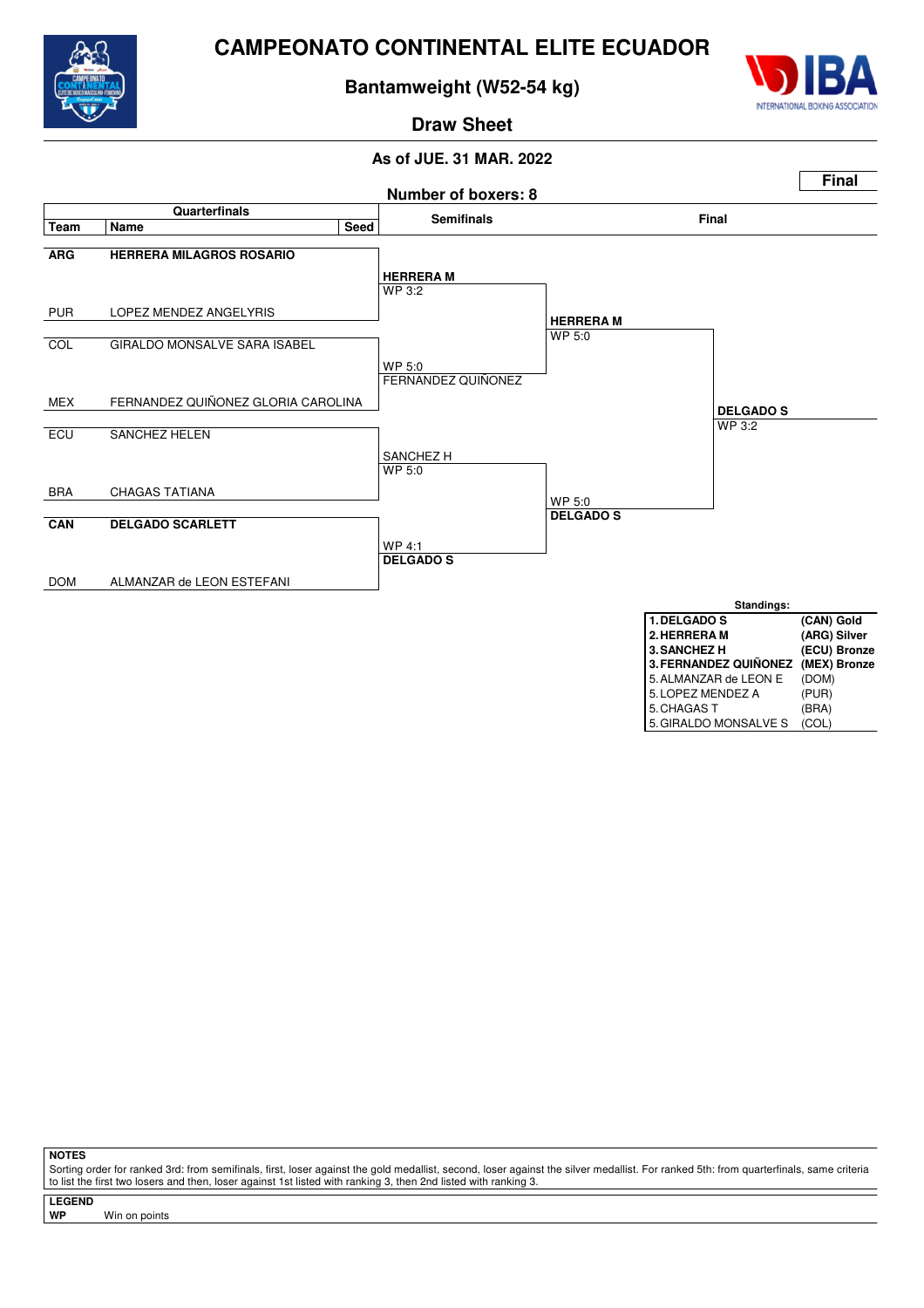

# **Featherweight (W54-57 kg)**



# **Draw Sheet**

## **As of JUE. 31 MAR. 2022**



**LEGEND** Win on points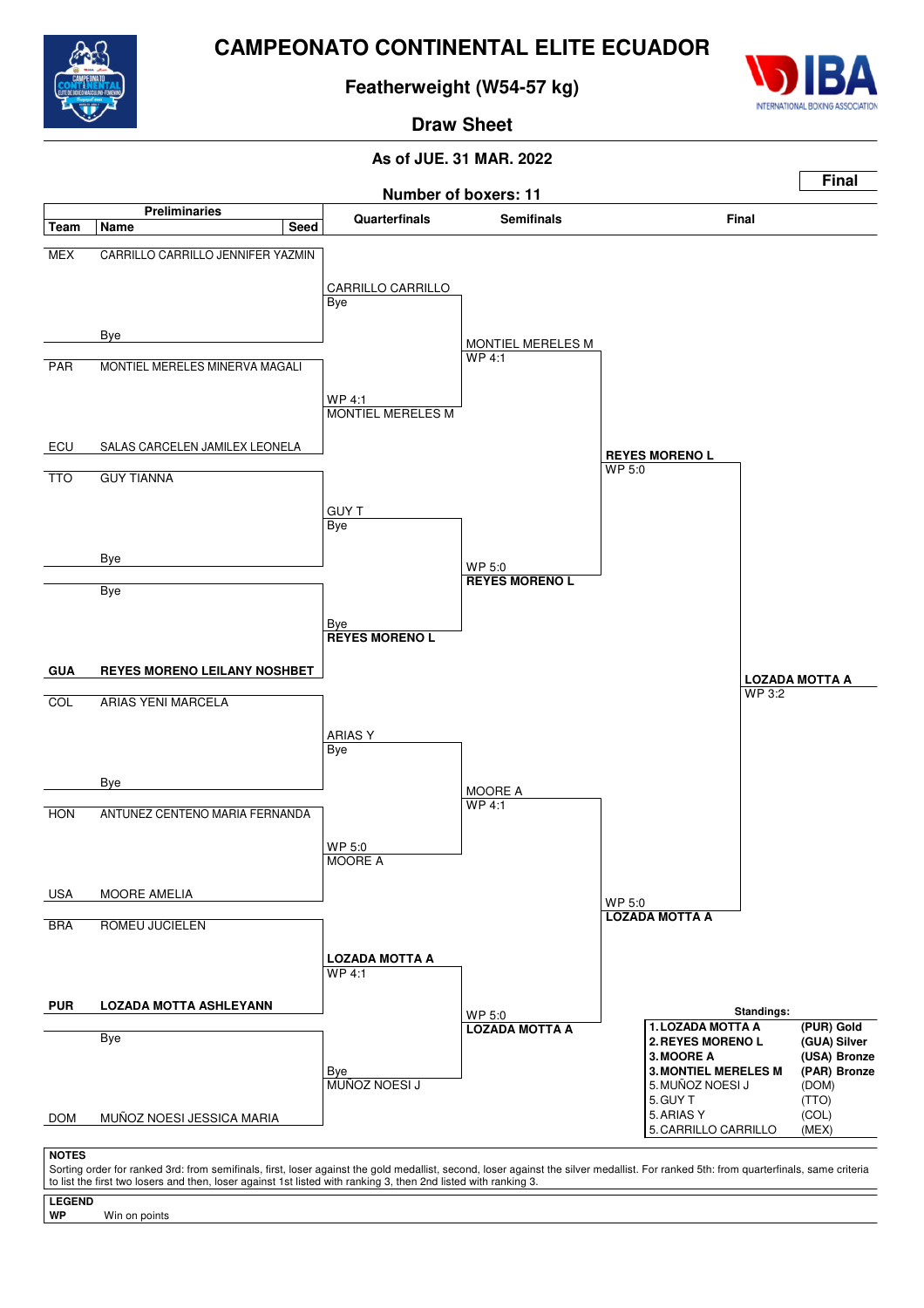

**Lightweight (W57-60 kg)**



**Draw Sheet**

# **As of JUE. 31 MAR. 2022**



**NOTES**

Sorting order for ranked 3rd: from semifinals, first, loser against the gold medallist, second, loser against the silver medallist. For ranked 5th: from quarterfinals, same criteria to list the first two losers and then, loser against 1st listed with ranking 3, then 2nd listed with ranking 3.

**LEGEND**

Walkover **WP** Win on points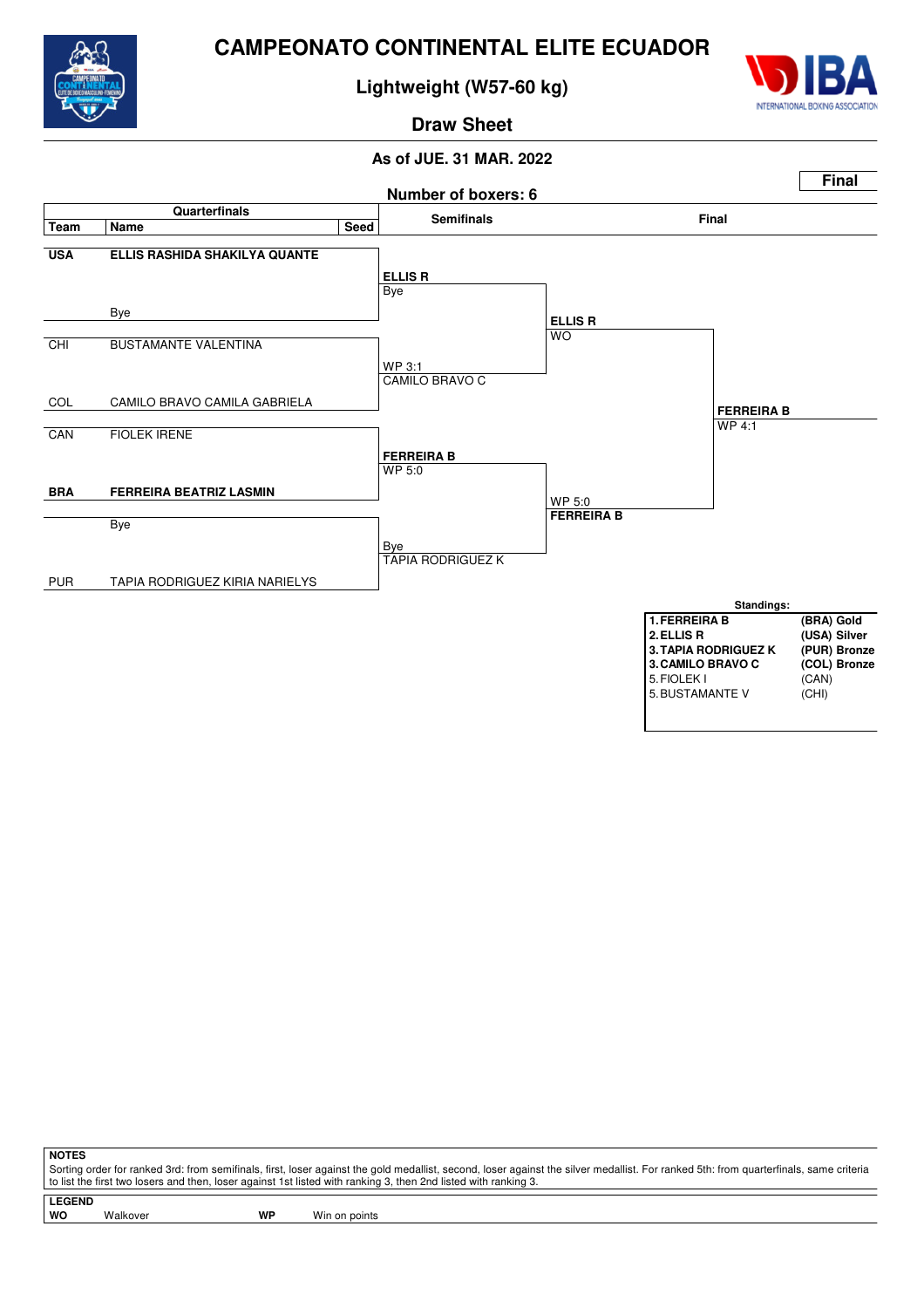

# **Light Welterweight (W60-63 kg)**



# **Draw Sheet**

# **As of JUE. 31 MAR. 2022**



**NOTES**

Sorting order for ranked 3rd: from semifinals, first, loser against the gold medallist, second, loser against the silver medallist. For ranked 5th: from quarterfinals, same criteria to list the first two losers and then, loser against 1st listed with ranking 3, then 2nd listed with ranking 3.

**LEGEND**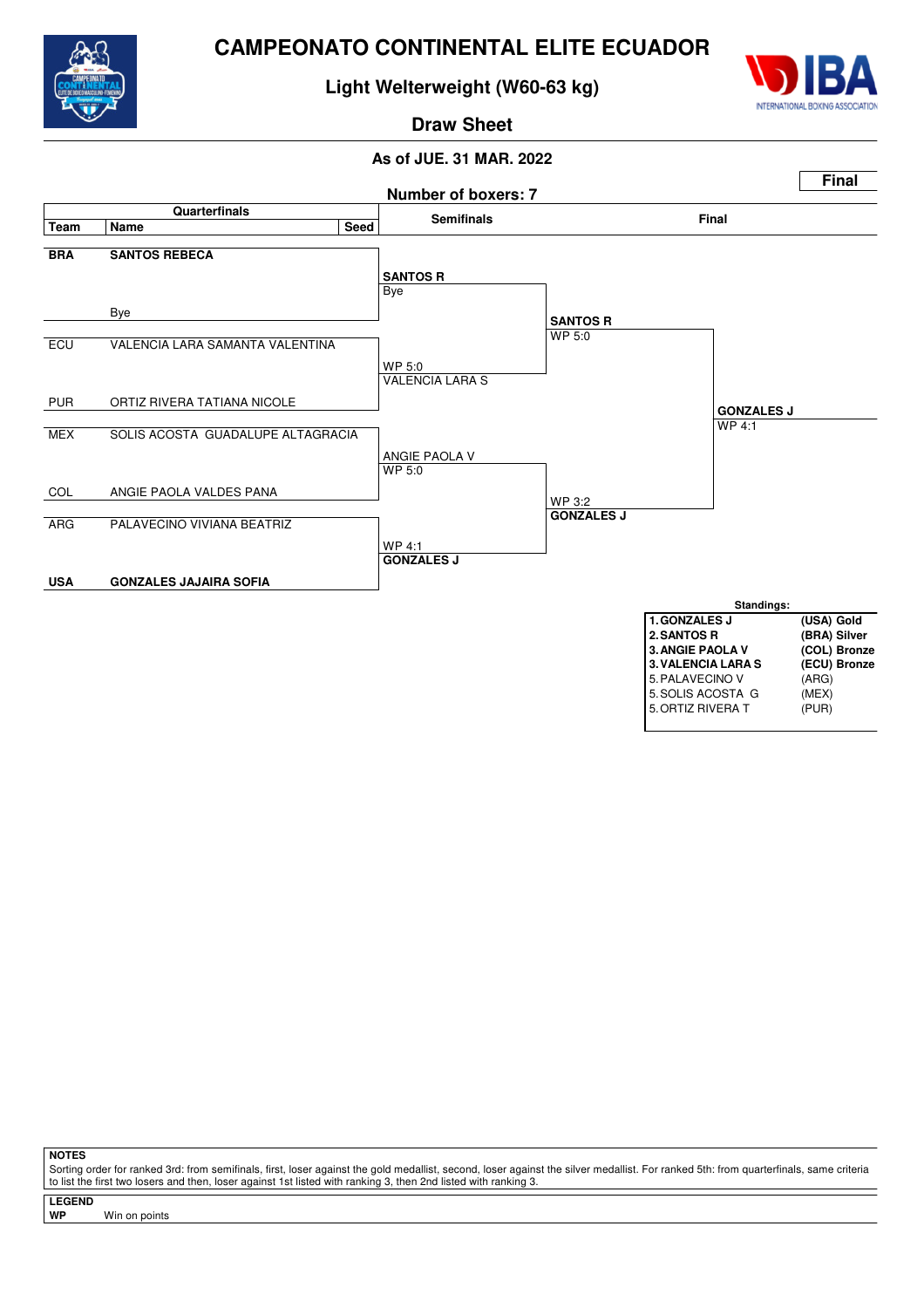

# **Welterweight (W63-66 kg)**



**Draw Sheet**

# **As of JUE. 31 MAR. 2022**



**NOTES**

Sorting order for ranked 3rd: from semifinals, first, loser against the gold medallist, second, loser against the silver medallist. For ranked 5th: from quarterfinals, same criteria to list the first two losers and then, loser against 1st listed with ranking 3, then 2nd listed with ranking 3.

**LEGEND**

**WP** Win on points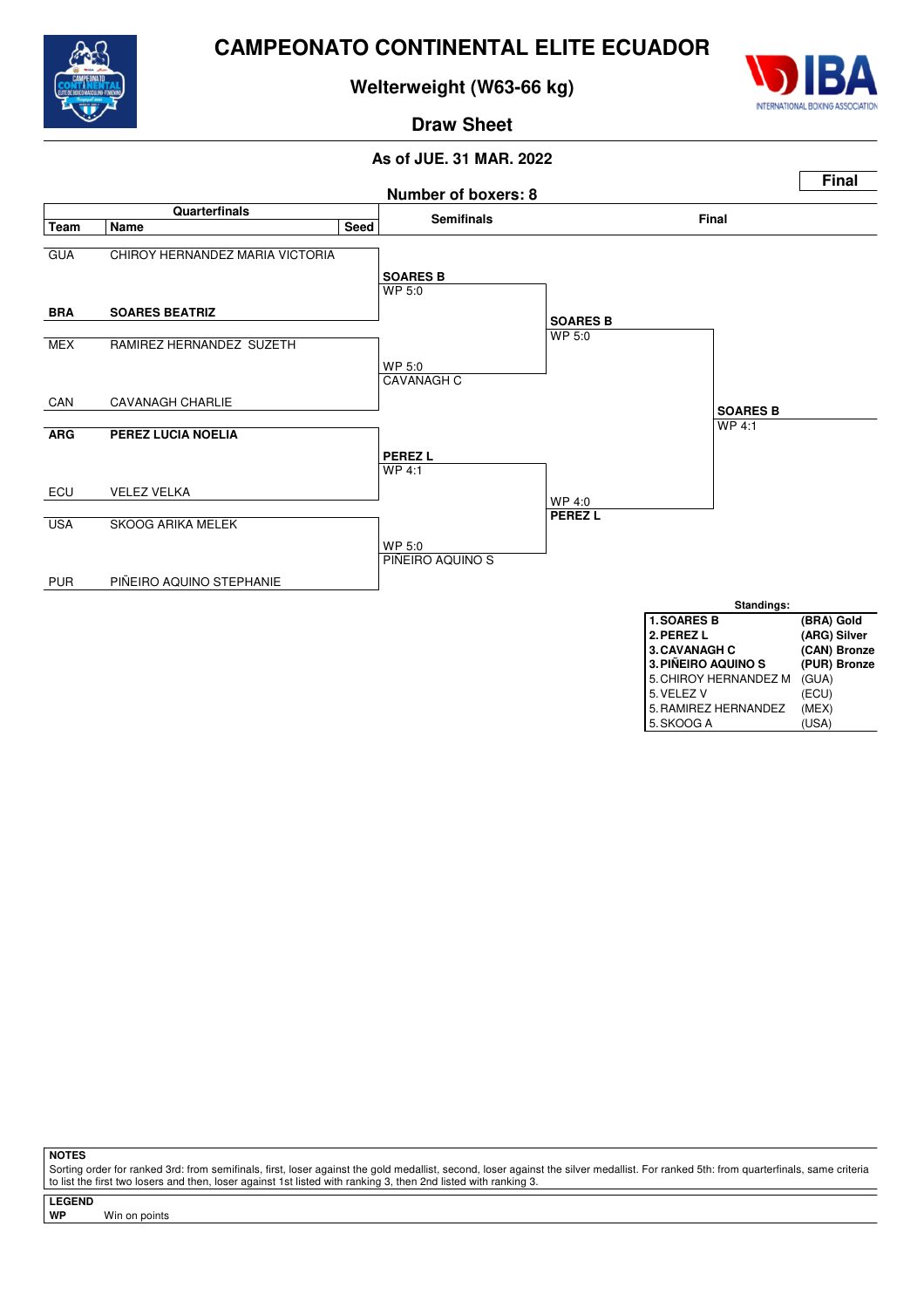

# **Light Middleweight (W66-70 kg)**



## **Draw Sheet**

# **As of JUE. 31 MAR. 2022**



**NOTES**

Sorting order for ranked 3rd: from semifinals, first, loser against the gold medallist, second, loser against the silver medallist. For ranked 5th: from quarterfinals, same criteria to list the first two losers and then, loser against 1st listed with ranking 3, then 2nd listed with ranking 3.

**LEGEND**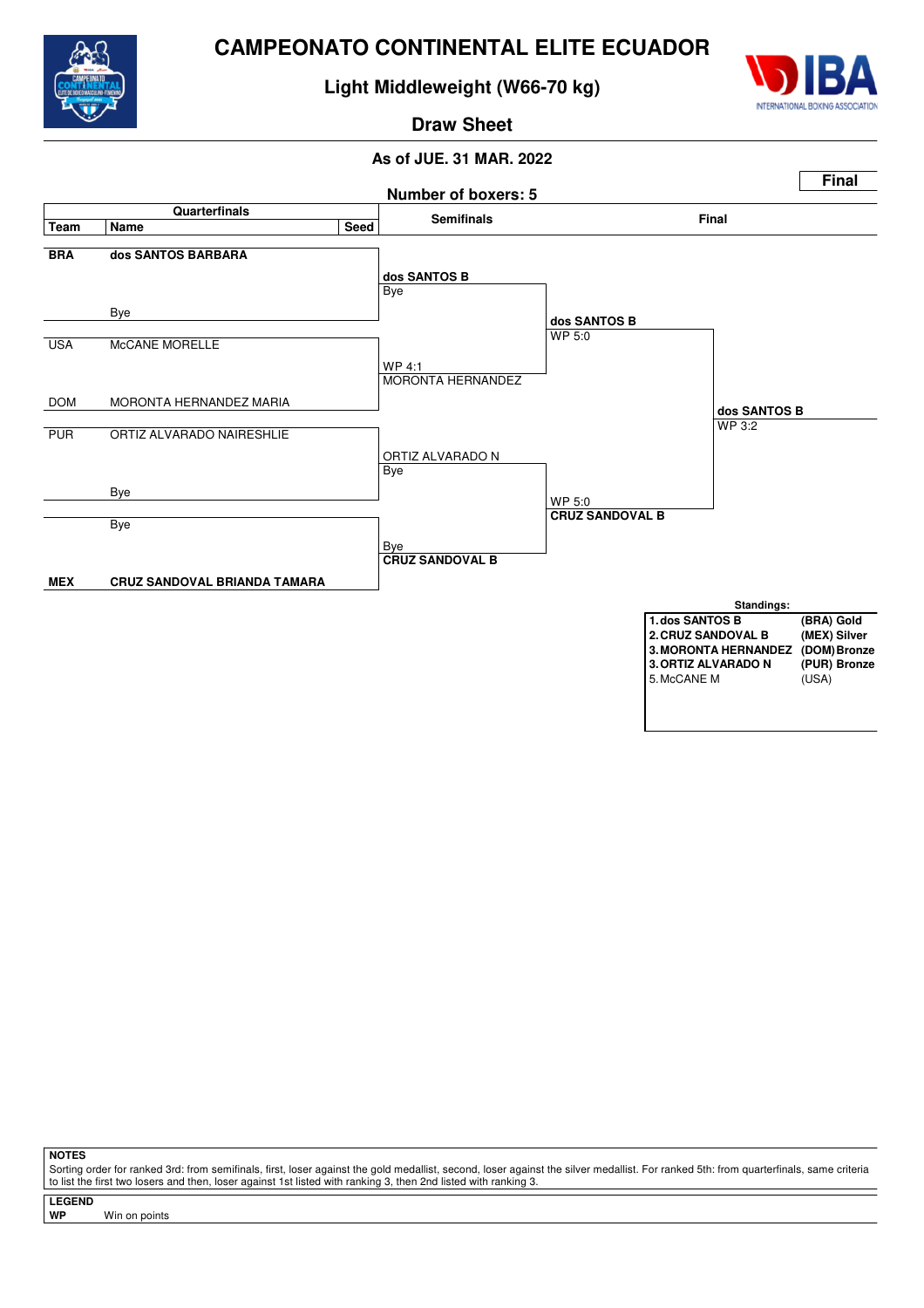

# **Middleweight (W70-75 kg)**



# **Draw Sheet**

## **As of JUE. 31 MAR. 2022**



**NOTES**

Sorting order for ranked 3rd: from semifinals, first, loser against the gold medallist, second, loser against the silver medallist. For ranked 5th: from quarterfinals, same criteria to list the first two losers and then, loser against 1st listed with ranking 3, then 2nd listed with ranking 3.

**LEGEND**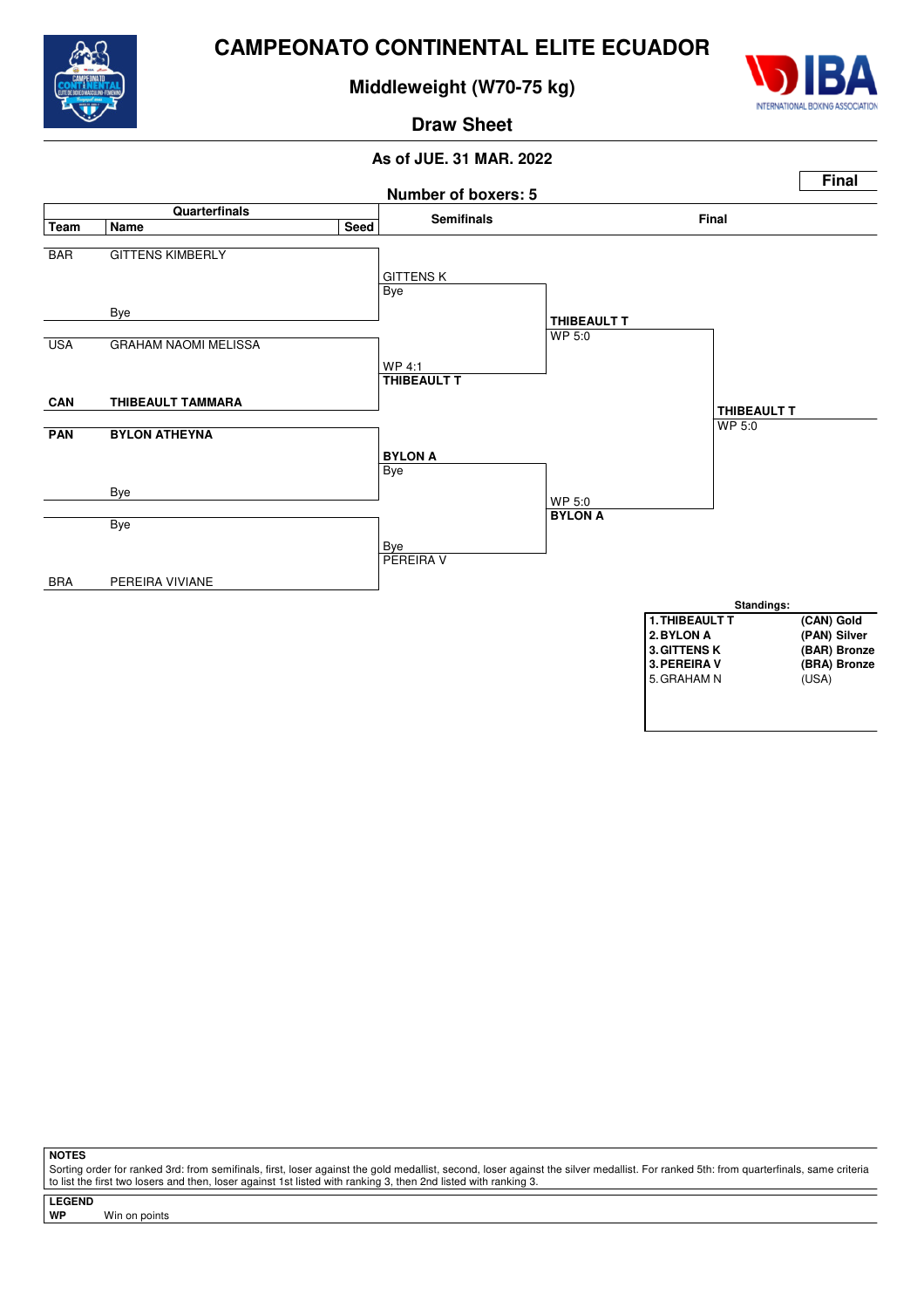

**Heavyweight (W+81 kg)**



**Draw Sheet**

## **As of JUE. 31 MAR. 2022**



**NOTES**

Sorting order for ranked 3rd: from semifinals, first, loser against the gold medallist, second, loser against the silver medallist. For ranked 5th: from quarterfinals, same criteria to list the first two losers and then, loser against 1st listed with ranking 3, then 2nd listed with ranking 3.

**LEGEND**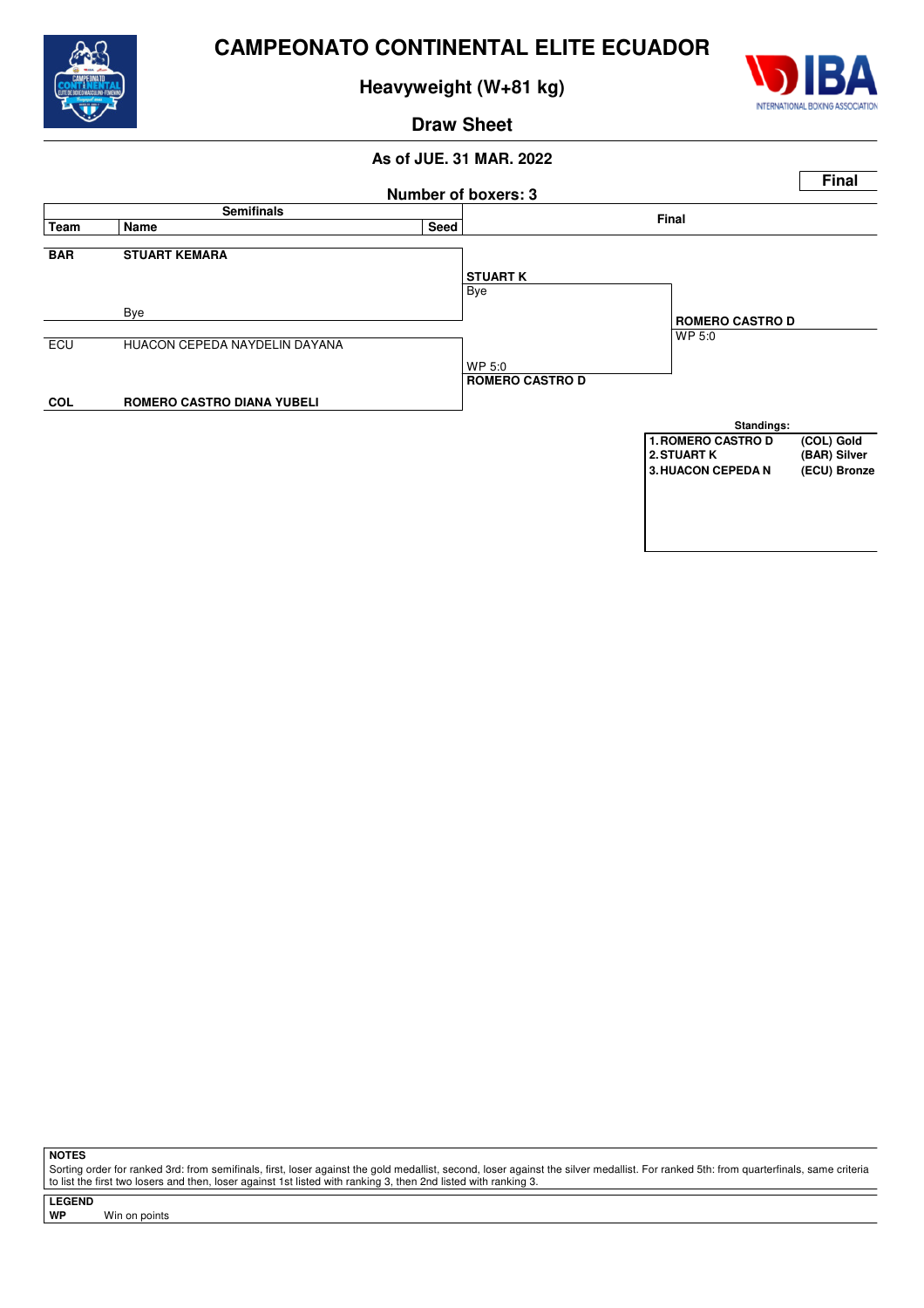

**Minimumweight (46-48 kg)**



**Draw Sheet**

## **As of VIE. 1 ABR. 2022 Number of boxers: 4 Final Semifinals Final Team Name Seed GUA HANSELL JOSUE LOPEZ SANCHEZ** WP 3:2 ECU ZUÑIGA CASTILLO JEREMY ROLANDO COL FRANCO FREED FERNANDO WP 5:0 **CUB RODRÍGUEZ CASTRO BILLY HANSELL JOSUE L** WP 5:0 **RODRÍGUEZ CASTRO B RODRÍGUEZ CASTRO B Standings: 1.RODRÍGUEZ CASTRO B (CUB) Gold 2.HANSELL JOSUE L (GUA) Silver** 3. FRANCO F (COL) Bronze<br>3. ZUÑIGA CASTILLO J (ECU) Bronze **3. ZUÑIGA CASTILLO J**

**NOTES**

Sorting order for ranked 3rd: from semifinals, first, loser against the gold medallist, second, loser against the silver medallist. For ranked 5th: from quarterfinals, same criteria to list the first two losers and then, loser against 1st listed with ranking 3, then 2nd listed with ranking 3.

**LEGEND**

**WP** Win on points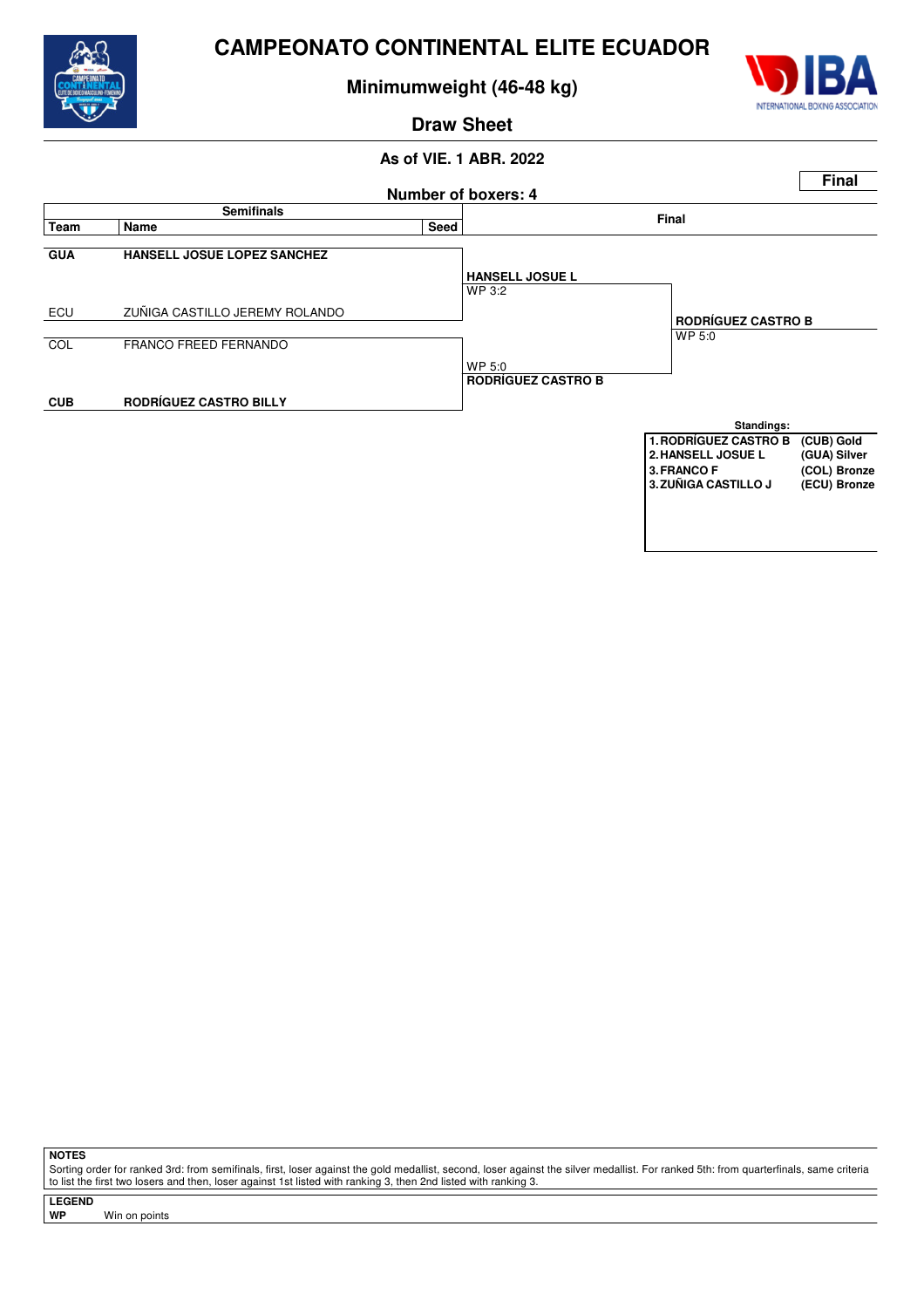

**Flyweight (48-51 kg)**



**Draw Sheet**

# **As of VIE. 1 ABR. 2022**



to list the first two losers and then, loser against 1st listed with ranking 3, then 2nd listed with ranking 3.

**LEGEND** Win on points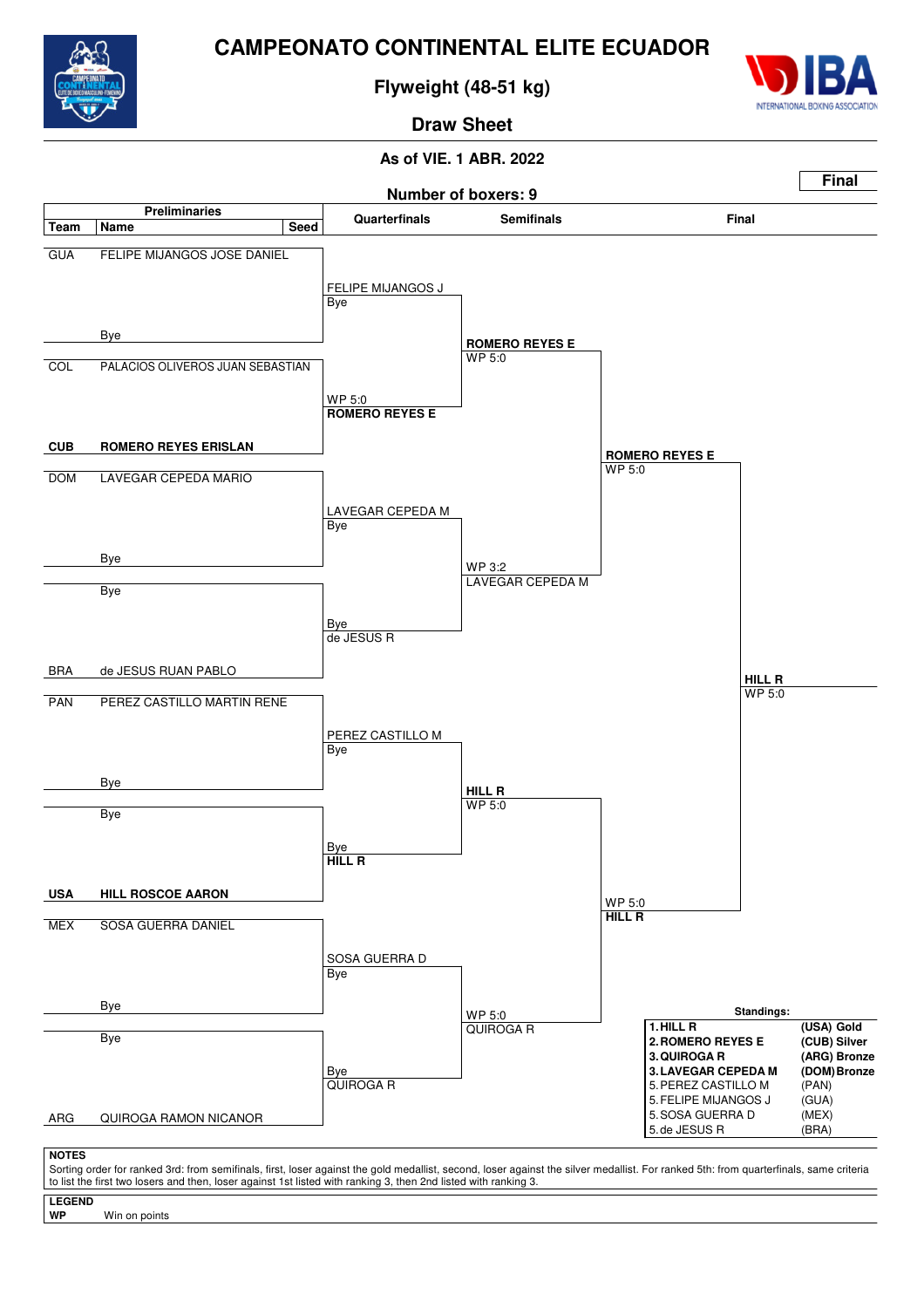

**LEGEND**

**WP** Win on points

# **CAMPEONATO CONTINENTAL ELITE ECUADOR**

**Bantamweight (51-54 kg)**



**Draw Sheet**

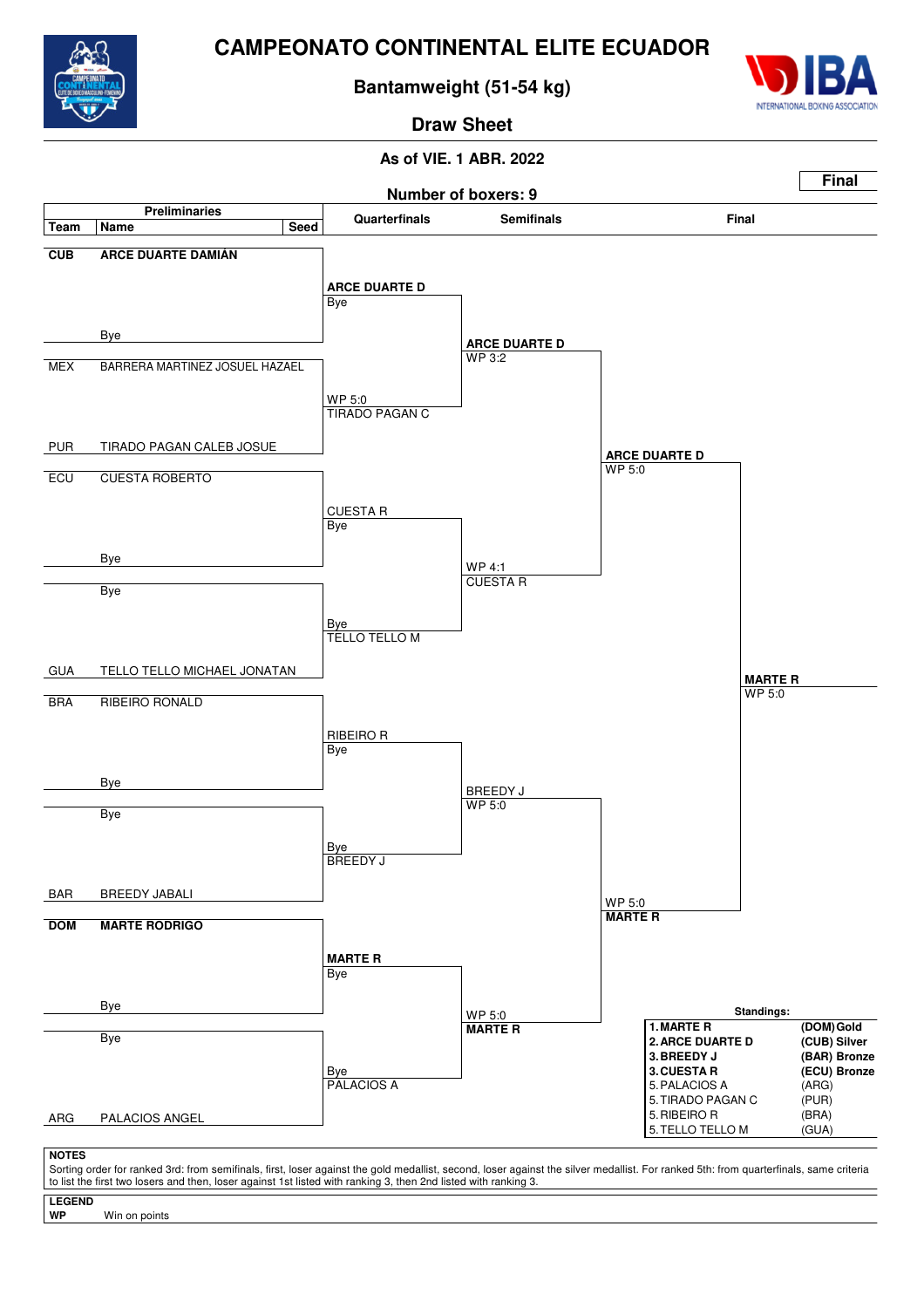

**Bantamweight (54-57 kg)**



**Draw Sheet**

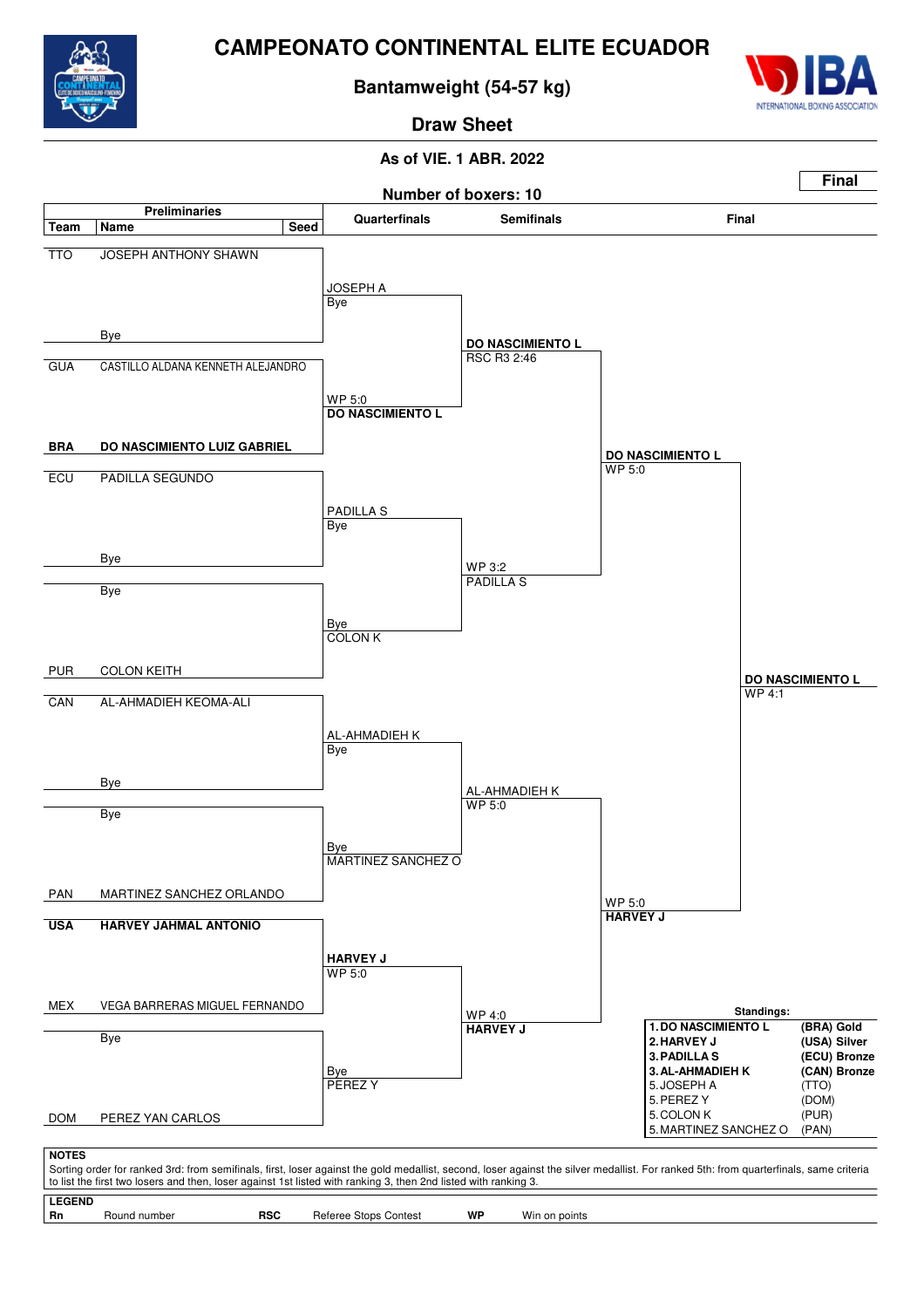

**Lightweight (57-60 kg)**



**Draw Sheet**

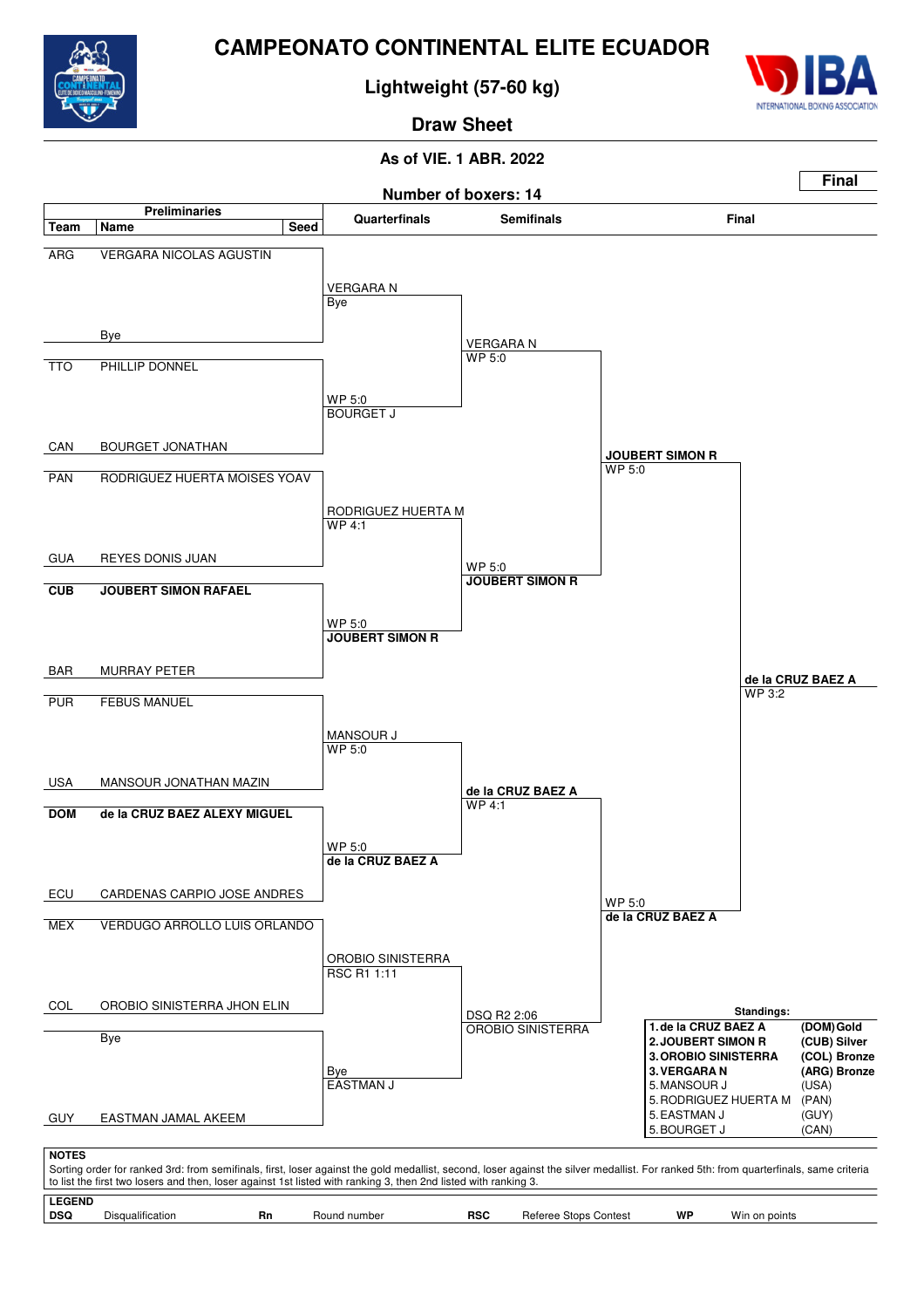

# **Light Welterweight (60-63.5 kg)**



**Draw Sheet**

# **As of VIE. 1 ABR. 2022**



Sorting order for ranked 3rd: from semifinals, first, loser against the gold medallist, second, loser against the silver medallist. For ranked 5th: from quarterfinals, same criteria to list the first two losers and then, loser against 1st listed with ranking 3, then 2nd listed with ranking 3.

**LEGEND**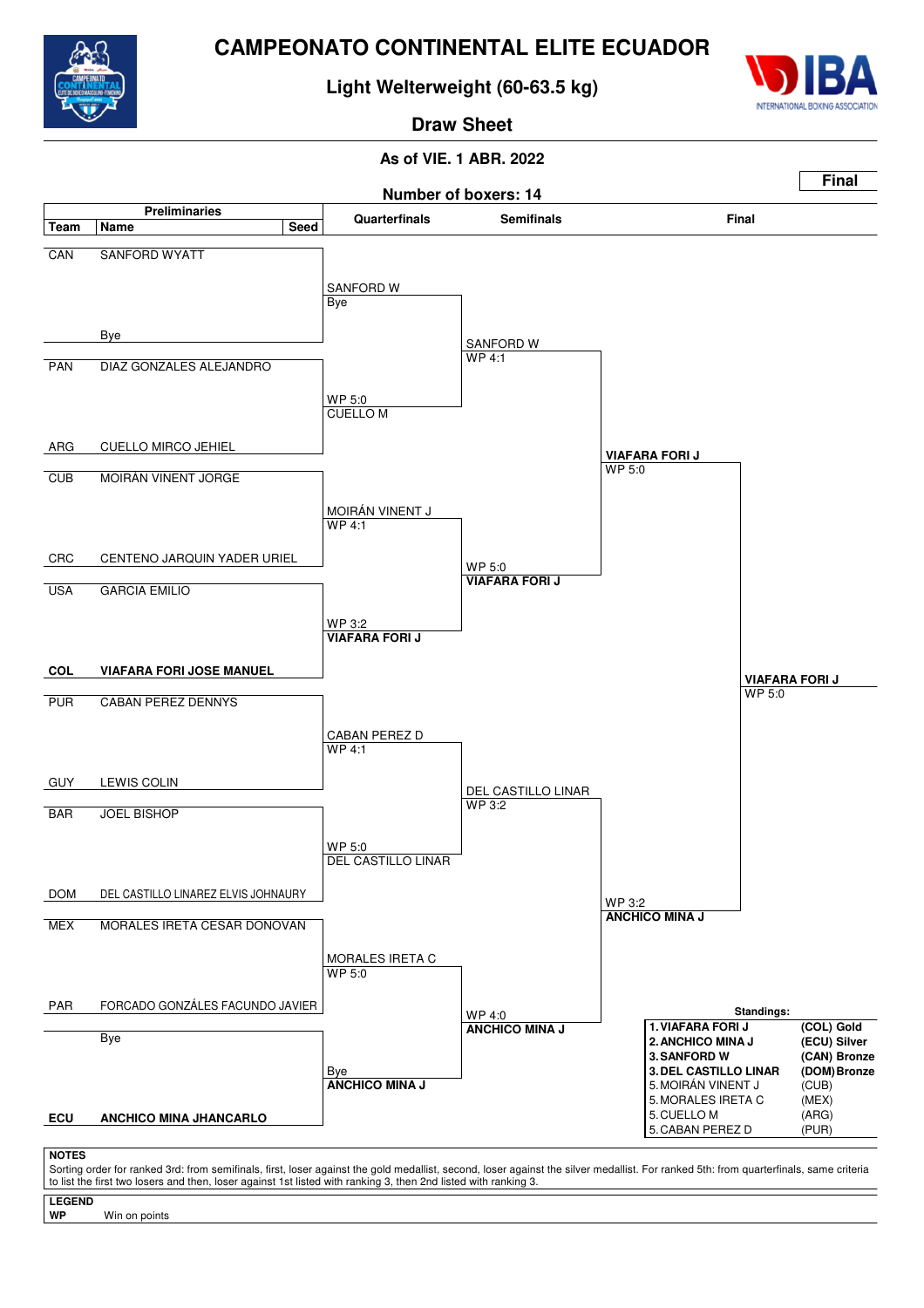

**Welterweight (63.5-67 kg)**



5. ORTIZ RIVERA W

**Draw Sheet**

# **As of VIE. 1 ABR. 2022**



**NOTES** Sorting order for ranked 3rd: from semifinals, first, loser against the gold medallist, second, loser against the silver medallist. For ranked 5th: from quarterfinals, same criteria to list the first two losers and then, loser against 1st listed with ranking 3, then 2nd listed with ranking 3.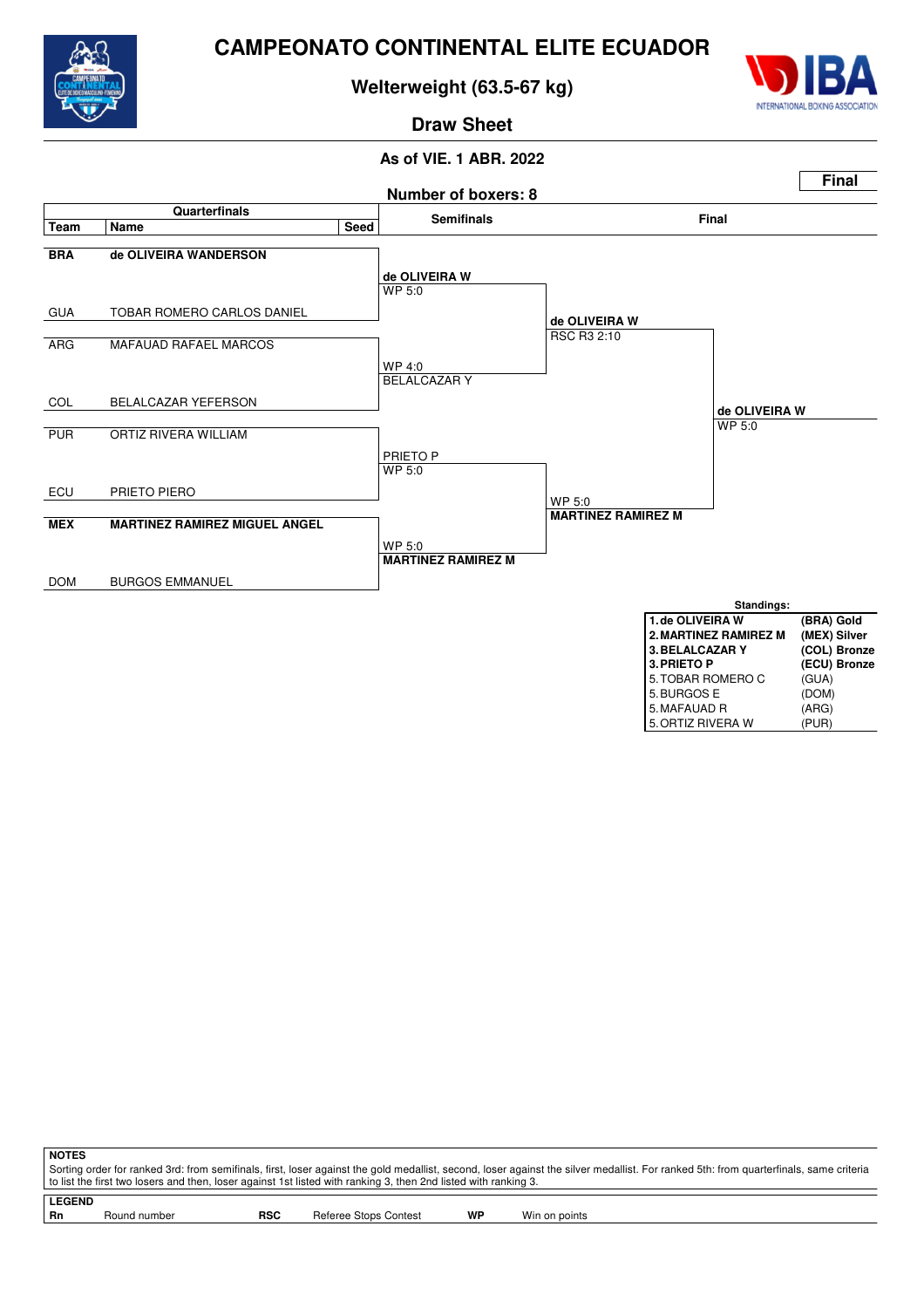

**Light Middleweight (67-71 kg)**



**Draw Sheet**



- **LEGEND**
- Win on points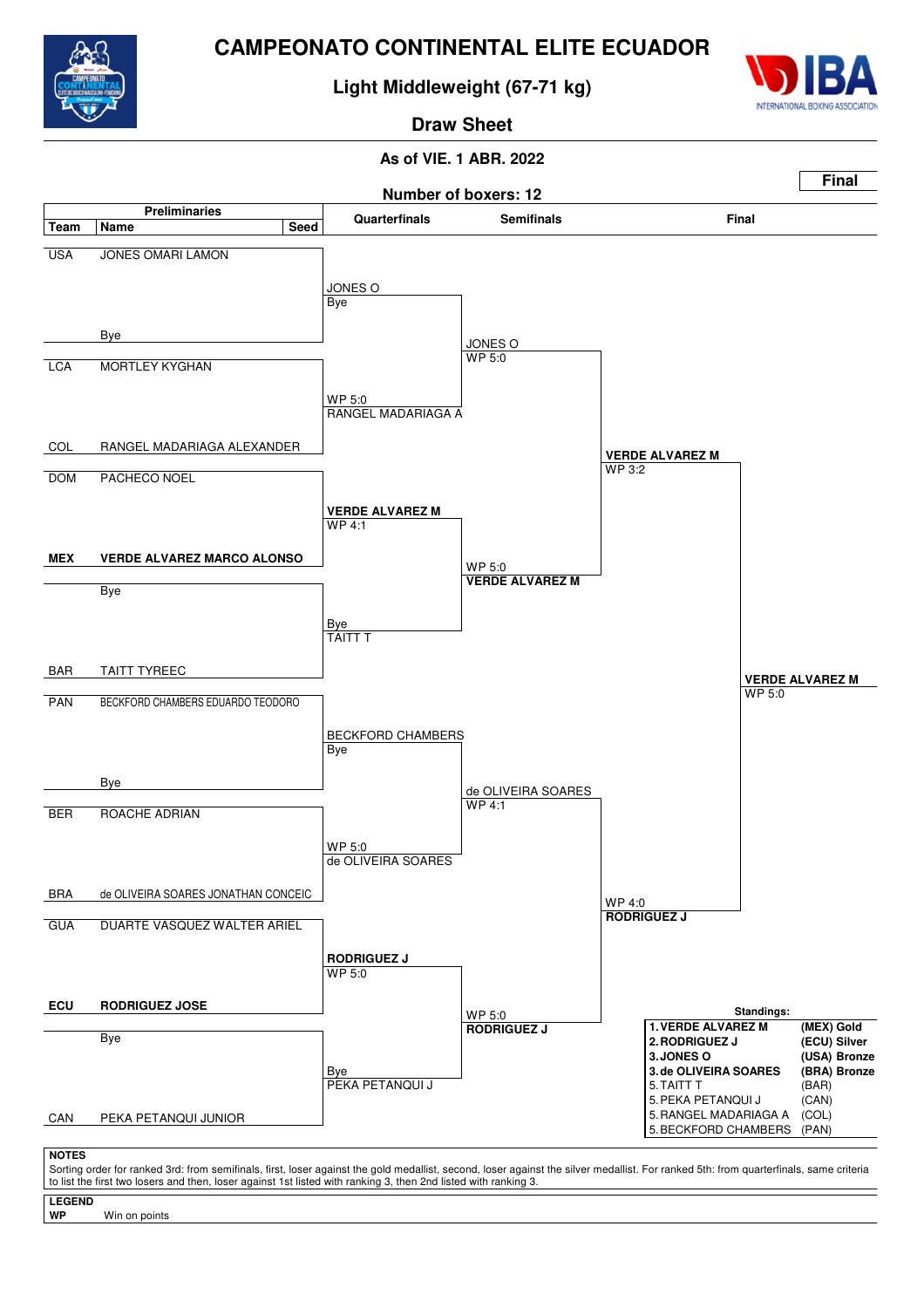

**Middleweight (71-75 kg)**



**Draw Sheet**

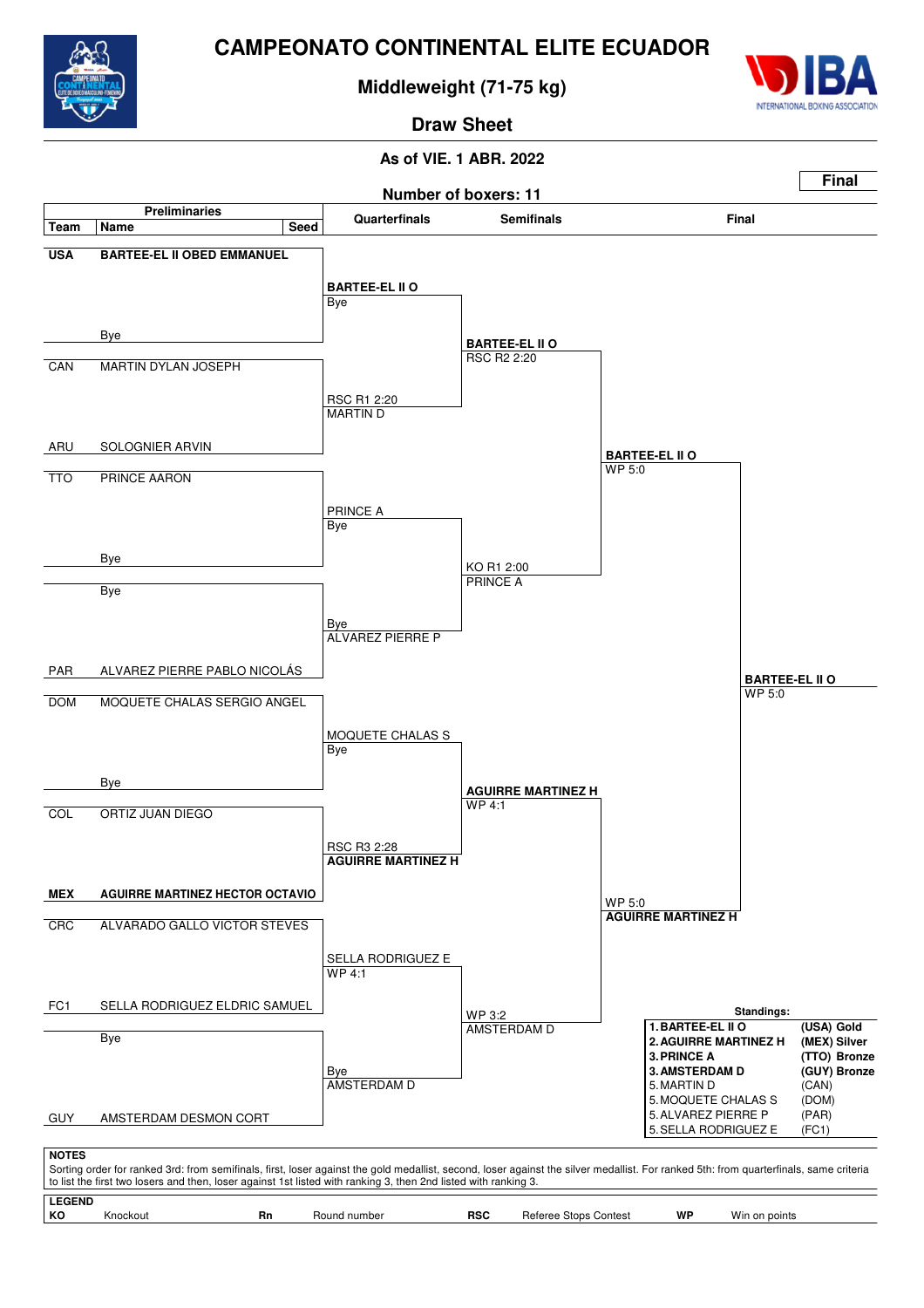

**LEGEND**

Win on points

# **CAMPEONATO CONTINENTAL ELITE ECUADOR**

**Light Heavyweight (75-80 kg)**



**Draw Sheet**

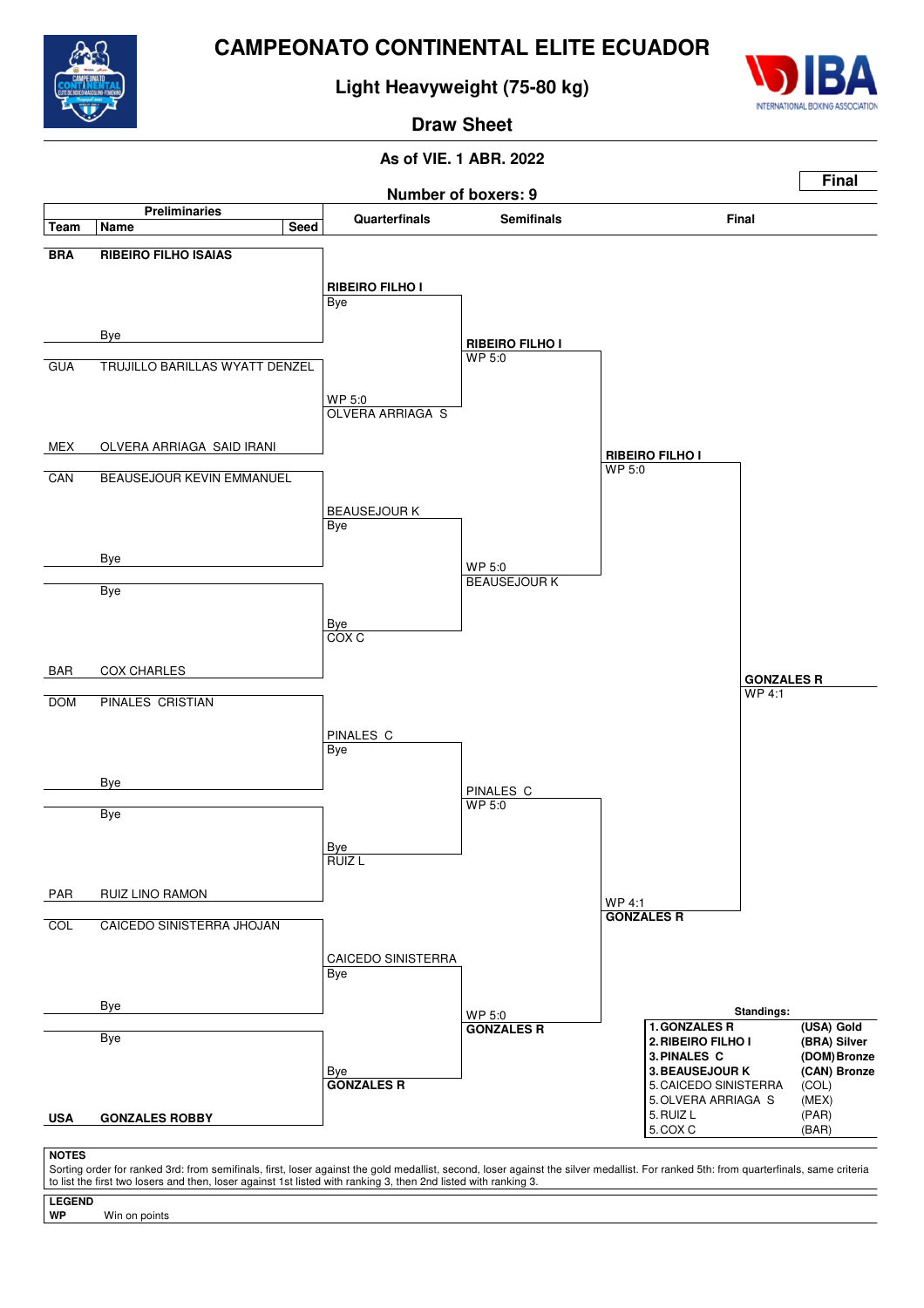

**Cruiserweight (80-86 kg)**



# **As of VIE. 1 ABR. 2022 Draw Sheet**



| <b>NOTES</b> |                                                                                                                                                                                       |            |                       |    |          |    |               |  |  |  |  |
|--------------|---------------------------------------------------------------------------------------------------------------------------------------------------------------------------------------|------------|-----------------------|----|----------|----|---------------|--|--|--|--|
|              | Sorting order for ranked 3rd: from semifinals, first, loser against the gold medallist, second, loser against the silver medallist. For ranked 5th: from quarterfinals, same criteria |            |                       |    |          |    |               |  |  |  |  |
|              | to list the first two losers and then, loser against 1st listed with ranking 3, then 2nd listed with ranking 3.                                                                       |            |                       |    |          |    |               |  |  |  |  |
|              | <b>LEGEND</b>                                                                                                                                                                         |            |                       |    |          |    |               |  |  |  |  |
| <b>Rn</b>    | Round number                                                                                                                                                                          | <b>RSC</b> | Referee Stops Contest | WO | Walkover | WP | Win on points |  |  |  |  |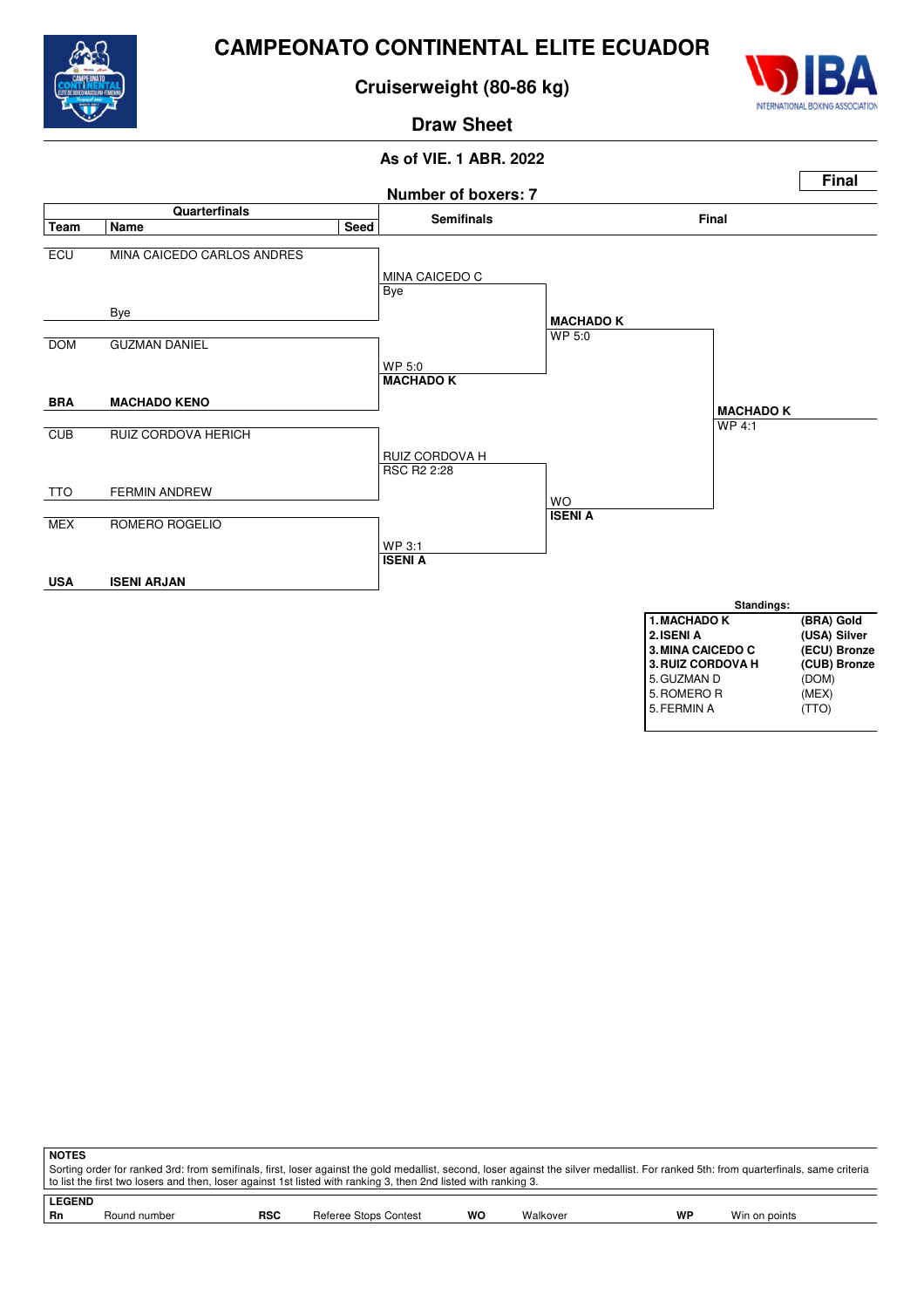

**Heavyweight (86-92 kg)**



# **Draw Sheet**



| <b>NOTES</b> |                                                                                                                                                                                                                                                                                                          |    |          |    |              |    |               |  |  |  |  |  |
|--------------|----------------------------------------------------------------------------------------------------------------------------------------------------------------------------------------------------------------------------------------------------------------------------------------------------------|----|----------|----|--------------|----|---------------|--|--|--|--|--|
|              | Sorting order for ranked 3rd: from semifinals, first, loser against the gold medallist, second, loser against the silver medallist. For ranked 5th: from quarterfinals, same criteria<br>to list the first two losers and then, loser against 1st listed with ranking 3, then 2nd listed with ranking 3. |    |          |    |              |    |               |  |  |  |  |  |
|              | <b>LEGEND</b>                                                                                                                                                                                                                                                                                            |    |          |    |              |    |               |  |  |  |  |  |
| <b>ABD</b>   | Abandon                                                                                                                                                                                                                                                                                                  | КO | Knockout | Rn | Round number | WP | Win on points |  |  |  |  |  |